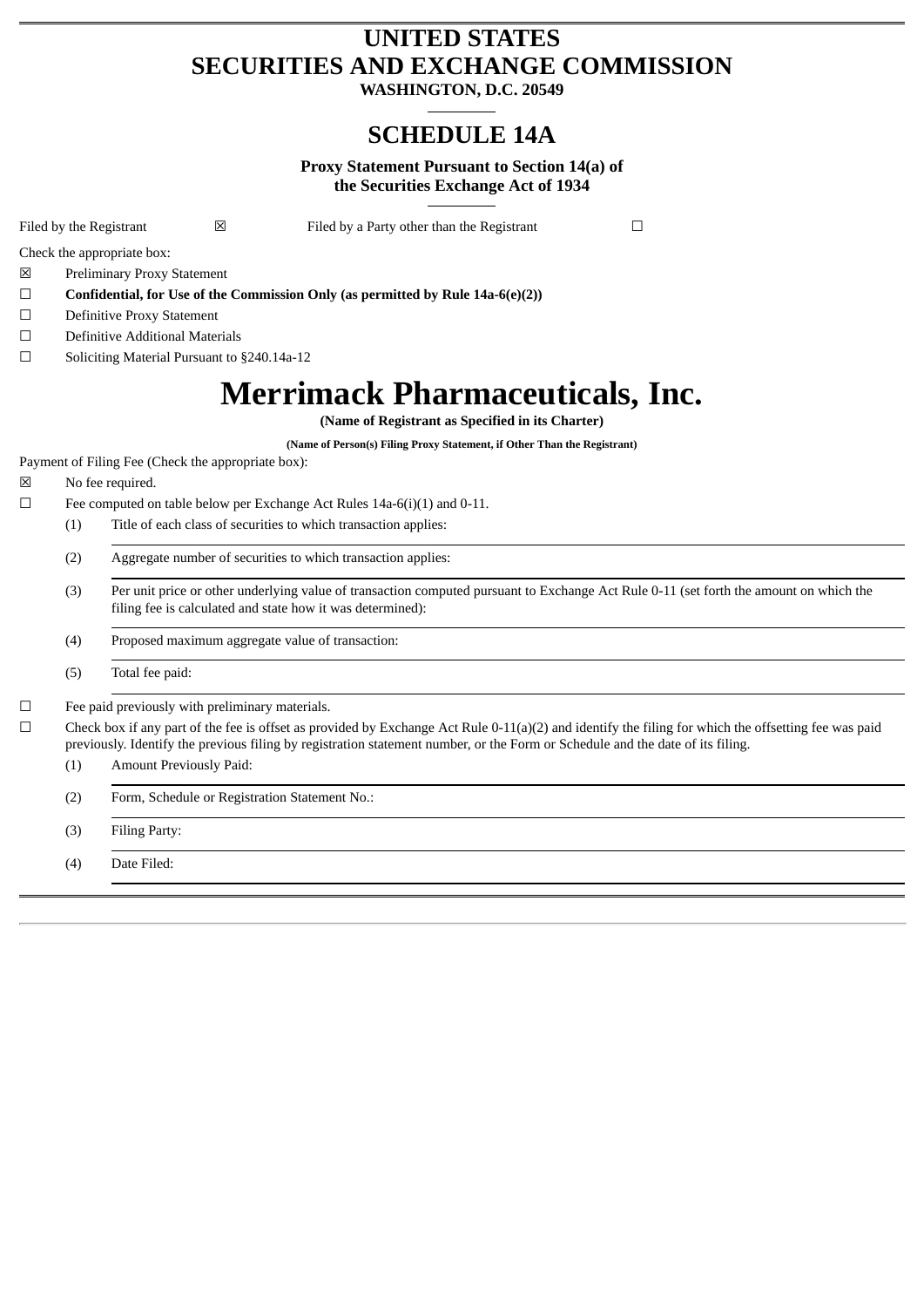# **PRELIMINARY PROXY MATERIALS – SUBJECT TO COMPLETION**

# **MERRIMACK PHARMACEUTICALS, INC. One Kendall Square, Suite B7201 Cambridge, Massachusetts 02139**

[ ], 2018

Dear Merrimack Pharmaceuticals, Inc. Stockholder:

You are cordially invited to our Annual Meeting of Stockholders on Tuesday, June 12, 2018, beginning at 4:00 p.m., Eastern time, at our headquarters at One Kendall Square, Suite B7201, Cambridge, Massachusetts 02139. The enclosed notice of annual meeting of stockholders sets forth the proposals that will be presented at the meeting, which are described in more detail in the enclosed proxy statement. Our board of directors recommends that you vote "FOR" each of the director nominees in Proposal 1, "FOR" Proposal 2 ("say-on-pay"), "FOR" Proposal 3 (ratification of our independent auditors) and "FOR" Proposal 4 (approval of an increase in the number of authorized shares of common stock).

We look forward to seeing you there.

Very truly yours,

Richard Peters, M.D., Ph.D. *President and Chief Executive Officer*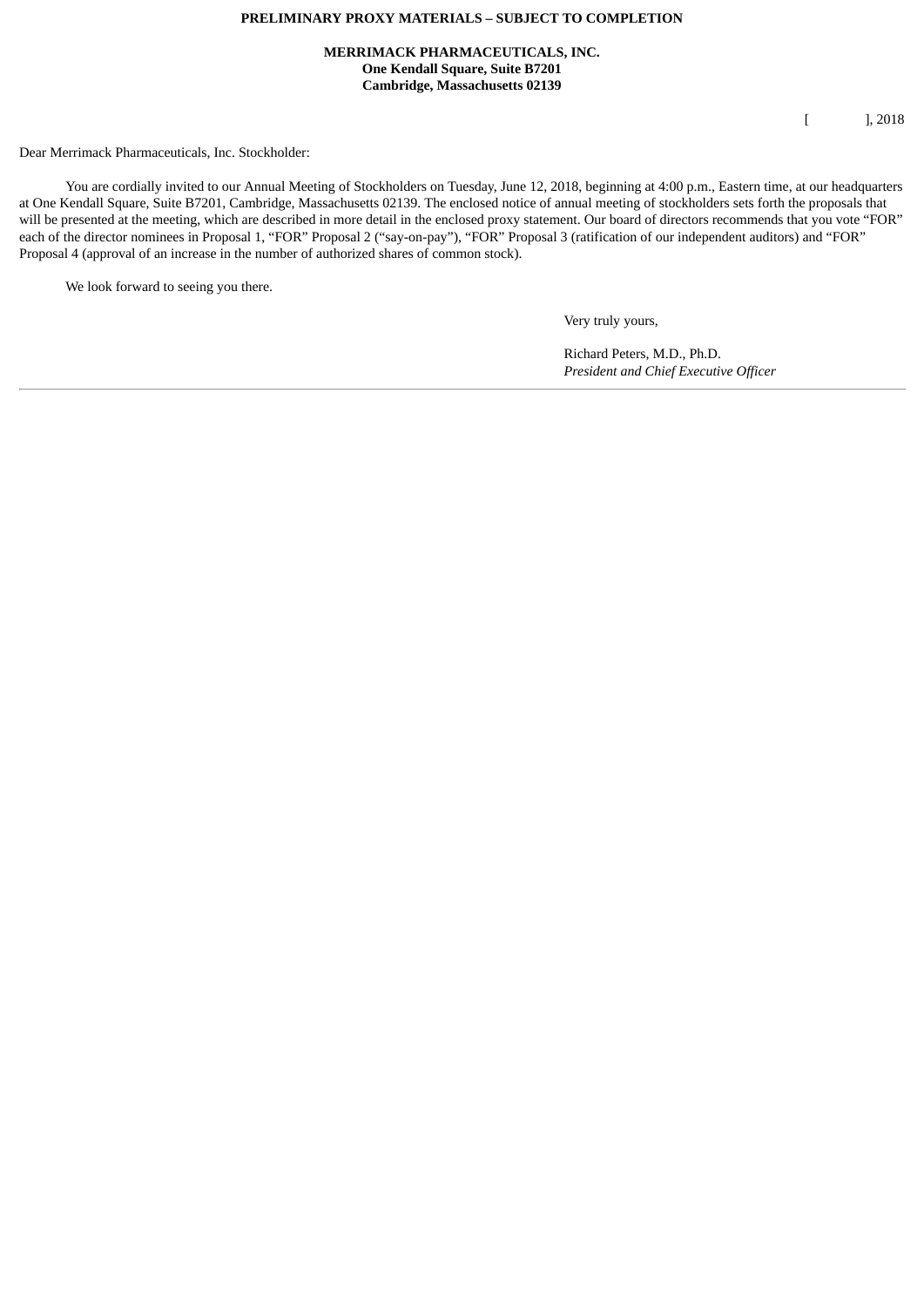# **PRELIMINARY PROXY MATERIALS – SUBJECT TO COMPLETION**

# **MERRIMACK PHARMACEUTICALS, INC. One Kendall Square, Suite B7201 Cambridge, Massachusetts 02139**

# **NOTICE OF ANNUAL MEETING OF STOCKHOLDERS to be held on Tuesday, June 12, 2018**

The 2018 Annual Meeting of Stockholders (the "Annual Meeting") of Merrimack Pharmaceuticals, Inc., a Delaware corporation ("Merrimack"), will be held on Tuesday, June 12, 2018, at 4:00 p.m., Eastern time, at our headquarters at One Kendall Square, Suite B7201, Cambridge, Massachusetts 02139, to consider and act upon the following matters:

- 1. To elect seven directors for a one year term, to hold office until the 2019 Annual Meeting of Stockholders;
- 2. To hold a non-binding, advisory vote on executive compensation;
- 3. To ratify the selection of PricewaterhouseCoopers LLP as our independent registered public accounting firm for the fiscal year ending December 31, 2018;
- 4. To approve an amendment to our certificate of incorporation to increase the number of authorized shares of common stock from 20,000,000 to 30,000,000; and
- 5. To transact such other business as may properly come before the Annual Meeting or any adjournment or postponement thereof.

Stockholders of record at the close of business on April 17, 2018 will be entitled to notice of and to vote at the Annual Meeting or any adjournment or postponement thereof. This Notice, the accompanying Proxy Statement and a form of proxy card are being mailed beginning on or about [ ], 2018 to all stockholders entitled to vote at the Annual Meeting.

By Order of the Board of Directors,

Richard Peters, M.D., Ph.D. *President and Chief Executive Officer*

Cambridge, Massachusetts  $[$  ], 2018

**YOU MAY OBTAIN ADMISSION TO THE ANNUAL MEETING BY IDENTIFYING YOURSELF AT THE ANNUAL MEETING AS A** STOCKHOLDER AS OF THE RECORD DATE. IF YOU ARE A RECORD OWNER, POSSESSION OF A COPY OF A PROXY CARD WILL BE **ADEQUATE IDENTIFICATION. IF YOU ARE A BENEFICIAL (BUT NOT RECORD) OWNER, A COPY OF AN ACCOUNT STATEMENT** FROM YOUR BANK, BROKER OR OTHER NOMINEE SHOWING SHARES HELD FOR YOUR BENEFIT ON APRIL 17, 2018 WILL BE **ADEQUATE IDENTIFICATION.**

**WHETHER OR NOT YOU EXPECT TO ATTEND THE ANNUAL MEETING, PLEASE COMPLETE, DATE AND SIGN THE ENCLOSED** PROXY CARD AND MAIL IT PROMPTLY IN THE ENCLOSED ENVELOPE IN ORDER TO HELP ENSURE REPRESENTATION OF YOUR SHARES AT THE ANNUAL MEETING. NO POSTAGE NEED BE AFFIXED IF THE PROXY CARD IS MAILED IN THE UNITED STATES. **ALTERNATIVELY, YOU MAY SUBMIT YOUR VOTE VIA THE INTERNET OR BY TELEPHONE BY FOLLOWING THE INSTRUCTIONS SET FORTH ON THE ENCLOSED PROXY CARD.**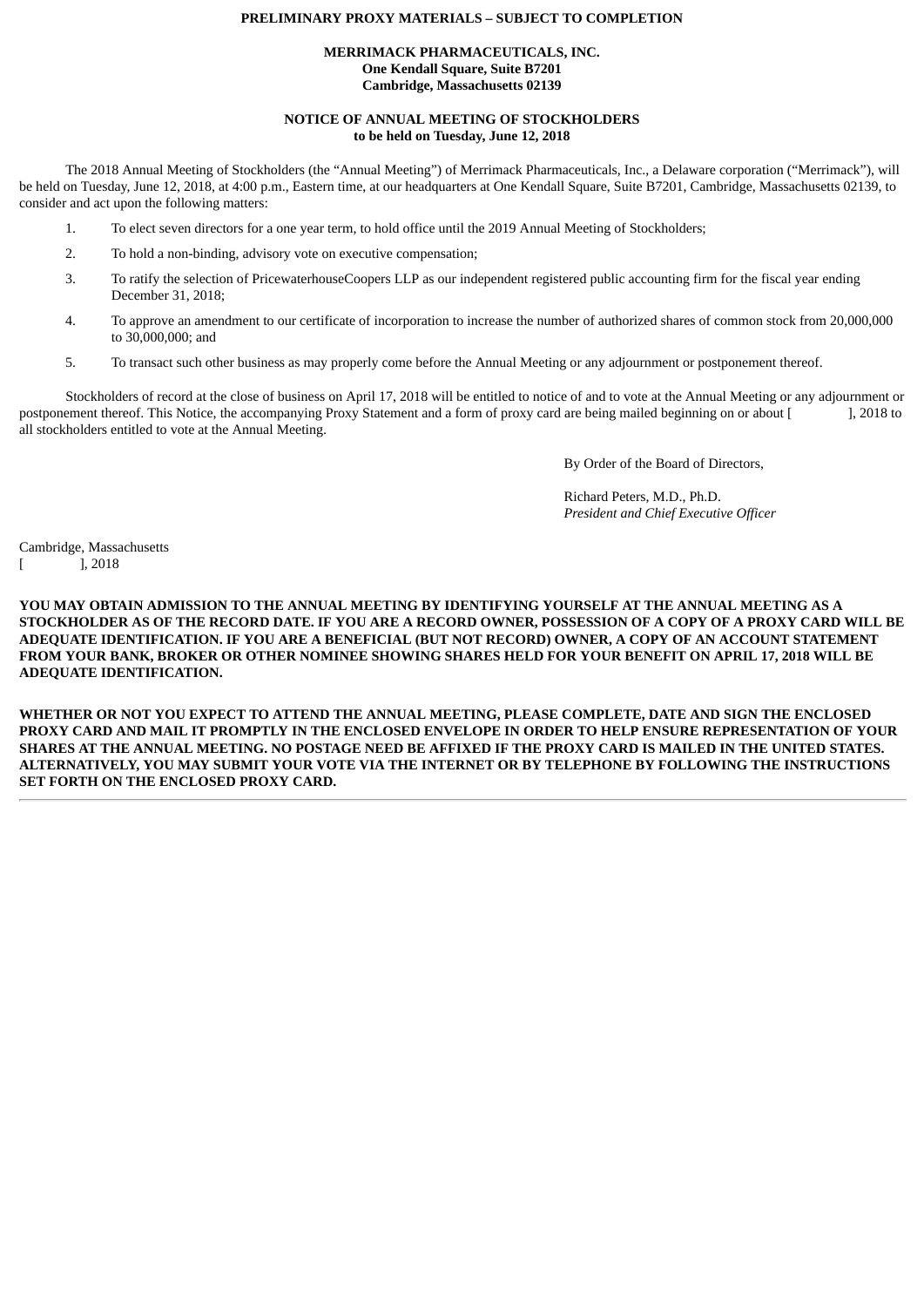# **Table of Contents**

|                                                                                                                                      | Page                     |
|--------------------------------------------------------------------------------------------------------------------------------------|--------------------------|
| <u>Information About the Annual Meeting and Voting</u>                                                                               | 1                        |
| <b>Votes Required</b>                                                                                                                | 2                        |
| <b>Corporate Governance</b>                                                                                                          | $\overline{4}$           |
| <b>Board of Directors</b>                                                                                                            | $\overline{\mathcal{A}}$ |
| <b>How Our Board Is Organized</b>                                                                                                    | $\overline{7}$           |
| <b>Board Committees</b>                                                                                                              | 8                        |
| <b>Compensation Committee Interlocks and Insider Participation</b>                                                                   | 10                       |
| <b>Board Meetings and Attendance</b>                                                                                                 | 10                       |
| <b>Board Processes</b>                                                                                                               | 10                       |
| <b>Board Policies</b>                                                                                                                | 13                       |
| <b>Executive Compensation</b>                                                                                                        | 15                       |
| <b>Executives</b>                                                                                                                    | 15                       |
| <b>Compensation Discussion and Analysis</b>                                                                                          | 16                       |
| <b>Organization and Compensation Committee Report</b>                                                                                | 25                       |
| <b>Risk Considerations in Our Compensation Program</b>                                                                               | 26                       |
| <b>Limits on Hedging and Pledging</b>                                                                                                | 26                       |
| <b>Tax and Accounting Considerations</b>                                                                                             | 26                       |
| <b>Summary Compensation Table</b>                                                                                                    | 27                       |
| 2017 Grants of Plan-Based Awards Table                                                                                               | 29                       |
| <b>Outstanding Equity Awards at 2017 Year End</b>                                                                                    | 30                       |
| 2017 Option Exercises and Stock Vested Table                                                                                         | 31                       |
| Securities Authorized for Issuance under Equity Compensation Plans                                                                   | 31                       |
| <b>Employment Agreements</b>                                                                                                         | 32                       |
| Potential Payments Upon Termination or Change in Control                                                                             | 33                       |
| <b>Pension Benefits</b>                                                                                                              | 34                       |
| <b>Nonqualified Deferred Compensation</b>                                                                                            | 34                       |
| 401(k) Plan                                                                                                                          | 34                       |
| <b>CEO Pay Ratio</b>                                                                                                                 | 34                       |
| <b>Director Compensation</b>                                                                                                         | 35                       |
| <b>Compensation for 2017</b>                                                                                                         | 35                       |
| <b>Director Compensation Arrangements</b>                                                                                            | 36                       |
| <b>Audit-Related Matters</b>                                                                                                         | 37                       |
| <b>Audit Committee Report</b>                                                                                                        | 37                       |
| <b>Audit Fees and Services</b>                                                                                                       | 37                       |
| <b>Pre-Approval Policies and Procedures</b>                                                                                          | 37                       |
| <b>Matters to Be Voted On</b>                                                                                                        | 39                       |
| <b>Proposal 1: Election of Directors</b>                                                                                             | 39                       |
| Proposal 2: Advisory Vote on Executive Compensation                                                                                  | 39                       |
| Proposal 3: Ratification of Independent Auditors                                                                                     | 40                       |
| Proposal 4: Approval of an Amendment to our Certificate of Incorporation to Increase the Number of Authorized Shares of Common Stock | 40                       |
| <b>Stock Ownership and Reporting</b>                                                                                                 | 42                       |
| <b>Security Ownership of Certain Beneficial Owners and Management</b>                                                                | 42                       |
| Section 16(a) Beneficial Ownership Reporting Compliance                                                                              | 44                       |
| <b>Other Matters</b>                                                                                                                 | 45                       |
| <b>Solicitation of Proxies</b>                                                                                                       | 45                       |
| <b>Householding of Annual Meeting Materials</b>                                                                                      | 45                       |
| Deadline for Submission of Stockholder Proposals for 2019 Annual Meeting of Stockholders                                             | 45                       |
|                                                                                                                                      |                          |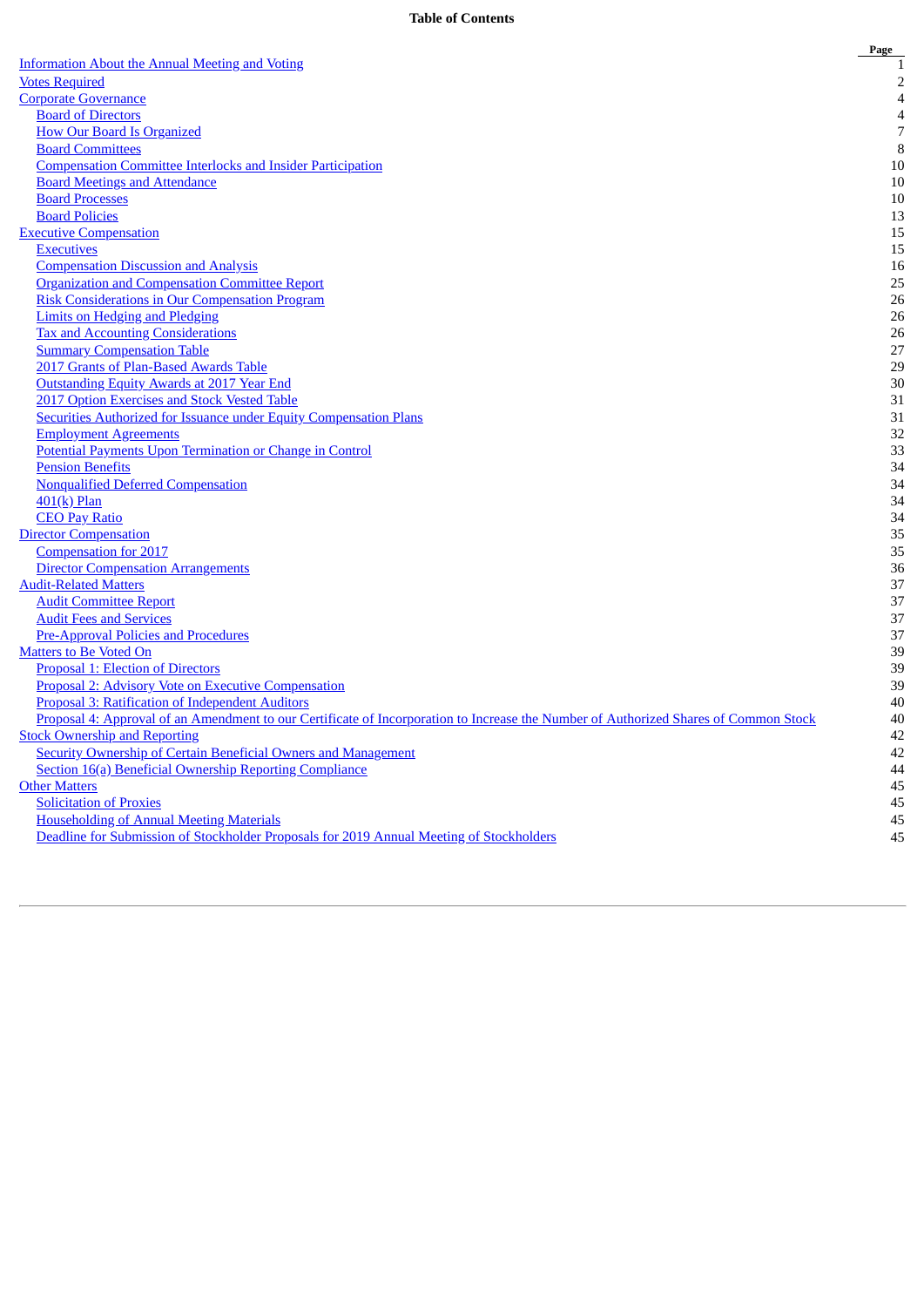# **MERRIMACK PHARMACEUTICALS, INC. One Kendall Square, Suite B7201 Cambridge, Massachusetts 02139**

# **PROXY STATEMENT FOR THE ANNUAL MEETING OF STOCKHOLDERS TO BE HELD ON TUESDAY, JUNE 12, 2018**

# <span id="page-4-0"></span>**Information About the Annual Meeting and Voting**

This proxy statement is furnished in connection with the solicitation of proxies by the board of directors (the "board of directors" or the "board") of Merrimack Pharmaceuticals, Inc. ("Merrimack," "we" or "us") for use at the 2018 Annual Meeting of Stockholders (the "Annual Meeting") to be held on Tuesday, June 12, 2018, at 4:00 p.m., Eastern time, at our headquarters at One Kendall Square, Suite B7201, Cambridge, Massachusetts 02139, and at any adjournment or postponement thereof. On April 17, 2018, the record date for the determination of stockholders entitled to vote at the Annual Meeting, there were outstanding and entitled to vote an aggregate of [1000] share ] shares of our common stock, \$0.01 par value per share ("common stock"). Each share of common stock entitles the record holder thereof to one vote on each of the matters to be voted on at the Annual Meeting.

This proxy statement, the enclosed proxy card and our 2017 annual report to stockholders were first made available to stockholders on or about [ ], 2018.

Your vote is important no matter how many shares you own. Please take the time to vote. Take a moment to read the instructions below. Choose the way to vote that is easiest and most convenient for you, and cast your vote as soon as possible.

If you are the "record holder" of your shares, meaning that you own your shares in your own name and not through a bank, broker or other nominee, you may vote in one of four ways:

- (1) *You may vote over the Internet.* You may vote your shares by following the "Vote by Internet" instructions on the enclosed proxy card. If you vote over the Internet, you do not need to vote by telephone or complete and mail your proxy card.
- (2) *You may vote by telephone.* You may vote your shares by following the "Vote by Phone" instructions on the enclosed proxy card. If you vote by telephone, you do not need to vote over the Internet or complete and mail your proxy card.
- (3) *You may vote by mail.* You may vote by completing, dating and signing the proxy card delivered with this proxy statement and promptly mailing it in the enclosed postage-paid envelope. If you vote by mail, you do not need to vote over the Internet or by telephone.
- (4) *You may vote in person.* If you attend the Annual Meeting, you may vote by delivering your completed proxy card in person or you may vote by completing a ballot at the Annual Meeting. Ballots will be available at the Annual Meeting.

All proxies that are executed or are otherwise submitted over the Internet or by telephone will be voted on the matters set forth in the accompanying Notice of Annual Meeting of Stockholders in accordance with the stockholders' instructions. However, if no choice is specified on a proxy as to one or more of the proposals, the proxy will be voted in accordance with our board of directors' recommendations on such proposals as set forth in this proxy statement.

After you have submitted a proxy, you may still change your vote and revoke your proxy prior to the Annual Meeting by doing any one of the following things:

- submitting a new proxy by following the "Vote by Internet" or "Vote by Phone" instructions on the enclosed proxy card up until 11:59 p.m., Eastern time, the day before the Annual Meeting;
- signing another proxy card with a later date and either arranging for delivery of that proxy card by mail prior to the start of the Annual Meeting, or by delivering that signed proxy card in person at the Annual Meeting;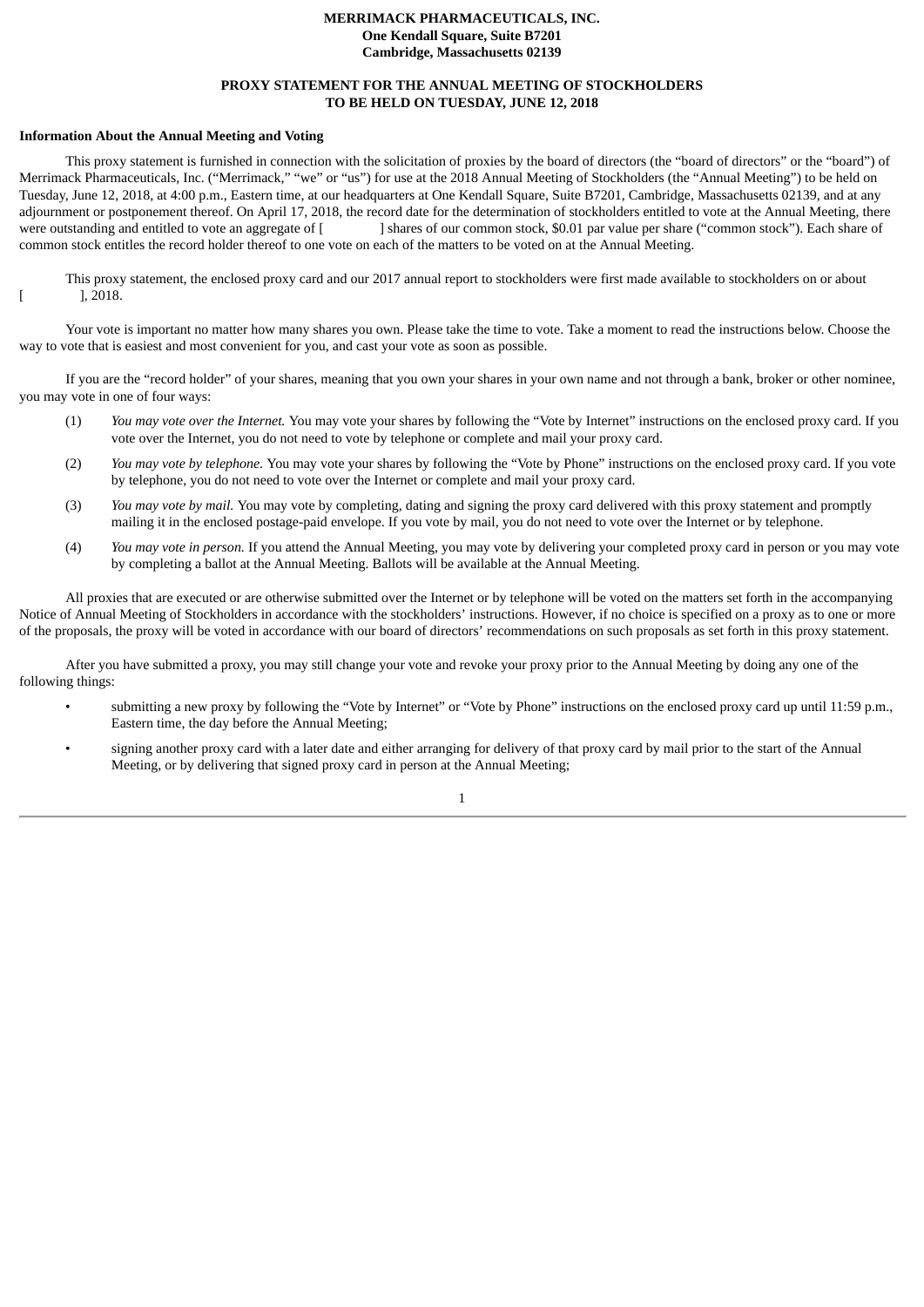- giving our Corporate Secretary a written notice before or at the Annual Meeting that you want to revoke your proxy; or
- voting in person at the Annual Meeting.

Your attendance at the Annual Meeting alone will not revoke your proxy.

If the shares you own are held in "street name" by a bank, broker or other nominee record holder, which, for convenience, we collectively refer to in this proxy statement as brokerage firms, your brokerage firm, as the record holder of your shares, is required to vote your shares according to your instructions. In order to vote your shares, you will need to follow the directions your brokerage firm provides you. Many brokerage firms also offer the option of providing for voting over the Internet or by telephone, instructions for which, if available, would be provided by your brokerage firm on the voting instruction form that it delivers to you. Under applicable stock exchange rules, if you do not give instructions to your brokerage firm subject to these rules, it will still be able to vote your shares with respect to certain "discretionary" items, but will not be allowed to vote your shares with respect to certain "nondiscretionary" items. The ratification of PricewaterhouseCoopers LLP as our independent registered public accounting firm (Proposal 3) and the approval of an amendment to our certificate of incorporation to increase the number of authorized shares of common stock (Proposal 4) are considered to be discretionary items, and your brokerage firm will be able to vote on those items even if it does not receive instructions from you, so long as it holds your shares in its name. The election of directors (Proposal 1) and the non-binding, advisory vote on executive compensation, or "say-on-pay" vote (Proposal 2), are "nondiscretionary" items, meaning that if you do not instruct your brokerage firm on how to vote with respect to either of these proposals, your brokerage firm will not vote with respect to that proposal and your shares will be counted as "broker non-votes." "Broker non-votes" are shares that are held in "street name" by a brokerage firm that indicates on its proxy that it does not have or did not exercise discretionary authority to vote on a particular matter.

If your shares are held in street name, you must bring an account statement from your brokerage firm showing that you are the beneficial owner of the shares as of the record date (April 17, 2018) in order to be admitted to the Annual Meeting. To be able to vote your shares held in street name at the Annual Meeting, you will need to obtain a proxy card from the holder of record.

#### <span id="page-5-0"></span>**Votes Required**

The holders of a majority of the shares of our common stock issued and outstanding and entitled to vote at the Annual Meeting will constitute a quorum for the transaction of business at the Annual Meeting. Shares of common stock represented in person or by proxy (including "broker non-votes" and shares that abstain or do not vote with respect to one or more of the matters presented for stockholder approval) will be counted for purposes of determining whether a quorum is present at the Annual Meeting. The following votes are required for approval of the proposals being presented at the Annual Meeting:

*Proposal 1: Election of Directors.* A nominee will be elected as a director at the Annual Meeting if the nominee receives a plurality of the votes cast "FOR" the applicable seat on our board of directors.

*Proposal 2: Advisory Vote on Executive Compensation, or "Say-on-Pay."* This proposal calls for a non-binding, advisory vote, and accordingly there is no "required vote" that would constitute approval. However, our board, including our organization and compensation committee, values the opinions of our stockholders and, to the extent there are a substantial number of votes cast against the executive officer compensation as disclosed in this proxy statement, we will consider our stockholders' concerns and evaluate what actions may be appropriate to address those concerns.

*Proposal 3: Ratification of Independent Auditors.* The affirmative vote of the holders of shares of common stock representing a majority of the votes cast on the matter is required for the ratification of the selection of PricewaterhouseCoopers LLP as our independent registered public accounting firm for the current fiscal year.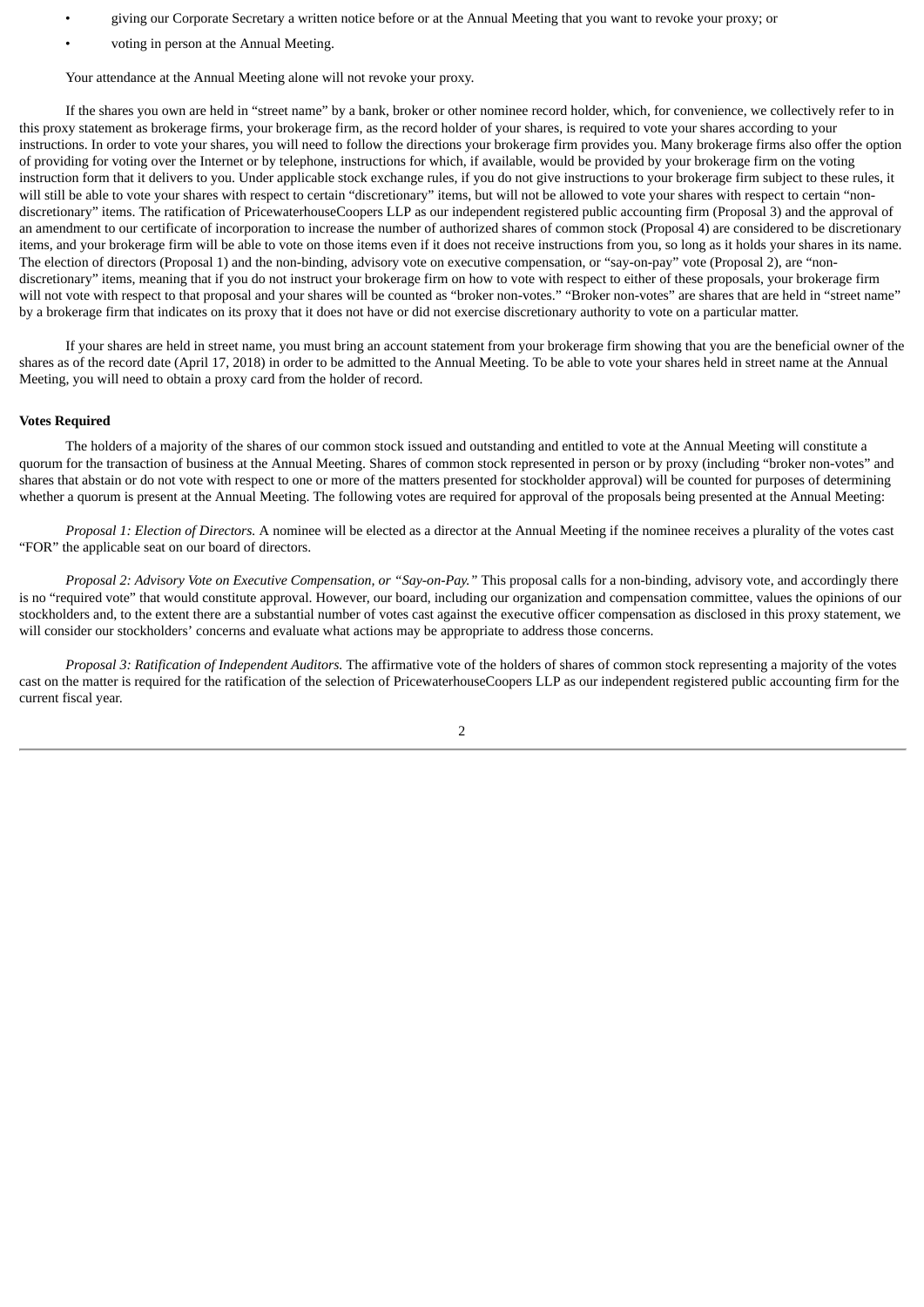Proposal 4: Approval of an Amendment to our Certificate of Incorporation to Increase the Number of Authorized Shares of Common Stock. The affirmative vote of the holders of a majority of the shares of our common stock issued and outstanding and entitled to vote at the Annual Meeting is required for approval of an amendment to our certificate of incorporation to increase the number of authorized shares of common stock.

Shares that abstain from voting as to a particular matter and shares held in "street name" by brokerage firms who indicate on their proxies that they do not have discretionary authority to vote such shares as to a particular matter will not be counted as votes in favor of such matter, and will also not be counted as shares voting on such matter. Accordingly, abstentions and "broker non-votes" will have no effect on the voting on Proposals 1, 2 and 3 referenced above. Proposal 4 is a "discretionary" item, so if your shares are held in "street name" and you do not provide voting instructions with respect to your shares, your brokerage firm may vote your unvoted shares on Proposal 4. If you abstain from voting on Proposal 4, your shares will not be voted for or against the proposal. Because Proposal 4 requires the affirmative vote of the holders of a majority of the shares of our common stock issued and outstanding and entitled to vote at the Annual Meeting, abstentions will have the same effect as votes against this proposal.

# **Important Notice Regarding the Availability of Proxy Materials for the Annual Meeting of Stockholders to Be Held on June 12, 2018:**

**This proxy statement and our 2017 annual report to stockholders are available at www.proxyvote.com for viewing, downloading and printing.**

A copy of our Annual Report on Form 10-K for the year ended December 31, 2017 as filed with the Securities and Exchange Commission, or SEC, except for exhibits, will be furnished without charge to any stockholder upon written or oral request to Merrimack Pharmaceuticals, Inc., One **Kendall Square, Suite B7201, Cambridge, Massachusetts 02139, Attention: Corporate Secretary, Telephone: (617) 441-1000.**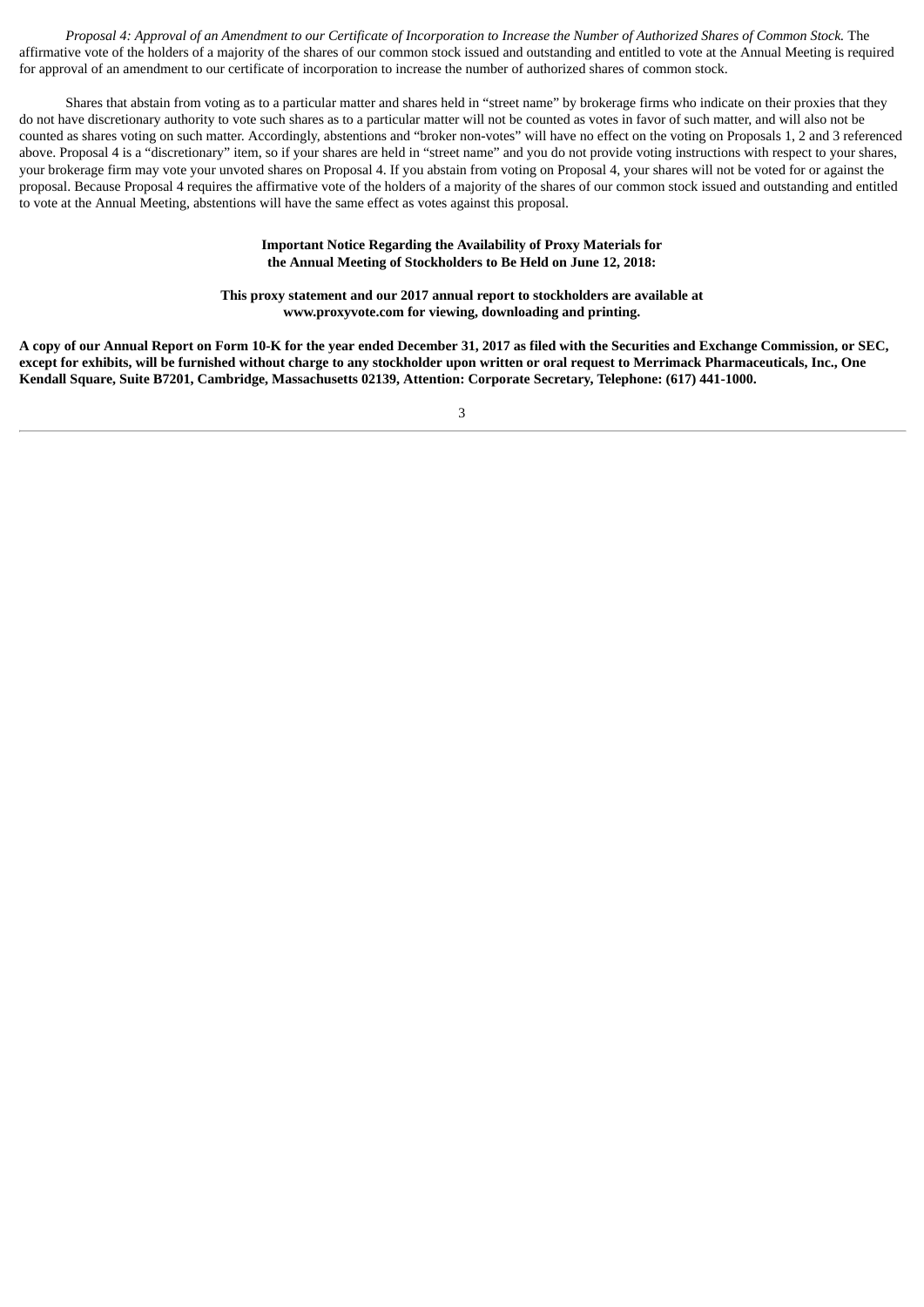# **CORPORATE GOVERNANCE**

# <span id="page-7-1"></span><span id="page-7-0"></span>**Board of Directors**

# *Members of Our Board of Directors*

Set forth below are the names and certain information about each of our directors as of April 17, 2018. The information presented includes each director's principal occupation and business experience for the past five years and the names of other public companies of which he or she has served as a director during the past five years. We believe that all of our directors possess the attributes and characteristics described in "-Board Processes--Director Nomination Process."

| Name                              | Age | <b>Position</b>                                 |
|-----------------------------------|-----|-------------------------------------------------|
| Richard Peters, M.D., Ph.D. (4)   | 55  | President, Chief Executive Officer and Director |
| Gary L. Crocker (2)(4)            | 66  | Chairman of the Board                           |
| George D. Demetri, M.D. (3)       | 61  | <b>Director</b>                                 |
| John M. Dineen (3)                | 55  | Director                                        |
| Vivian S. Lee, M.D., Ph.D. (1)(3) | 51  | <b>Director</b>                                 |
| Ulrik B. Nielsen, Ph.D.           | 46  | Director                                        |
| Michael E. Porter, Ph.D. (2)(4)   | 70  | <b>Director</b>                                 |
| James H. Quigley (1)              | 66  | Director                                        |
| Russell T. Ray (1)                | 70  | <b>Director</b>                                 |

(1) Member of the audit committee.

(2) Member of the corporate governance and nominating committee.

(3) Member of the organization and compensation committee.

(4) Member of the executive committee.

**Richard Peters, M.D., Ph.D.** has served as our President and Chief Executive Officer and a member of our board of directors since February 2017. Prior to joining us, Dr. Peters served in various capacities at Sanofi Genzyme, a global pharmaceutical company, since 2008, including as Senior Vice President, Head of Global Rare Diseases Business Unit since January 2015, Vice President, Strategy Development Officer, U.S. Rare Disease Unit from May 2014 to December 2014, Vice President, Division Medical Officer, Global Oncology Division from 2011 to May 2014, and Vice President, Head of Global and U.S. Medical Affairs, Hematology and Transplant from 2008 to 2011. Prior to Sanofi Genzyme, Dr. Peters held medical affairs roles at Onyx Pharmaceuticals, Inc. and Amgen Inc., both pharmaceutical companies, and was a co-founder and Chief Executive Officer of Mednav, Inc., a healthcare information technology company. Dr. Peters has also served on the faculty at Harvard Medical School/Massachusetts General Hospital. Dr. Peters holds an M.D. and a Ph.D. in pharmacology from the Medical University of South Carolina and a B.S. from the College of Charleston. We believe that Dr. Peters is qualified to serve on our board of directors because of his extensive leadership experience in oncology and specialty care, his extensive knowledge of our industry and his medical oncology expertise.

**Gary L. Crocker** has served as a member of our board of directors since 2004 and as Chairman of the Board since 2005. Mr. Crocker also served as our Interim President and Chief Executive Officer from October 2016 to February 2017. Since 2002, Mr. Crocker has served as President and Managing Director of Crocker Ventures, LLC, a privately-held life science investment firm funding differentiated biotechnology and medical device companies. Mr. Crocker has held senior executive positions or served on the board of directors of several life science companies, including as Chairman of the Board of ARUP Laboratories, co-founder and director of Theratech, Inc. (acquired by Actavis plc) and President, Chief Executive Officer and founder of Research Medical, Inc. (acquired by Baxter International). Mr. Crocker also served on the boards of directors of the publicly traded firms Interleuken Genetics, Inc. and The Med-Design Corporation. Mr. Crocker served as a member of the board of the Federal Reserve Branch of San Francisco from 1999 to 2007, and currently serves as the Chairman of the University of Utah's Center for Medical Innovation and on the board of the Sorenson Legacy Foundation. Mr. Crocker holds an M.B.A. from Harvard Business School and a B.S. from Harvard College. We believe that Mr. Crocker is qualified to serve on our board of directors due to his experience in the life sciences industry as an entrepreneur, venture capitalist and executive and his service on the boards of directors of a range of public and private companies and government institutions, as well as his ability to provide us with his expertise in diagnostics and therapeutic development.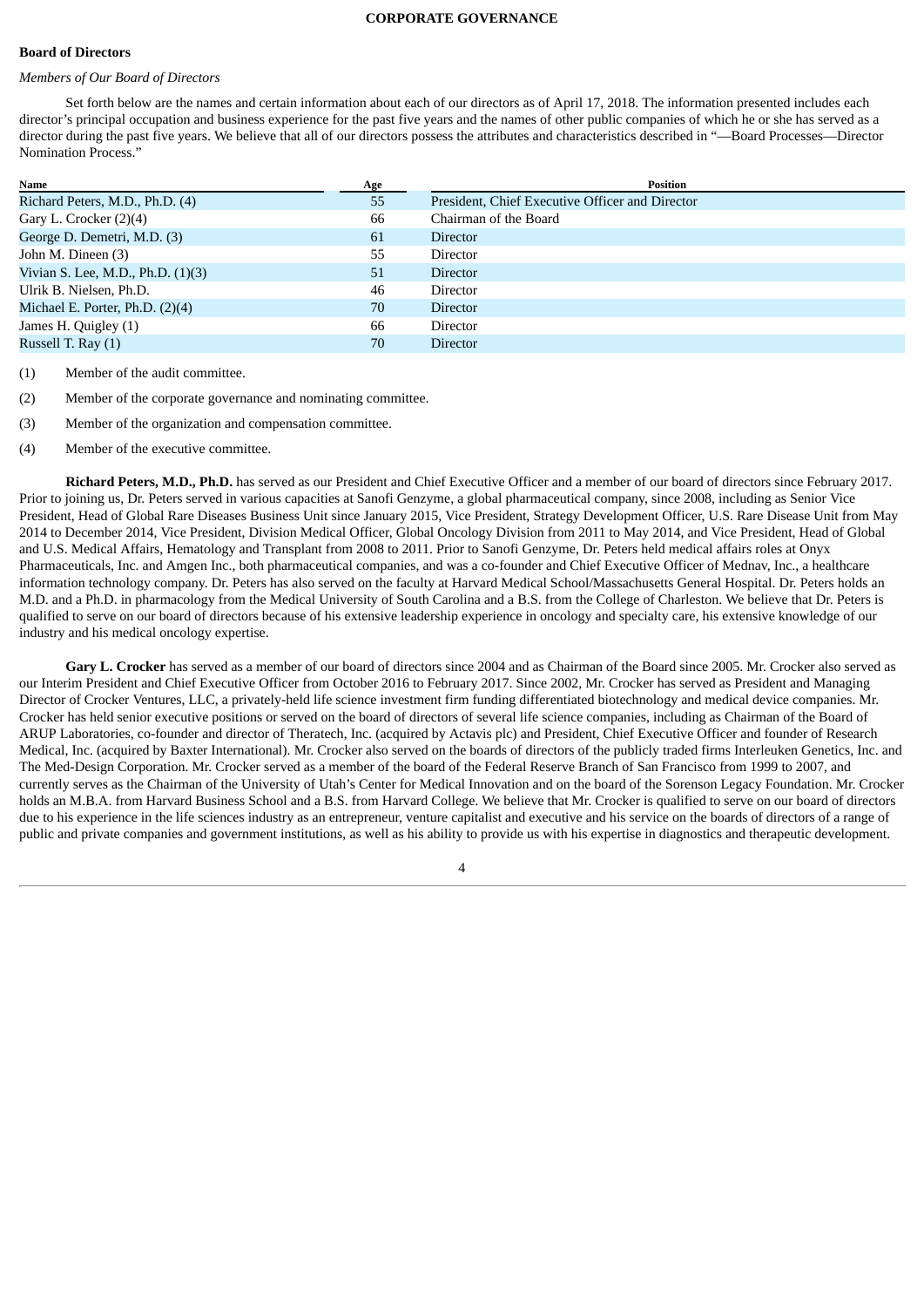**George D. Demetri, M.D.** has served as a member of our board of directors since November 2017. Since 1986, Dr. Demetri has served as a Professor of Medicine at Harvard Medical School and as a Physician-Scientist Faculty Member at the Dana-Farber Cancer Institute. Dr. Demetri leads a multidisciplinary team at the Dana-Farber/Harvard Cancer Center focused on developing novel therapies for solid tumors, with an emphasis on sarcomas. Dr. Demetri's research and clinical interests have centered on mechanism-based drug development for solid tumors, and he is a world-renowned expert in the clinical translation of innovative treatment strategies for cancer. Dr. Demetri has contributed to the development of numerous approved therapies, including Gleevec (imatinib), Sutent (sunitinib), Stivarga (regorafenib), Zelboraf (vemurafenib) and Votrient (pazopanib), as well as other new targeted therapies in development. Dr. Demetri also currently serves on the board of directors and scientific advisory board of Blueprint Medicines Corporation. Dr. Demetri holds an M.D. from Stanford University School of Medicine and an A.B. from Harvard College. We believe that Dr. Demetri is qualified to serve on our board of directors due to his more than 25 years of experience as an oncologist and his significant leadership experience on a board of directors and on various scientific and editorial advisory boards.

**John M. Dineen** has served as a member of our board of directors since June 2015. Mr. Dineen has been an Operating Advisor to Clayton, Dublier & Rice, LLC, a private equity firm, since January 2015. From 1986 to October 2014, Mr. Dineen served in a variety of leadership roles with General Electric Company, or GE, including as Chief Executive Officer of GE Healthcare, Chief Executive Officer of GE Transportation, President of GE Plastics, General Manager of GE's Power Equipment business and General Manager of GE's Appliances, Microwave and Air-Conditioning businesses. Mr. Dineen also currently serves on the board of directors of Cognizant Technology Solutions Corp. Mr. Dineen holds a B.S. from the University of Vermont. We believe that Mr. Dineen is qualified to serve on our board of directors due to his experience in the leadership and management of several businesses, including a large healthcare company.

**Vivian S. Lee, M.D., Ph.D.** has served as a member of our board of directors since November 2014. Dr. Lee has served as a Professor of Radiology at the University of Utah's School of Medicine since May 2017. From July 2011 to April 2017, Dr. Lee served as Senior Vice President for Health Sciences at the University of Utah, Dean of the University of Utah's School of Medicine and Chief Executive Officer of University of Utah Health Care. From 2007 to June 2011, Dr. Lee served as Vice Dean for Science, Senior Vice President and Chief Scientific Officer of New York University Medical Center. Dr. Lee also currently serves on the board of directors of Zions Bancorporation. Dr. Lee is a member of the Institute of Medicine/National Academy of Medicine and is a Fellow and past President of the International Society of Magnetic Resonance in Medicine. Dr. Lee holds a Ph.D. in medical engineering from Oxford University, an M.D. from Harvard Medical School, an M.B.A. from the Stern School of Business at New York University and a B.A. from Harvard-Radcliffe College. We believe that Dr. Lee is qualified to serve on our board of directors due to her knowledge of the healthcare industry, her expertise in medical imaging and her leadership and management experience. Dr. Lee is not standing for re-election to the board of directors at the Annual Meeting.

**Ulrik B. Nielsen, Ph.D.** has served as a member of our board of directors since January 2015 and is one of our co-founders. Dr. Nielsen led our research and drug discovery in various roles from when he joined us in 2002 to January 2015, including as our Senior Vice President and Chief Scientific Officer from March 2009 until January 2015. Dr. Nielsen is the Founder Chairman of Torque Therapeutics Inc., a biotechnology company, where he has served as President since January 2015 and served as Chief Executive Officer from January 2015 to November 2017. Dr. Nielsen also served as Chief Executive Officer of Silver Creek Pharmaceuticals, Inc., a former majority owned subsidiary of ours, from July 2010 to March 2014. Dr. Nielsen holds a Ph.D. in molecular biology and an M.S. in biochemistry from the University of Copenhagen. We believe that Dr. Nielsen is qualified to serve on our board of directors due to his extensive knowledge of Merrimack, his leadership and management experience at Merrimack and Torque Therapeutics Inc. and his thorough understanding of our business and industry.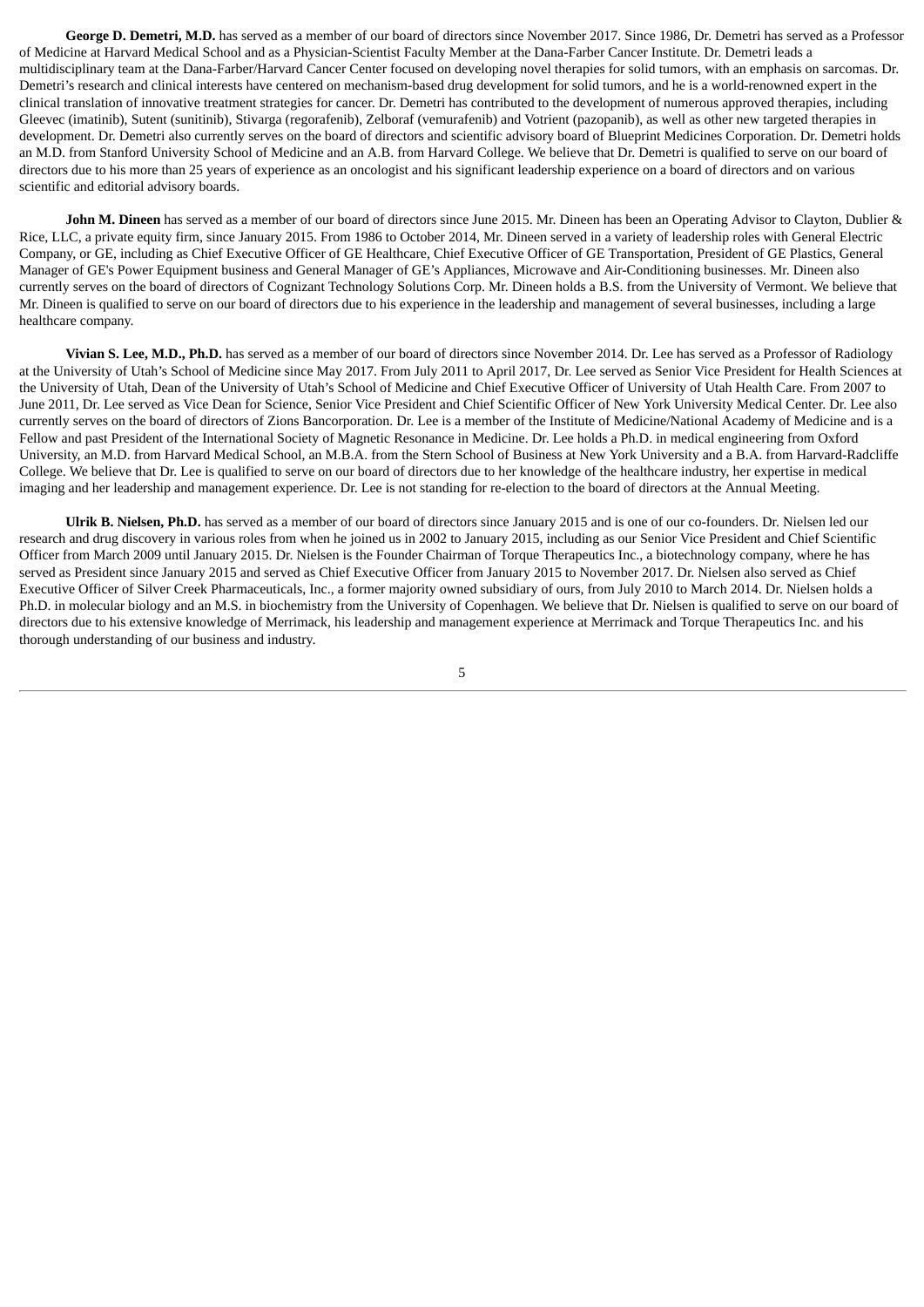**Michael E. Porter, Ph.D.** has served as a member of our board of directors since December 2010. Dr. Porter was also a strategy advisor to us from 1999 until he joined our board in December 2010. Dr. Porter is the Bishop William Lawrence University Professor at Harvard Business School and has been on the faculty at Harvard Business School since 1973. Dr. Porter also served on the boards of directors of PTC Inc. from 1995 to 2015, The Scotts Miracle-Gro Company from 2013 to 2015 and Thermo Fisher Scientific Inc. from 2001 to 2012. Dr. Porter has written extensively on healthcare delivery and has worked with leading healthcare providers in multiple countries and with government leaders on healthcare policy issues. Dr. Porter holds a Ph.D. in business economics from Harvard University, an M.B.A. from Harvard Business School and a B.S.E. from Princeton University. We believe that Dr. Porter is qualified to serve on our board of directors due to his expertise in corporate strategy, healthcare delivery and the development of companies in the life sciences industry, as well as his experience as an advisor and consultant to many leading companies globally, including a range of healthcare and pharmaceutical companies. Dr. Porter is not standing for re-election to the board of directors at the Annual Meeting.

**James H. Quigley** has served as a member of our board of directors since July 2012. Mr. Quigley also currently serves as Chairman of the Board of Hess Corporation and on the board of directors of Wells Fargo & Company. Mr. Quigley retired as a Senior Partner from Deloitte LLP, a global public accounting firm, in June 2012, where he also served as Chief Executive Officer of Deloitte Touche Tohmatsu, Limited (Deloitte's global network) from June 2007 to June 2011. Mr. Quigley is also a member of the board of directors of the German Marshall Fund of the United States, a trustee of the International Financial Reporting Standards (IFRS) Foundation and a member of the National Advisory Committee of Brigham Young University. Mr. Quigley holds a B.S. and an honorary Doctorate of Business from Utah State University. We believe that Mr. Quigley is qualified to serve on our board of directors due to his expertise in financial reporting and auditing, his experience as a leader of a global firm and his experience working with the boards of directors of a range of public and private companies as their independent auditor.

**Russell T. Ray** has served as a member of our board of directors since January 2015. Mr. Ray has been a Senior Advisor to HLM Venture Partners, a healthcare venture capital firm, since February 2017. Mr. Ray was also a Senior Advisor to HLM Venture Partners from January 2014 to December 2015 and a Partner from 2003 to December 2013. From January 2016 to February 2017, Mr. Ray was a Managing Director and Vice Chairman of Healthcare Investment Banking at Stifel, Nicolaus & Company, Incorporated, an investment banking firm. From 1999 to 2003, Mr. Ray was a Managing Director and Global Co-Head of Healthcare Investment Banking at Credit Suisse First Boston. From 1987 to 1999, Mr. Ray was a Managing Director and Global Head of Healthcare Investment Banking at Deutsche Bank and its predecessor entities, BT Alex. Brown and Alex. Brown & Sons. Mr. Ray served on the board of directors of Allergan, Inc. from 2003 to 2015. Mr. Ray holds an M.B.A. from the Wharton School at the University of Pennsylvania, an M.S. in evolutionary biology from the University of Pennsylvania and B.S. degrees from the United States Military Academy and the University of Washington. We believe that Mr. Ray is qualified to serve on our board of directors due to his knowledge of the healthcare industry, his financial expertise and his management background as an executive in the financial services industry.

#### *Board Composition*

Our board of directors is currently authorized to have nine members. However, our board has approved a decrease in its size to seven members effective as of the Annual Meeting. All of our directors are elected annually for a one year term expiring at the next annual meeting of stockholders. Each director will hold office until his or her successor has been elected and qualified or until his or her earlier death, resignation or removal. Our bylaws provide that the authorized number of directors may be changed only by resolution of our board of directors. Our bylaws also provide that our directors may be removed with or without cause by the affirmative vote of the holders of at least a majority of the votes that all of our stockholders would be entitled to cast in an annual election of directors, and that any vacancy on our board of directors, including a vacancy resulting from an enlargement of our board of directors, may be filled only by vote of a majority of our directors then in office.

Due to the decrease in the size of our board of directors, two of our current directors whose terms are scheduled to expire at the Annual Meeting, Dr. Lee and Dr. Porter, are not standing for re-election. In connection with the conclusion of their service as directors, we expect Dr. Lee and Dr. Porter to deliver letters confirming that their respective service as directors has ceased upon the election of the director nominees named in "Matters to Be Voted On— Proposal 1: Election of Directors" below at the Annual Meeting.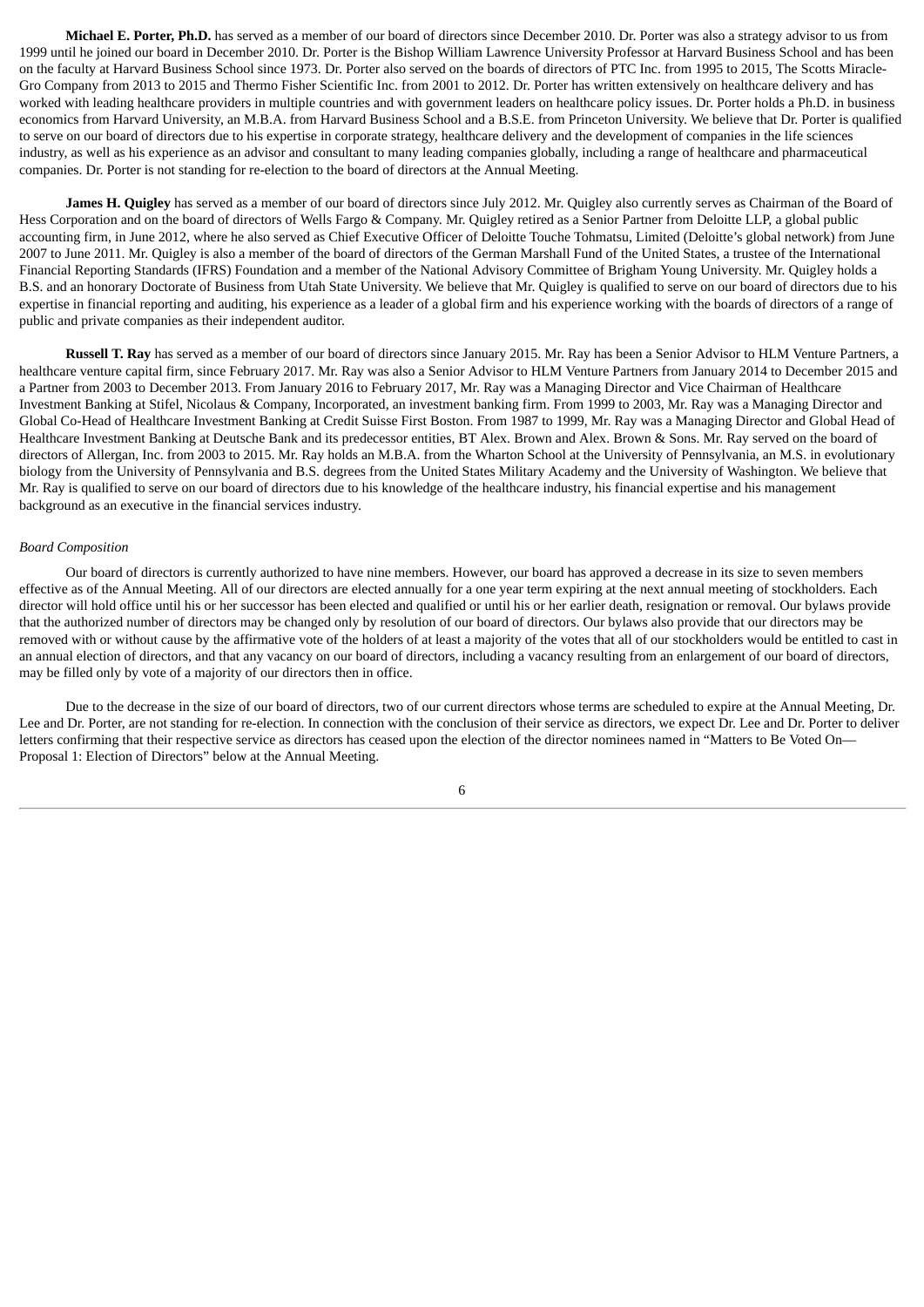# *Board Determination of Independence*

Rule 5605 of the Nasdaq Listing Rules requires a majority of a listed company's board of directors to be comprised of independent directors. In addition, the Nasdaq Listing Rules require that, subject to specified exceptions, each member of a listed company's audit, compensation and corporate governance and nominating committees be independent and that audit committee members also satisfy independence criteria set forth in Rule 10A-3 under the Securities Exchange Act of 1934, as amended, or the Exchange Act. Under Rule 5605(a)(2), a director will only qualify as an "independent director" if, in the opinion of our board of directors, that person does not have a relationship that would interfere with the exercise of independent judgment in carrying out the responsibilities of a director. In order to be considered independent for purposes of Rule 10A-3, a member of an audit committee of a listed company may not, other than in his or her capacity as a member of the audit committee, the board of directors, or any other board committee: (1) accept, directly or indirectly, any consulting, advisory or other compensatory fee from the listed company or any of its subsidiaries; or (2) be an affiliated person of the listed company or any of its subsidiaries. In addition, in affirmatively determining the independence of any director who will serve on a company's compensation committee, Rule 10C-1 under the Exchange Act requires that a company's board of directors consider all factors specifically relevant to determining whether a director has a relationship to such company which is material to that director's ability to be independent from management in connection with the duties of a compensation committee member, including, but not limited to: (i) the source of compensation of the director, including any consulting, advisory or other compensatory fee paid by such company to the director; and (ii) whether the director is affiliated with the company or any of its subsidiaries or affiliates.

Based upon information requested from and provided by each director concerning his or her background, employment and affiliations, including family relationships, our board of directors has determined that none of Mr. Crocker, Dr. Demetri, Mr. Dineen, Dr. Lee, Dr. Nielsen, Dr. Porter, Mr. Quigley and Mr. Ray, representing eight of our nine current directors, has a relationship that would interfere with the exercise of independent judgment in carrying out the responsibilities of a director and that each of these directors is "independent" as that term is defined under Rule 5605(a)(2) of the Nasdaq Listing Rules. Our board of directors had previously made a similar determination of independence with respect to John Mendelsohn, who served as a director until November 2017. Our board of directors has also determined that Dr. Lee, Mr. Quigley and Mr. Ray, who comprise our audit committee, Mr. Crocker and Dr. Porter, who comprise our corporate governance and nominating committee, and Dr. Demetri, Mr. Dineen and Dr. Lee, who comprise our organization and compensation committee, each satisfy the independence standards for such committees established by the SEC and the Nasdaq Listing Rules, as applicable. In making such determination, our board of directors considered the relationships that each such non-employee director has with Merrimack, including any transactions of the type described below in "—Board Policies—Related Person Transactions," and all other facts and circumstances our board of directors deemed relevant in determining independence. From October 2016 to February 2017 when Mr. Crocker served as our Interim President and Chief Executive Officer, he was not independent under Nasdaq Listing Rules and he did not serve on our audit committee or corporate governance and nominating committee, but he was independent under Nasdaq Listing Rules following the end of his term as our Interim President and Chief Executive Officer. Dr. Lee served on our audit committee during such time in lieu of Mr. Crocker, and our board of directors determined that she satisfied the independence standards for such committee established by the SEC and the Nasdaq Listing Rules.

# <span id="page-10-0"></span>**How Our Board Is Organized**

# *Board Leadership Structure*

Our board of directors, upon the recommendation of our corporate governance and nominating committee, has determined that the roles of Chairman of the Board and Chief Executive Officer should be separated at the current time. Accordingly, our board has appointed Mr. Crocker, an independent director within the meaning of Nasdaq Listing Rules, as the Chairman of the Board.

Mr. Crocker's duties as Chairman of the Board include the following:

- chairing meetings of our board and of the independent directors in executive session;
- meeting with any director who is not adequately performing his or her duties as a member of our board or any committee;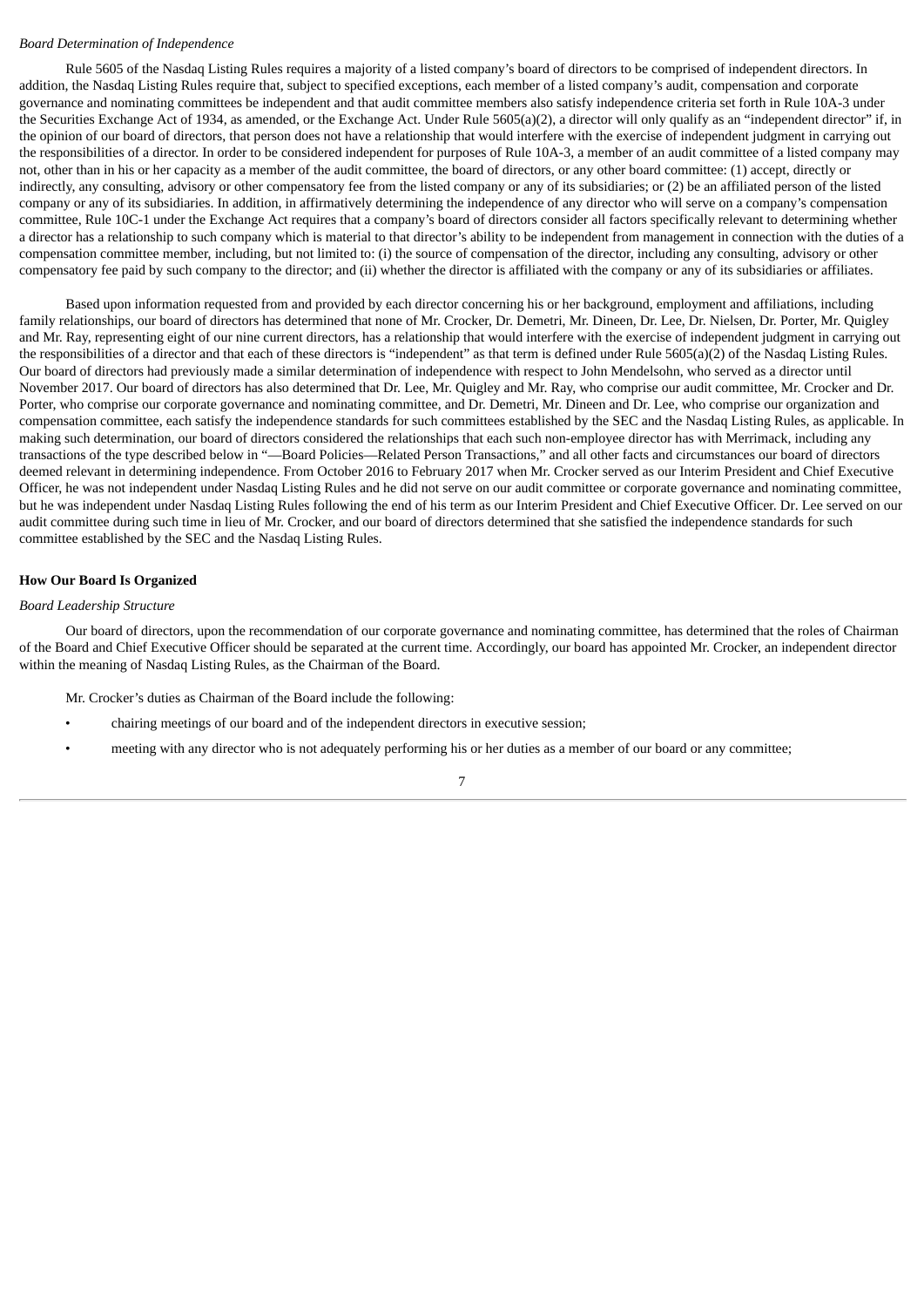- facilitating communications between other members of our board and the Chief Executive Officer;
- determining the frequency and length of board meetings and recommending when special meetings of our board should be held;
- preparing or approving the agenda for each board meeting; and
- reviewing and, if appropriate, recommending action to be taken with respect to written communications from stockholders submitted to our board.

Our board of directors decided to separate the roles of Chairman of the Board and Chief Executive Officer because it believes that a bifurcated leadership structure offers the following benefits:

- increasing the independent oversight of Merrimack and enhancing our board's objective evaluation of the Chief Executive Officer;
- freeing the Chief Executive Officer to focus on company operations instead of board administration;
- providing the Chief Executive Officer with an experienced sounding board;
- providing greater opportunities for communication between stockholders and our board;
- enhancing the independent and objective assessment of risk by our board; and
- providing an independent spokesman for Merrimack.

Notwithstanding the above, Mr. Crocker did continue to serve as Chairman of the Board while he served as Interim President and Chief Executive Officer from October 2016 to February 2017.

# <span id="page-11-0"></span>**Board Committees**

Our board of directors has established an audit committee, a corporate governance and nominating committee, an organization and compensation committee and an executive committee, each of which operates under a charter that has been approved by our board. Copies of the committee charters are posted on the Investors section of our website, which is located at investors.merrimack.com.

# *Audit Committee*

The members of our audit committee are Dr. Lee, Mr. Quigley and Mr. Ray. Mr. Quigley chairs the audit committee. Our audit committee's responsibilities include:

- appointing, approving the compensation of and assessing the independence of our registered public accounting firm;
- overseeing the work of our independent registered public accounting firm, including through the receipt and consideration of reports and other communications from such firm;
- reviewing and discussing with management and the independent registered public accounting firm our annual and quarterly financial statements and related disclosures;
- monitoring our internal control over financial reporting, disclosure controls and procedures and code of business conduct and ethics;
- overseeing our internal audit function;
- overseeing our risk assessment and risk management policies;
- establishing policies regarding hiring employees from the independent registered public accounting firm and procedures for the receipt and retention of accounting-related complaints and concerns;

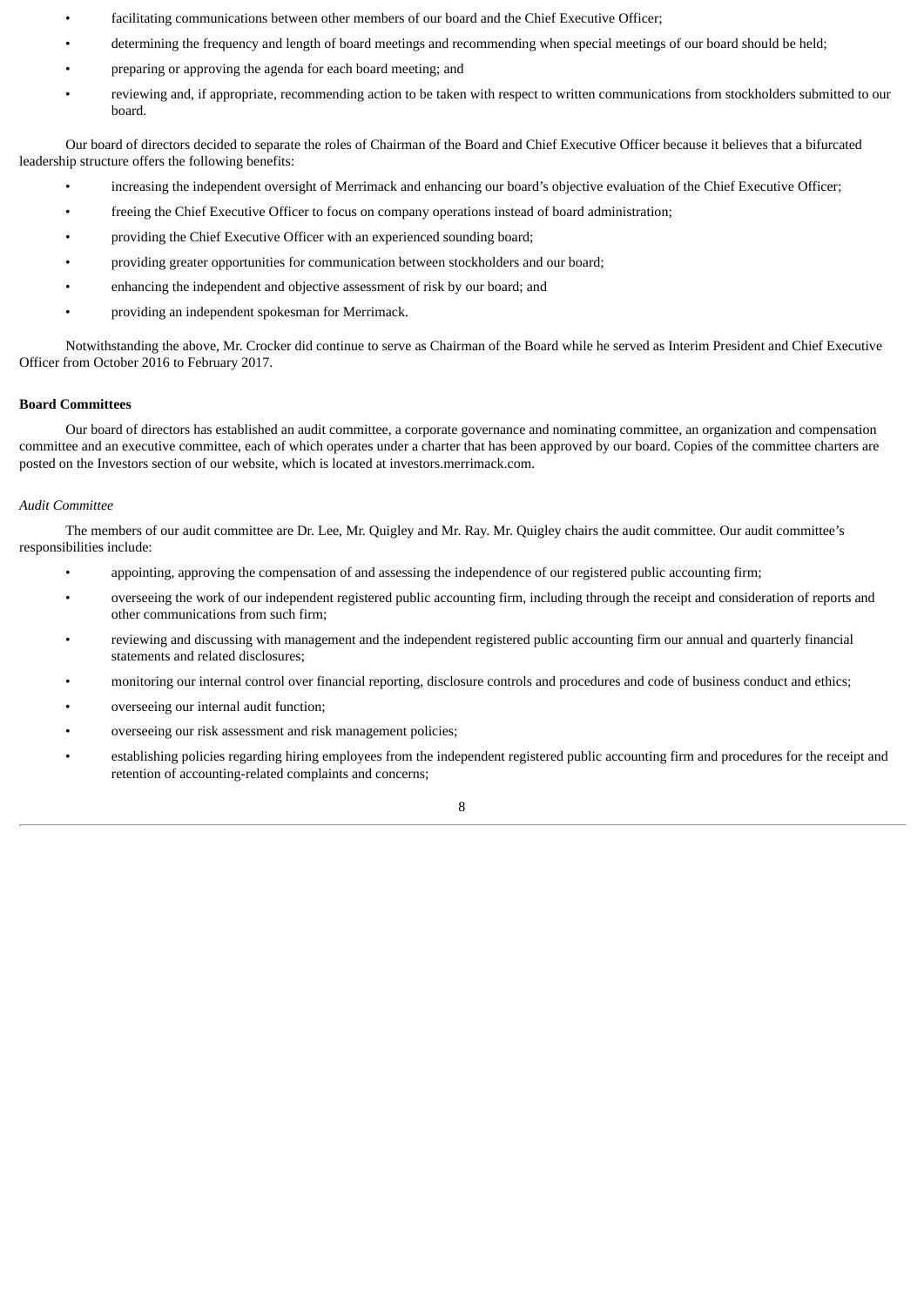- meeting independently with our internal auditors, independent registered public accounting firm and management;
- reviewing and approving or ratifying any related person transactions; and
- preparing the audit committee report required by SEC rules.

All audit and non-audit services, other than *de minimis* non-audit services, to be provided to us by our independent registered public accounting firm must be approved in advance by our audit committee.

Our board of directors has determined that Mr. Quigley is an "audit committee financial expert" as defined in applicable SEC rules. We believe that the composition of our audit committee meets the requirements for independence under the current Nasdaq Listing Rules and SEC rules and regulations.

The audit committee met eight times during 2017.

# *Corporate Governance and Nominating Committee*

The members of our corporate governance and nominating committee are Mr. Crocker and Dr. Porter. Dr. Porter chairs the corporate governance and nominating committee. Our corporate governance and nominating committee's responsibilities include:

- identifying individuals qualified to become members of our board;
- recommending to our board the persons to be nominated for election as directors and to each of our board's committees;
- reviewing and making recommendations to our board with respect to our board leadership structure;
- developing and recommending to our board corporate governance principles; and
- overseeing an annual evaluation of our board.

The corporate governance and nominating committee met eight times during 2017.

# *Organization and Compensation Committee*

The members of our organization and compensation committee are Dr. Demetri, Mr. Dineen and Dr. Lee. Mr. Dineen chairs the organization and compensation committee. Our organization and compensation committee's responsibilities include:

- reviewing and making recommendations to our board with respect to our Chief Executive Officer's compensation;
- reviewing and approving, or making recommendations to our board with respect to, the compensation of our other executive officers;
- overseeing an evaluation of our executive officers;
- overseeing and administering our cash and equity incentive plans;
- reviewing and making recommendations to our board with respect to director compensation;
- reviewing and making recommendations to our board with respect to management succession planning;
- reviewing and discussing annually with management our "Compensation Discussion and Analysis" disclosure required by SEC rules; and
- preparing the organization and compensation committee report required by SEC rules.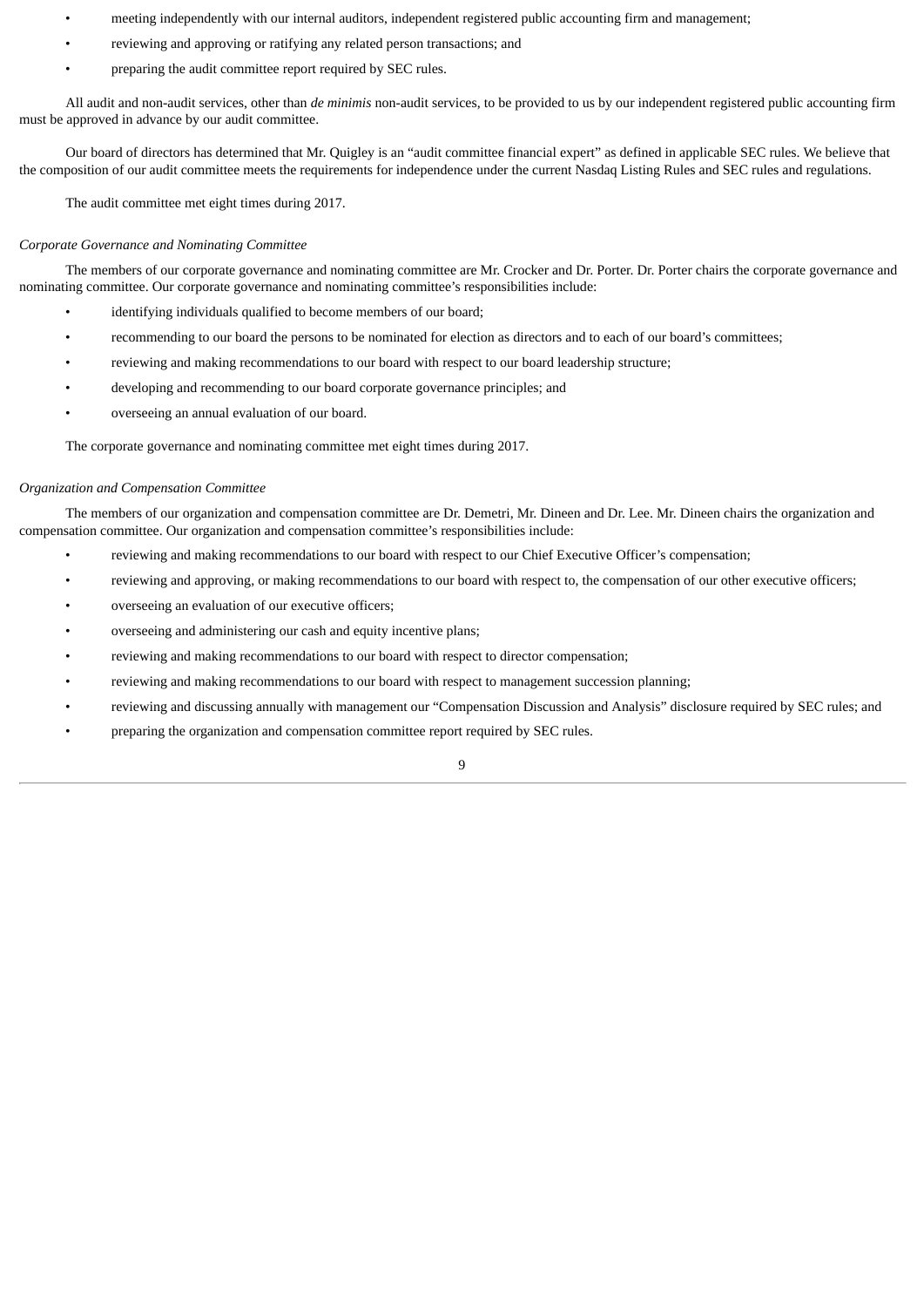The processes and procedures followed by our organization and compensation committee in considering and determining executive and director compensation are described below under "—Board Processes—Executive and Director Compensation Processes."

The organization and compensation committee met nine times during 2017.

#### *Executive Committee*

The members of our executive committee are Mr. Crocker, Dr. Peters and Dr. Porter. Mr. Crocker chairs the executive committee. Our executive committee has, and may exercise when necessary, all of the authority and powers of our full board of directors during the intervals between meetings of our board, except as limited by Delaware law.

The executive committee met one time during 2017.

#### <span id="page-13-0"></span>**Compensation Committee Interlocks and Insider Participation**

The members of our organization and compensation committee during 2017 were Dr. Demetri (starting in November 2017), Mr. Dineen, Dr. Lee and Dr. Mendelsohn (until November 2017). No other person served as a member of our organization and compensation committee during 2017. None of our executive officers serves as a member of the board of directors or compensation committee, or other committee serving an equivalent function, of any entity that has one or more executive officers who serve as members of our board of directors or our organization and compensation committee. None of the members of our organization and compensation committee is an officer or employee of Merrimack, nor have they ever been an officer or employee of Merrimack.

#### <span id="page-13-1"></span>**Board Meetings and Attendance**

Our board of directors met 21 times during 2017. During 2017, each director attended at least 75% of the aggregate of the number of board meetings and the number of meetings held by all committees of our board on which he or she then served, except for Mr. Dineen, who attended 70% of such meetings.

Our directors are encouraged to attend our annual meetings of stockholders. One of our nine directors then serving attended our 2017 Annual Meeting of Stockholders.

#### <span id="page-13-2"></span>**Board Processes**

# *Oversight of Risk*

Our board oversees our risk management processes directly and through its committees. Our management is responsible for risk management on a day-to-day basis. The role of our board and its committees is to oversee the risk management activities of management. They fulfill this duty by discussing with management the policies and practices utilized by management in assessing and managing risks and providing input on those policies and practices. In general, our board oversees risk management activities relating to business strategy, acquisitions, capital allocation, organizational structure and certain operational risks; our audit committee oversees risk management activities related to financial controls and legal and compliance risks; our corporate governance and nominating committee oversees risk management activities relating to board composition; and our organization and compensation committee oversees risk management activities relating to our compensation policies and practices and management succession planning. Each committee reports to the full board on a regular basis, including reports with respect to the committee's risk oversight activities as appropriate. In addition, since risk issues often overlap, committees from time to time request that that the full board discuss particular risks.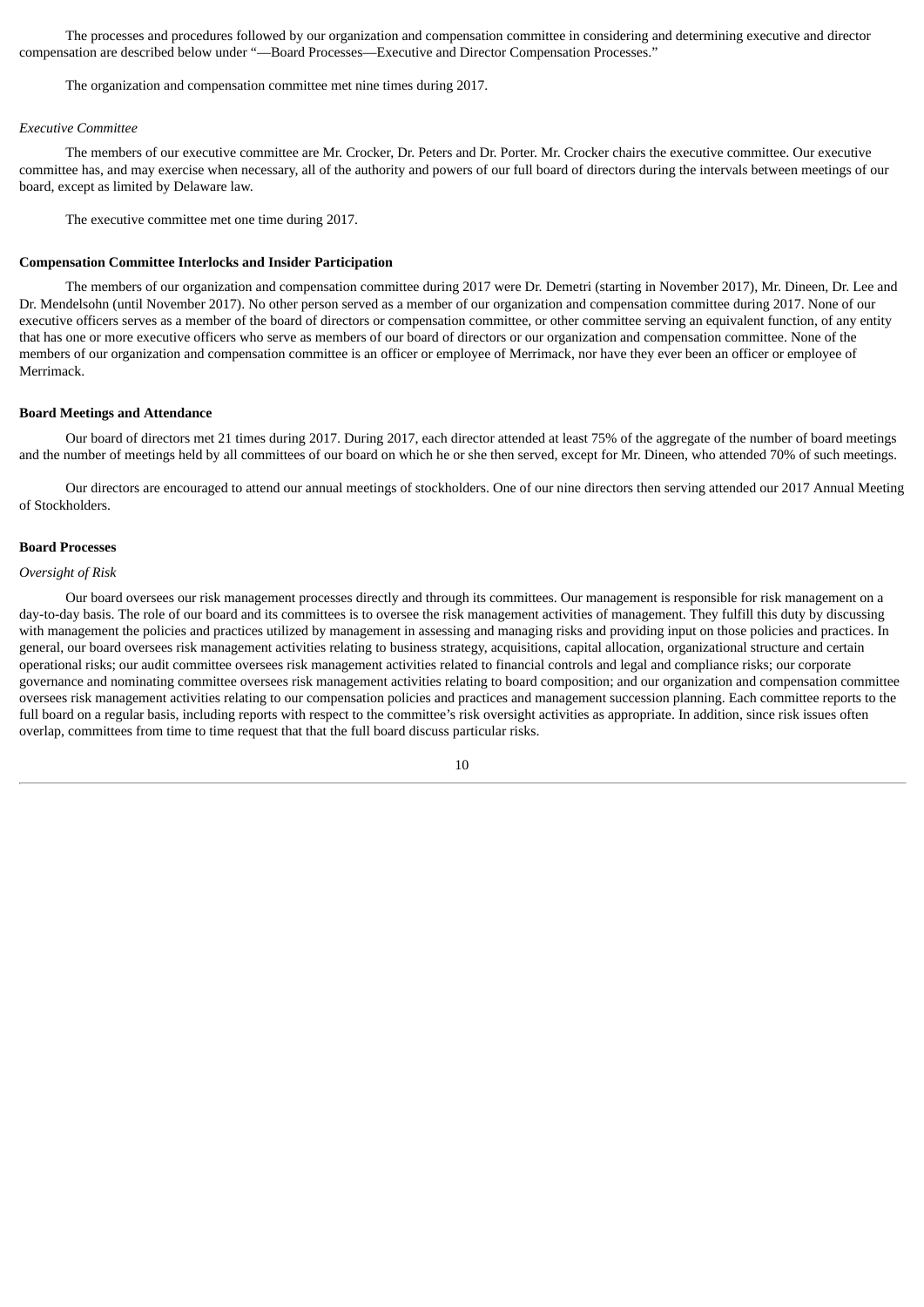#### *Director Nomination Process*

The process followed by our corporate governance and nominating committee to identify and evaluate director candidates may include requests to board members and others for recommendations, evaluation of the performance on our board and its committees of any existing directors being considered for nomination, consideration of biographical information and background material relating to potential candidates and, particularly in the case of potential candidates who are not then serving on our board, interviews of selected candidates by members of the committee and our board.

In considering whether to recommend any particular candidate for inclusion in our board's slate of recommended director nominees, our corporate governance and nominating committee applies the criteria set forth in our corporate governance guidelines. Consistent with these criteria, our corporate governance and nominating committee expects every nominee to have the following attributes or characteristics, among others: integrity, honesty, adherence to high ethical standards, business acumen, good judgment and a commitment to understand our business and industry.

All of the director nominees are currently members of our board of directors. The nominee biographies under "—Board of Directors—Members of Our Board of Directors" indicate the experience, qualifications, attributes and skills of each nominee that led our corporate governance and nominating committee and our board to conclude he or she should continue to serve as a director of Merrimack. Our corporate governance and nominating committee and our board believe that each of the nominees has the individual attributes and characteristics required of our directors, and that the nominees as a group possess the skill sets and specific experience desired of our board as a whole. At the Annual Meeting, stockholders will be asked to consider the election of Dr. Demetri, who has been nominated for election as a director for the first time. Dr. Demetri was appointed to our board in November 2017 by board action. He was initially recommended by our corporate governance and nominating committee, and our board determined to include Dr. Demetri among its nominees.

Our corporate governance and nominating committee considers the value of diversity when selecting nominees, and believes that our board, taken as a whole, should embody a diverse set of skills, experiences and backgrounds. The committee does not make any particular weighting of diversity or any other characteristic in evaluating nominees and directors.

Stockholders may recommend individuals for consideration as potential director candidates by submitting their names, together with appropriate biographical information and background materials, and information with respect to the stockholder or group of stockholders making the recommendation, including the number of shares of common stock owned by such stockholder or group of stockholders, to our Corporate Secretary at Merrimack Pharmaceuticals, Inc., One Kendall Square, Suite B7201, Cambridge, Massachusetts 02139, Attention: Corporate Secretary. The specific requirements for the information that is required to be provided for such recommendations to be considered are specified in our bylaws and must be received by us no later than the date referenced below in "Other Matters—Deadline for Submission of Stockholder Proposals for 2019 Annual Meeting of Stockholders." Assuming that appropriate biographical and background material has been provided on a timely basis, the corporate governance and nominating committee will evaluate stockholder-recommended candidates by following substantially the same process, and applying substantially the same criteria, as it follows for candidates submitted by others.

# *Executive and Director Compensation Processes*

Our executive compensation program is administered by the organization and compensation committee of our board of directors, subject to the oversight and approval of our full board of directors. Our organization and compensation committee reviews our executive compensation practices on an annual basis and based on this review makes recommendations to our board of directors for approval, which has full discretion to approve or modify the recommendations of the organization and compensation committee.

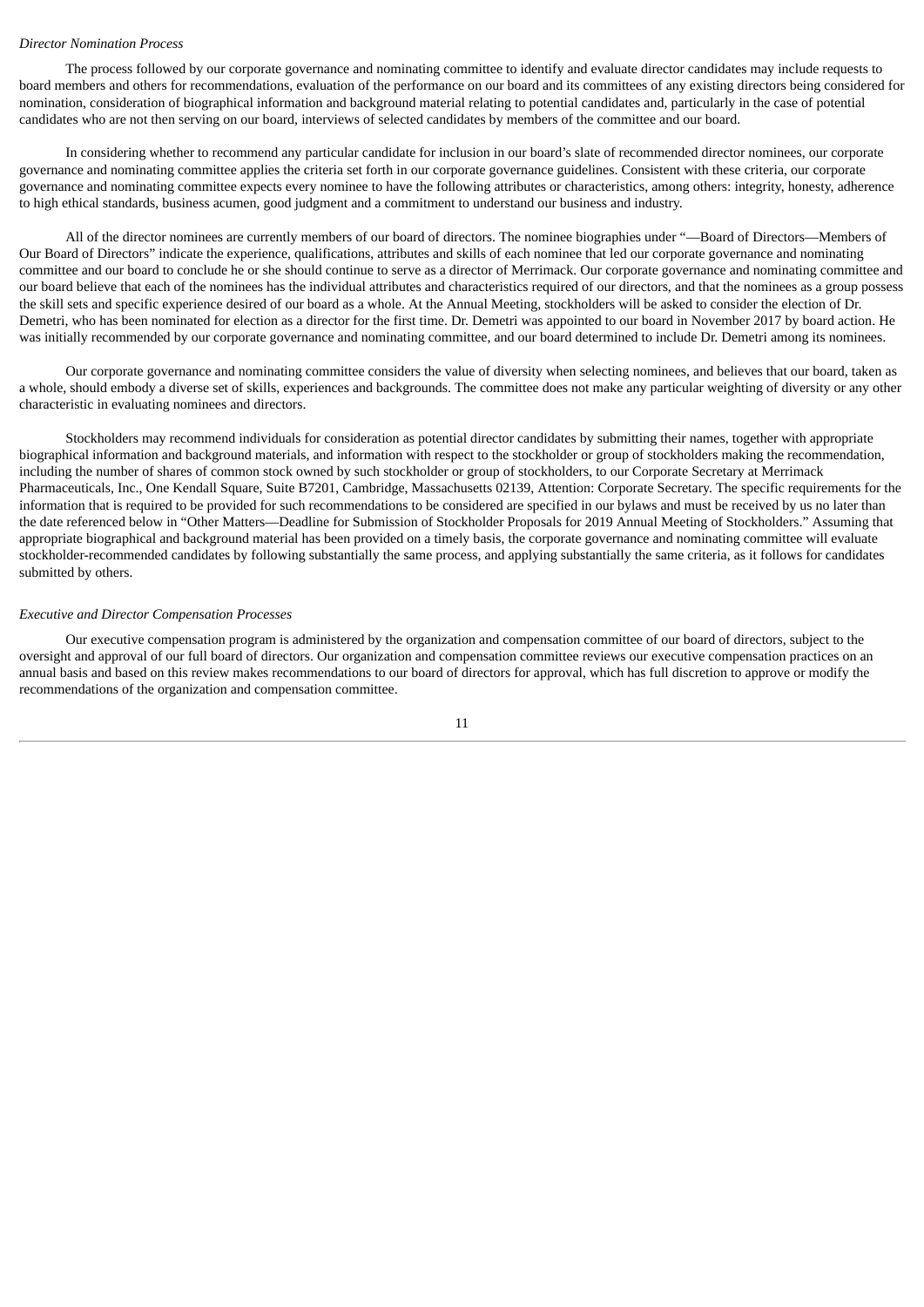In designing our executive compensation program, our organization and compensation committee considers publicly available compensation data for national and regional companies in the biotechnology/pharmaceutical industry to help guide its executive compensation decisions at the time of hiring and for subsequent adjustments in compensation. In 2017 and prior years, our organization and compensation committee also retained the services of Mercer, LLC, or Mercer, an independent compensation consultant, to provide it with additional comparative data on executive compensation practices in our industry and to advise it on our executive compensation program generally. Although the organization and compensation committee considered Mercer's advice and recommendations about our executive compensation program, the organization and compensation committee ultimately made its own decisions about these matters. None of our executive officers or directors have any relationship with Mercer or the individual consultants employed by Mercer. Mercer has not provided any other services to Merrimack other than compensation consulting services to the organization and compensation committee. The organization and compensation committee has determined that no conflicts of interest exist between Merrimack and Mercer. The organization and compensation committee is directly responsible for the appointment and oversight of any compensation consultants and other advisors it retains.

Our director compensation program is administered by our board of directors with the assistance of the organization and compensation committee. The organization and compensation committee periodically reviews director compensation and makes recommendations to our board with respect thereto.

#### *Communications with Stockholders*

Our management will give appropriate attention to written communications that are submitted by stockholders, and will respond if and as appropriate. Stockholders may communicate with our management by writing to our Corporate Secretary at Merrimack Pharmaceuticals, Inc., One Kendall Square, Suite B7201, Cambridge, Massachusetts 02139, Attention: Corporate Secretary, or by calling (617) 441-1000. Additional information about contacting Merrimack is available on the Investors section of our website, which is located at investors.merrimack.com.

In addition, stockholders who wish to communicate with our entire board may do so by writing to Gary L. Crocker, Chairman of the Board, Merrimack Pharmaceuticals, Inc., One Kendall Square, Suite B7201, Cambridge, Massachusetts 02139. Communications will be forwarded to other directors if they relate to substantive matters that the Chairman of the Board, in consultation with our General Counsel, considers appropriate for attention by the other directors. In general, communications relating to corporate governance and long-term corporate strategy are more likely to be forwarded than communications relating to ordinary business affairs, personal grievances or matters as to which we tend to receive repetitive or duplicative communications.

#### *Corporate Governance Guidelines*

Our board of directors has adopted corporate governance guidelines to assist in the exercise of its duties and responsibilities and to serve the best interests of Merrimack and our stockholders. The guidelines provide that:

- our board's principal responsibility is to oversee the management of Merrimack;
- a majority of the members of our board must be independent directors;
- the independent directors meet in executive session at least twice a year;
- directors have full and free access to management and, as necessary, independent advisors;
- new directors participate in an orientation program and all directors are expected to participate in continuing director education on an ongoing basis; and
- our board will conduct an annual self-evaluation to determine whether it and its committees are functioning effectively.

A copy of the corporate governance guidelines is posted on the Investors section of our website, which is located at investors.merrimack.com.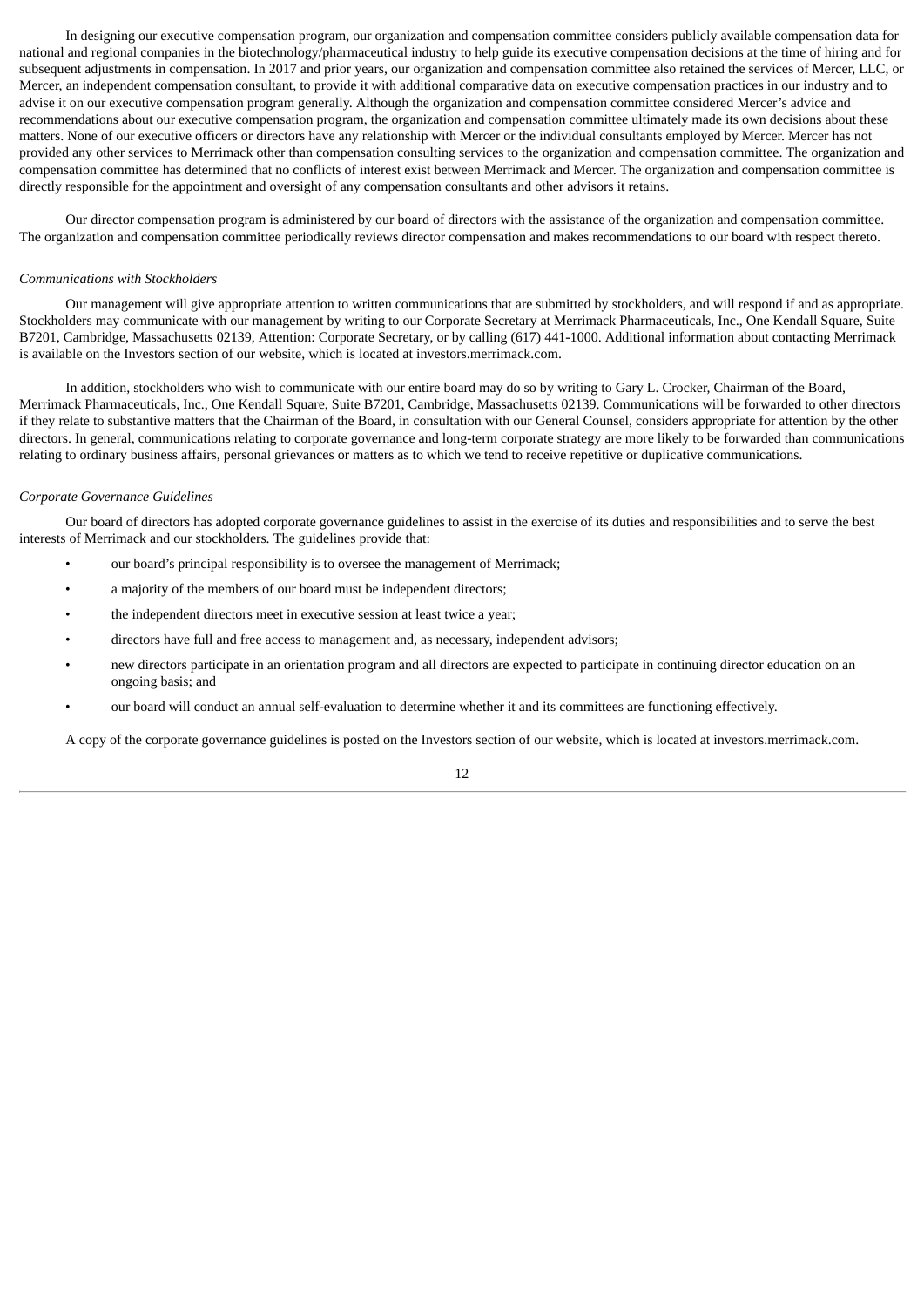# <span id="page-16-0"></span>**Board Policies**

#### *Related Person Transactions*

Our board of directors has adopted written policies and procedures for the review of any transaction, arrangement or relationship in which Merrimack is a participant, the amount involved exceeds \$120,000 and one of our executive officers, directors, director nominees or 5% stockholders, or their immediate family members, each of whom we refer to as a "related person," has a direct or indirect material interest.

If a related person proposes to enter into such a transaction, arrangement or relationship, which we refer to as a "related person transaction," the related person must report the proposed related person transaction to our General Counsel. The policy calls for the proposed related person transaction to be reviewed and, if deemed appropriate, approved by our audit committee. Whenever practicable, the reporting, review and approval will occur prior to entry into the transaction. If advance review and approval is not practicable, the audit committee will review, and, in its discretion, may ratify the related person transaction. The policy also permits the chair of the audit committee to review and, if deemed appropriate, approve proposed related person transactions that arise between audit committee meetings, subject to ratification by the audit committee at its next meeting. Any related person transactions that are ongoing in nature will be reviewed annually.

A related person transaction reviewed under the policy will be considered approved or ratified if it is authorized by the audit committee after full disclosure of the related person's interest in the transaction. As appropriate for the circumstances, the audit committee will review and consider:

- the related person's interest in the related person transaction;
- the approximate dollar value of the amount involved in the related person transaction;
- the approximate dollar value of the amount of the related person's interest in the transaction without regard to the amount of any profit or loss;
- whether the transaction was undertaken in the ordinary course of our business;
- whether the terms of the transaction are no less favorable to us than terms that could have been reached with an unrelated third party;
- the purpose, and the potential benefits to us, of the transaction; and
- any other information regarding the related person transaction or the related person in the context of the proposed transaction that would be material to investors in light of the circumstances of the particular transaction.

The audit committee may approve or ratify the transaction only if the audit committee determines that, under all of the circumstances, the transaction is in, or is not inconsistent with, Merrimack's best interests. The audit committee may impose any conditions on the related person transaction that it deems appropriate.

In addition to the transactions that are excluded by the instructions to the SEC's related person transaction disclosure rule, our board of directors has determined that the following transactions do not create a material direct or indirect interest on behalf of related persons and, therefore, are not related person transactions for purposes of this policy:

- interests arising solely from the related person's position as an executive officer of another entity (whether or not the person is also a director of such entity), that is a participant in the transaction, where (a) the related person and all other related persons own in the aggregate less than a 10% equity interest in such entity, (b) the related person and his or her immediate family members are not involved in the negotiation of the terms of the transaction and do not receive any special benefits as a result of the transaction and (c) the amount involved in the transaction equals less than the greater of \$200,000 or 5% of the annual gross revenues of the company receiving payment under the transaction; and
- a transaction that is specifically contemplated by provisions of our charter or bylaws.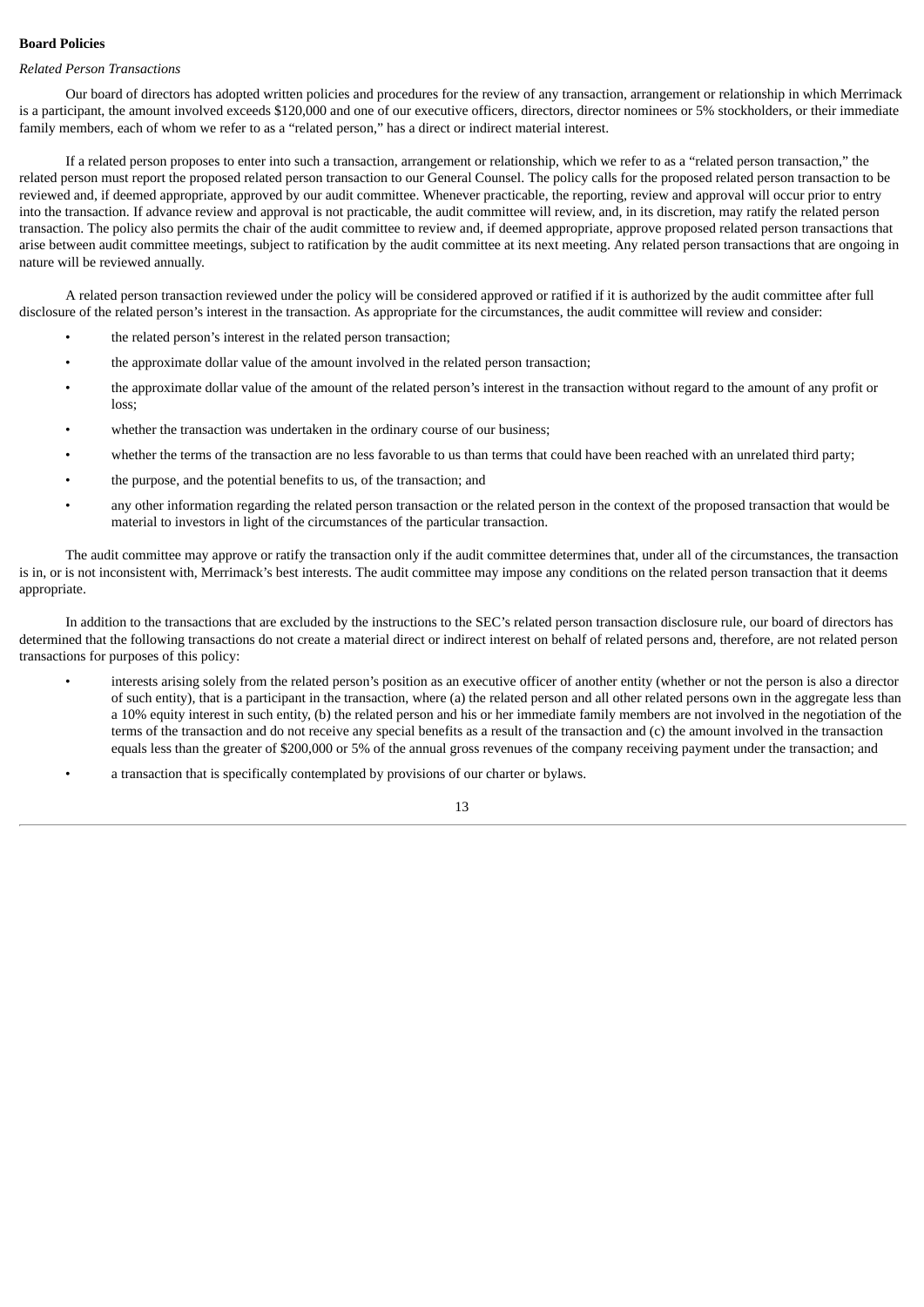The policy provides that transactions involving compensation of executive officers shall be reviewed and approved by the organization and compensation committee in the manner specified in its charter.

Since January 1, 2017, we have not engaged in any related person transactions.

# *Code of Business Conduct and Ethics*

Our board of directors has adopted a written code of business conduct and ethics that applies to our directors, officers and employees, including our principal executive officer, principal financial officer, principal accounting officer or controller, or persons performing similar functions. A copy of the code of business conduct and ethics is posted on the Investors section of our website, which is located at investors.merrimack.com. In addition, we intend to post on our website all disclosures that are required by law or the Nasdaq Listing Rules concerning any amendments to, or waivers from, any provision of our code of business conduct and ethics.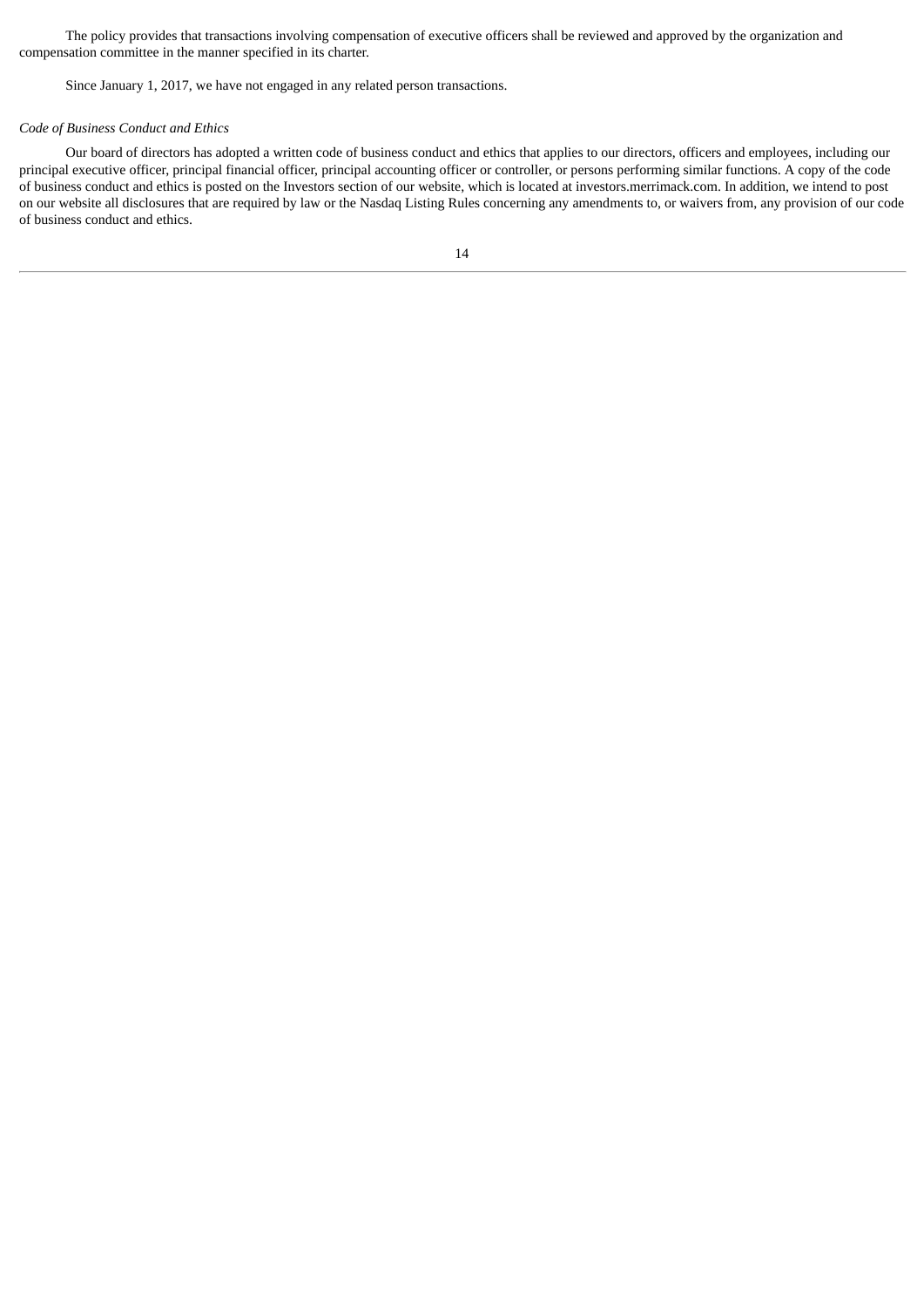# **EXECUTIVE COMPENSATION**

# <span id="page-18-1"></span><span id="page-18-0"></span>**Executives**

Our executives, their current positions and their ages as of April 17, 2018 are set forth below:

| Name                        | Age | Position(s)                                                 |
|-----------------------------|-----|-------------------------------------------------------------|
| Richard Peters, M.D., Ph.D. | 55  | President, Chief Executive Officer and Director             |
| Daryl C. Drummond, Ph.D.    | 48  | Head of Research                                            |
| Ellen K. Forest             | 54  | <b>Head of Human Resources</b>                              |
| Jean M. Franchi             | 51  | Chief Financial Officer and Treasurer                       |
| Jeffrey A. Munsie           | 41  | General Counsel, Head of Corporate Operations and Secretary |
| Sergio L. Santillana, M.D.  | 55  | Chief Medical Officer                                       |
|                             |     |                                                             |

In addition to Dr. Peters, whose biography is set forth above in "Corporate Governance—Board of Directors—Members of Our Board of Directors," the biographies of our executives are as follows:

**Daryl C. Drummond, Ph.D.** has served as our Head of Research since March 2017. Dr. Drummond served as our Vice President of Discovery from July 2014 to March 2017 and our Senior Director of Nanotherapeutics from October 2009 to July 2014. Dr. Drummond previously served as Director of Liposome Research and Development at Hermes BioSciences, Inc., a biotechnology company that was acquired by Merrimack in October 2009. Prior to joining Hermes BioSciences, Inc. in 2000, Dr. Drummond was a post-doctoral fellow at California Pacific Medical Center, where he focused on lipid-based drug delivery systems. Dr. Drummond is a principal inventor for many of Merrimack's nanotechnology-based drugs and platform technologies, including ONIVYDE®, which Merrimack sold to Ipsen S.A., or Ipsen, in April 2017. Dr. Drummond holds a Ph.D. in biochemistry and a B.S. from Indiana University.

**Ellen K. Forest** has served as our Head of Human Resources since May 2017. Ms. Forest previously served as a Director of Human Resources at Baxalta, a global biopharmaceutical company, from January 2016 to July 2016. From January 2014 to December 2015, Ms. Forest served as Human Resources Manager at Partners HealthCare System, Inc., a not-for-profit healthcare system. From January 2013 to July 2013, Ms. Forest served as Director at Dovetail Health, a provider of medication management solutions. From 2006 to January 2013, Ms. Forest served as Director of Human Resources at TA Associates Management, LP, a private equity firm. Ms. Forest holds an M.S. in human resources management and a B.S. from Emmanuel College.

**Jean M. Franchi** has served as our Chief Financial Officer and Treasurer since August 2017. Ms. Franchi previously served as Chief Financial Officer, Treasurer and Secretary at Dimension Therapeutics, Inc., a biotechnology company, from August 2015 to July 2017. From February 2012 to July 2015, Ms. Franchi served as Chief Financial Officer at Good Start Genetics, Inc., a molecular genetics information company. From 1995 to 2011, Ms. Franchi held various positions at Sanofi Genzyme, a global pharmaceutical company, including Senior Vice President of Corporate Finance, Senior Vice President of Business Unit Finance, Vice President of Finance and Controller, Product Line and International Group. Ms. Franchi holds a B.B.A. from Hofstra University and successfully completed the Uniform CPA Examination.

**Jeffrey A. Munsie** has served as our General Counsel since January 2013, as our Head of Corporate Operations since March 2017 and as our Secretary since August 2011. Mr. Munsie served as our Corporate Counsel from February 2011 to January 2013. Previously, Mr. Munsie was Counsel in the corporate department at Wilmer Cutler Pickering Hale and Dorr LLP, a law firm, where he practiced from 2002 to January 2011. Mr. Munsie holds a J.D. from Harvard Law School and an A.B. from Dartmouth College.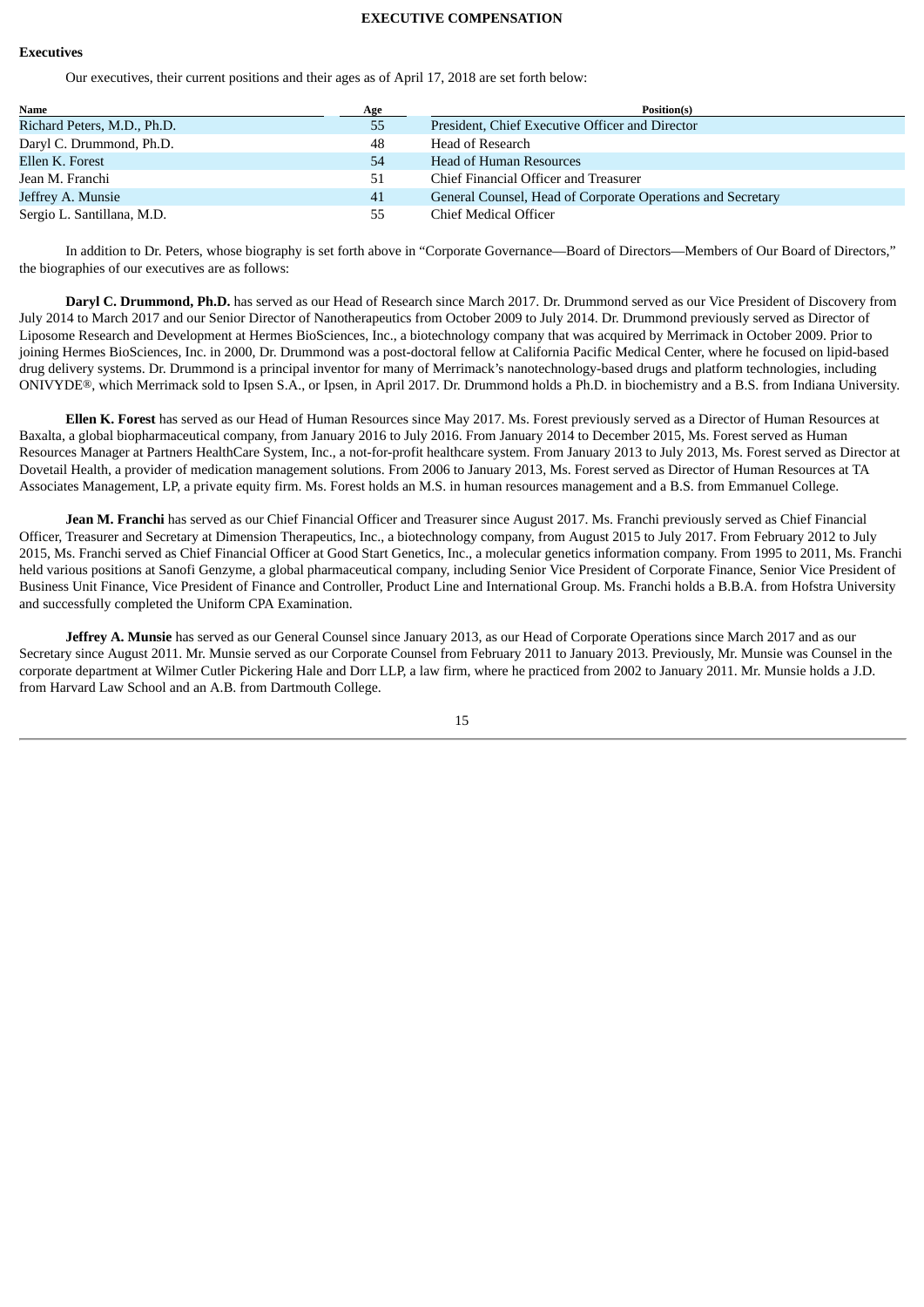**Sergio L. Santillana, M.D.** has served as our Chief Medical Officer since June 2017. Dr. Santillana previously served as Vice President of Clinical Research at ARIAD Pharmaceuticals, Inc., a pharmaceutical company, from March 2016 to June 2017, and as Chief Medical Officer at ARIAD from May 2016 to June 2017. From August 2014 to March 2016, Dr. Santillana served as Senior Medical Director and Global Clinical Lead of Oncology Clinical Research at Takeda Pharmaceuticals International, Inc., a global pharmaceutical company. From 2006 to August 2014, Dr. Santillana served in various capacities at GlaxoSmithKline plc, a global pharmaceutical company, including as Global Project Physician Leader and Director of Clinical Development from February 2012 to August 2014. Dr. Santillana also served as a Clinical Research Physician for Eli Lilly and Company, a global pharmaceutical company, from 2002 to 2006. Dr. Santillana was also a practicing medical oncologist for 15 years, first at the National Cancer Institute of Peru (INEN) from 1994 to 2002, and then in private practice from 2002 to 2006. Dr. Santillana holds an M.S. in experimental therapeutics from Kellogg College at the University of Oxford and an M.D. and B.S. from the Universidad Nacional Federico Villarreal School of Medicine.

Our executive officers are elected by, and serve at the discretion of, our board of directors. There are no family relationships among any of our directors or executive officers.

# <span id="page-19-0"></span>**Compensation Discussion and Analysis**

#### *Overview*

This section discusses the principles underlying our policies and decisions with respect to the compensation of our executive officers and the most important factors relevant to an analysis of these policies and decisions. This section also describes the material elements of compensation awarded to, earned by or paid to each of our named executive officers for 2017. Our "named executive officers" for 2017 are Richard Peters, our President and Chief Executive Officer, Gary L. Crocker, our Chairman of the Board and former Interim President and Chief Executive Officer, Jean M. Franchi, our Chief Financial Officer and Treasurer, Yasir B. Al-Wakeel, our former Chief Financial Officer and Head of Corporate Development, and our three other most highly compensated executive officers, Daryl C. Drummond, our Head of Research, Jeffrey A. Munsie, our General Counsel, Head of Corporate Operations and Secretary, and Sergio L. Santillana, our Chief Medical Officer. In addition, this section provides qualitative information regarding the manner and context in which compensation is awarded to and earned by our executive officers and is intended to place in perspective the data presented in the tables and narrative that follow.

Our organization and compensation committee and board of directors oversee our policies governing the compensation of our executive officers. Our organization and compensation committee reviews and recommends for approval by our board of directors all compensation decisions relating to our President and Chief Executive Officer. Our organization and compensation committee also reviews and approves all compensation decisions relating to our other executive officers. Our organization and compensation committee consists of three members of our board of directors, all of whom have extensive experience in our industry and each of whom is an independent director. Our organization and compensation committee uses its judgment and experience and has historically considered the recommendations of our President and Chief Executive Officer when determining the amount and appropriate mix of compensation for each of our other executive officers. Specifically, our President and Chief Executive Officer provides input and recommendations, via an annual review of executive performance and otherwise, regarding salary adjustments, the corporate and individual objectives used to determine annual performance-based cash bonuses and appropriate equity incentive compensation levels. Historically, our President and Chief Executive Officer has provided input to the organization and compensation committee and the board of directors on his own compensation, but has not had any control over setting the amount or mix of his compensation and is not present when the organization and compensation committee or the board of directors discusses and determines his compensation.

The organization and compensation committee and board of directors periodically evaluate the need for revisions to our executive compensation program to ensure our program is competitive with the companies with which we compete for executive talent.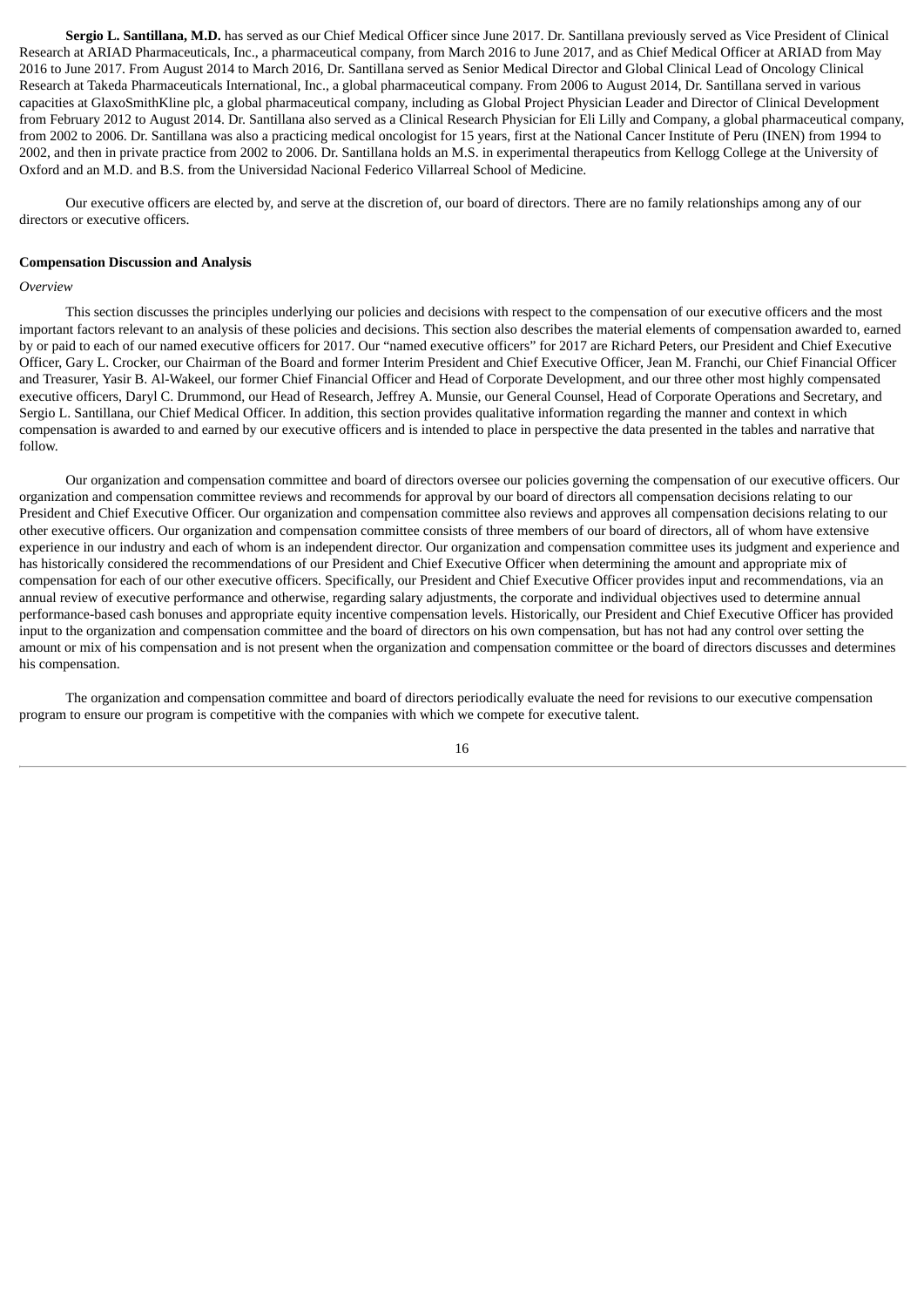# *Objectives and Philosophy of Our Executive Compensation Program*

The primary objectives of the organization and compensation committee and board of directors with respect to executive compensation are to:

- attract, retain and motivate experienced and talented executives;
- ensure executive compensation is aligned with our corporate strategies, research and development programs and business objectives;
- recognize the individual contributions of executives, but foster a shared commitment among executives by aligning their individual objectives with our corporate objectives;
- promote the achievement of key strategic, development and operational performance measures by linking compensation to the achievement of measurable corporate and individual performance objectives; and
- align the interests of our executives with our stockholders by rewarding performance that leads to the creation of stockholder value.

To achieve these objectives, the organization and compensation committee and board of directors evaluate our executive compensation program with the goal of setting compensation at levels that are justifiable based on each executive's level of experience, performance and responsibility and that they believe are competitive with those of other companies in our industry and our region that compete with us for executive talent. In addition, our executive compensation program ties a portion of each executive's overall compensation to the achievement of key corporate and individual objectives. We provide a portion of our executive compensation in the form of stock options that vest over time, which we believe helps to retain our executives and aligns their interests with those of our stockholders by allowing them to participate in the longer term success of Merrimack as reflected in the appreciation of our stock price.

# *Consideration of 2017 Advisory Vote on Executive Compensation*

At our 2017 Annual Meeting of Stockholders, we held an advisory vote on our 2016 executive compensation program, and 88% of the votes cast on the matter were voted in support of the program. The organization and compensation committee and board of directors considered the results of this advisory vote, together with the other factors and data discussed in this proxy statement, in determining executive compensation decisions and policies and believe that the result affirms stockholders' support of our approach to and structure of executive compensation. The organization and compensation committee and board of directors will continue to consider the outcome of our say-on-pay votes when making future compensation decisions for our executive officers.

#### *Use of Compensation Consultants and Market Benchmarking*

In designing our executive compensation program, our organization and compensation committee considers publicly available compensation data for national and regional companies in the biotechnology/pharmaceutical industry to help guide its executive compensation decisions at the time of hiring and for subsequent adjustments in compensation. In 2017 and prior years, our organization and compensation committee also retained the services of Mercer, an independent compensation consultant, to provide it with additional comparative data on executive compensation practices in our industry and to advise it on our executive compensation program generally. Although the organization and compensation committee considered Mercer's advice and recommendations about our executive compensation program, the organization and compensation committee ultimately made its own decisions about these matters. None of our executive officers or directors have any relationship with Mercer or the individual consultants employed by Mercer. Mercer has not provided any other services to Merrimack other than compensation consulting services to the organization and compensation committee. The organization and compensation committee has determined that no conflicts of interest exist between Merrimack and Mercer.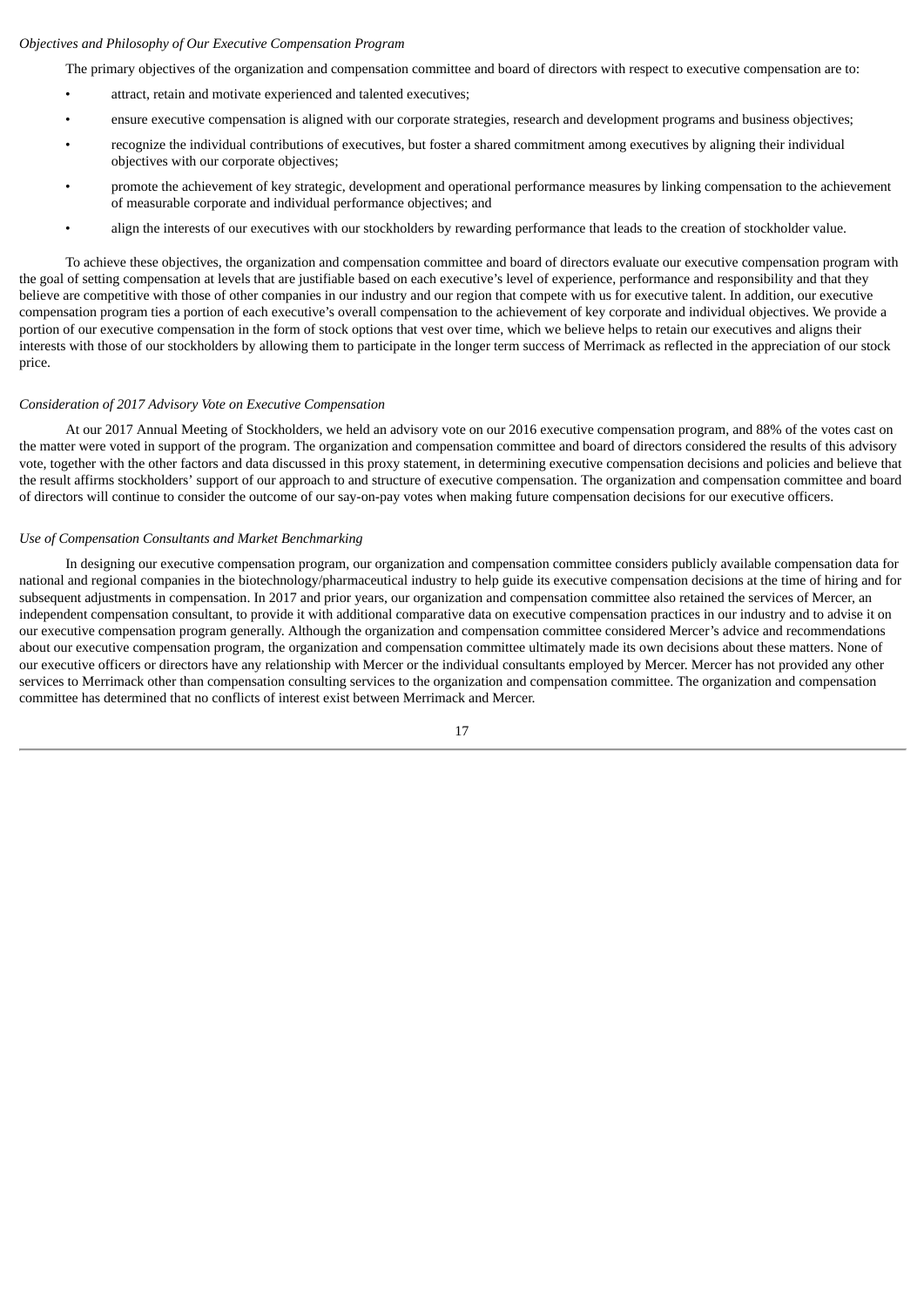In December 2015, Mercer provided our organization and compensation committee with comparative data showing where our total compensation and each element of our compensation ranked among (1) both public and private companies in the biotechnology/pharmaceutical industry generally, according to compensation data from the 2015 Radford Global Life Sciences Survey, and (2) a peer group of publicly traded companies in the biotechnology/pharmaceutical industry at a stage of development, market capitalization or size comparable to ours at the time with which the organization and compensation committee believed we competed against for executive talent, according to publicly available compensation data for years prior to 2015. The companies included in that peer group were Aegerion Pharmaceuticals, Inc., AMAG Pharmaceuticals, Inc., Arena Pharmaceuticals, Inc., Ariad Pharmaceuticals, Inc., Array BioPharma Inc., Clovis Oncology, Inc., Exelexis, Inc., FibroGen, Inc., Halozyme Therapeutics, Inc., ImmunoGen, Inc., Infinity Pharmaceuticals, Inc., Ironwood Pharmaceuticals, Inc., Momenta Pharmaceuticals, Inc., Raptor Pharmaceuticals Corp. and Spectrum Pharmaceuticals, Inc.

Our organization and compensation committee retained Mercer in 2017 to help guide its compensation decisions with respect to the hiring of Dr. Peters and Dr. Santillana, but did not retain Mercer to provide any other updated comparative data on compensation practices for 2017. Our peer group is subject to change, and we expect that our organization and compensation committee will continue to periodically review and update the list, including in 2018.

Our peer group is used for purposes of gathering data to compare against our existing executive compensation practices and for guiding future compensation decisions. Our compensation consultant also makes suggestions for changes to our executive compensation practices based on the data they provide to us as well as compensation trends in our industry. However, although the organization and compensation committee may consider peer group and other industry compensation data and the recommendations of our compensation consultant when making decisions related to executive compensation, to date, it has not made and does not intend to make adjustments to overall executive compensation or any element thereof solely or primarily either to target a specified threshold level of compensation or market benchmark within the peer group, our larger industry or some other group of comparable companies or to act on the recommendations of our compensation consultant.

# *Annual Compensation Review Process*

After the end of each calendar year, we evaluate each executive officer's performance for the completed year. Our President and Chief Executive Officer prepares a written evaluation of each executive officer other than himself based on the executive officer's self-assessment, his own evaluation of the executive officer and input from others within Merrimack. Our President and Chief Executive Officer also prepares his own self-assessment. This process leads to a recommendation by our President and Chief Executive Officer to the organization and compensation committee with respect to each executive officer other than himself as to:

- the need for salary increases;
- the amount of bonuses to be paid; and
- whether or not stock option awards should be made.

These recommendations are reviewed by the organization and compensation committee and are taken into account when they make a final determination on all such matters.

### *Components of Our Executive Compensation Program*

The primary elements of our executive compensation program are:

- base salary;
- annual performance-based cash bonuses;
- equity incentive awards;
- benefits and other compensation; and
- severance and change in control benefits.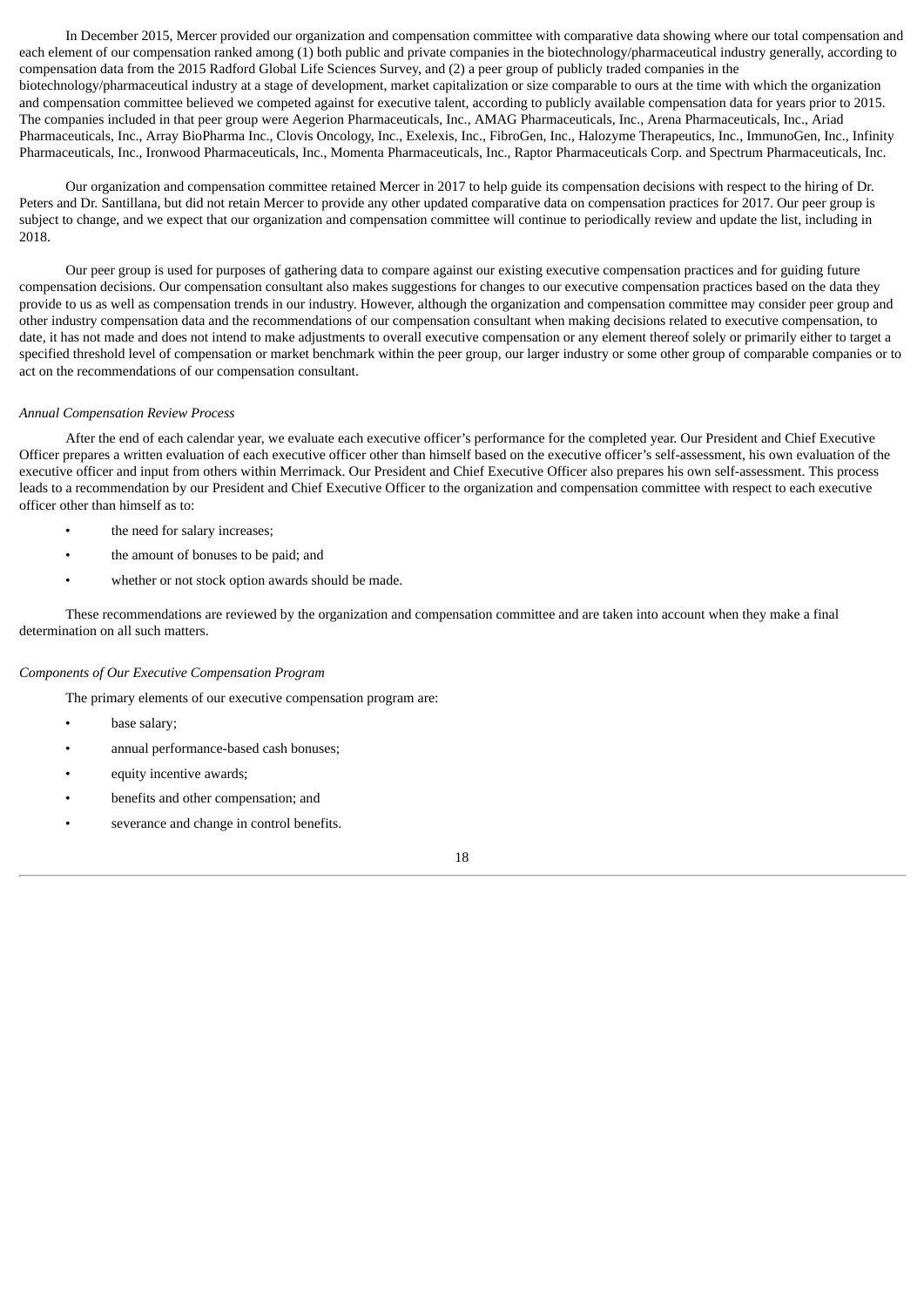We do not have a formal or informal policy for allocating between long-term and short-term compensation, between cash and non-cash compensation or among different forms of non-cash compensation. Instead, our organization and compensation committee and board of directors, after reviewing information provided by our compensation consultant and other relevant data, determine subjectively what they believe to be the appropriate level and mix of the various compensation components. We generally strive to provide our executive officers with a balance of short-term and long-term incentives to encourage consistently strong performance. Ultimately, the objective in allocating between long-term and currently paid compensation is to ensure adequate base compensation to attract and retain personnel, while providing incentives to maximize long-term value for Merrimack and our stockholders. Therefore, we provide cash compensation in the form of base salary to meet competitive salary norms and reward good performance on an annual basis and in the form of bonus compensation to incentivize and reward superior performance based on specific annual objectives. To further focus our executive officers on longerterm performance and the creation of stockholder value, we rely upon equity-based awards that vest over a meaningful period of time. In addition, we provide our executive officers with benefits that are generally available to our salaried employees and severance benefits to incentivize them to continue to strive to achieve stockholder value in connection with change in control situations.

#### *Base salary*

We use base salaries to recognize the experience, skills, knowledge and responsibilities of our employees, including our executive officers. Base salaries for our executive officers typically are established through arm's length negotiation at the time the executive officer is hired, taking into account the position for which the executive officer is being considered and the executive officer's qualifications, prior experience and prior salary. None of our executive officers is currently party to an employment agreement that provides for automatic or scheduled increases in base salary. However, on an annual basis, our organization and compensation committee and board or directors review and evaluate, with input from our President and Chief Executive Officer, the need for adjustment of the base salaries of our executive officers based on changes and expected changes in the scope of an executive officer's responsibilities, including promotions, the individual contributions made by and performance of the executive officer during the prior fiscal year, the executive officer's performance over a period of years, overall labor market conditions, the relative ease or difficulty of replacing the executive officer with a well-qualified person, our overall growth and development as a company and general salary trends in our industry and among our peer group and where the executive officer's salary falls in the salary range presented by that data. In making decisions regarding salary increases, we may also draw upon the experience of members of our board of directors with other companies. No formulaic base salary increases are provided to our executive officers, and we do not target the base salaries of our executive officers at a specified compensation level within our peer group or other market benchmark.

The following table sets forth the annual base salaries for 2016 and 2017 for our named executive officers:

| Name                                          | <b>2016 Base</b><br>Salary(\$) | <b>2017 Base</b><br>Salary(\$) |
|-----------------------------------------------|--------------------------------|--------------------------------|
| Richard Peters (1)                            |                                | 700,000                        |
| President and Chief Executive Officer         |                                |                                |
| Gary L. Crocker (2)                           | 260,000                        | 260,000                        |
| Chairman of the Board and Former Interim      |                                |                                |
| President and Chief Executive Officer         |                                |                                |
| Jean M. Franchi (3)                           |                                | 400,000                        |
| Chief Financial Officer and Treasurer         |                                |                                |
| Yasir B. Al-Wakeel (4)                        | 370,000                        | 407,000                        |
| Former Chief Financial Officer and Head of    |                                |                                |
| Corporate Development                         |                                |                                |
| Daryl C. Drummond (5)                         | 236,000                        | 272,580                        |
| <b>Head of Research</b>                       |                                |                                |
| Jeffrey A. Munsie (6)                         | 267,725                        | 360,000                        |
| General Counsel, Head of Corporate Operations |                                |                                |
| and Secretary                                 |                                |                                |
| Sergio L. Santillana (7)                      |                                | 375,000                        |
| Chief Medical Officer                         |                                |                                |

(1) Dr. Peters joined Merrimack in February 2017.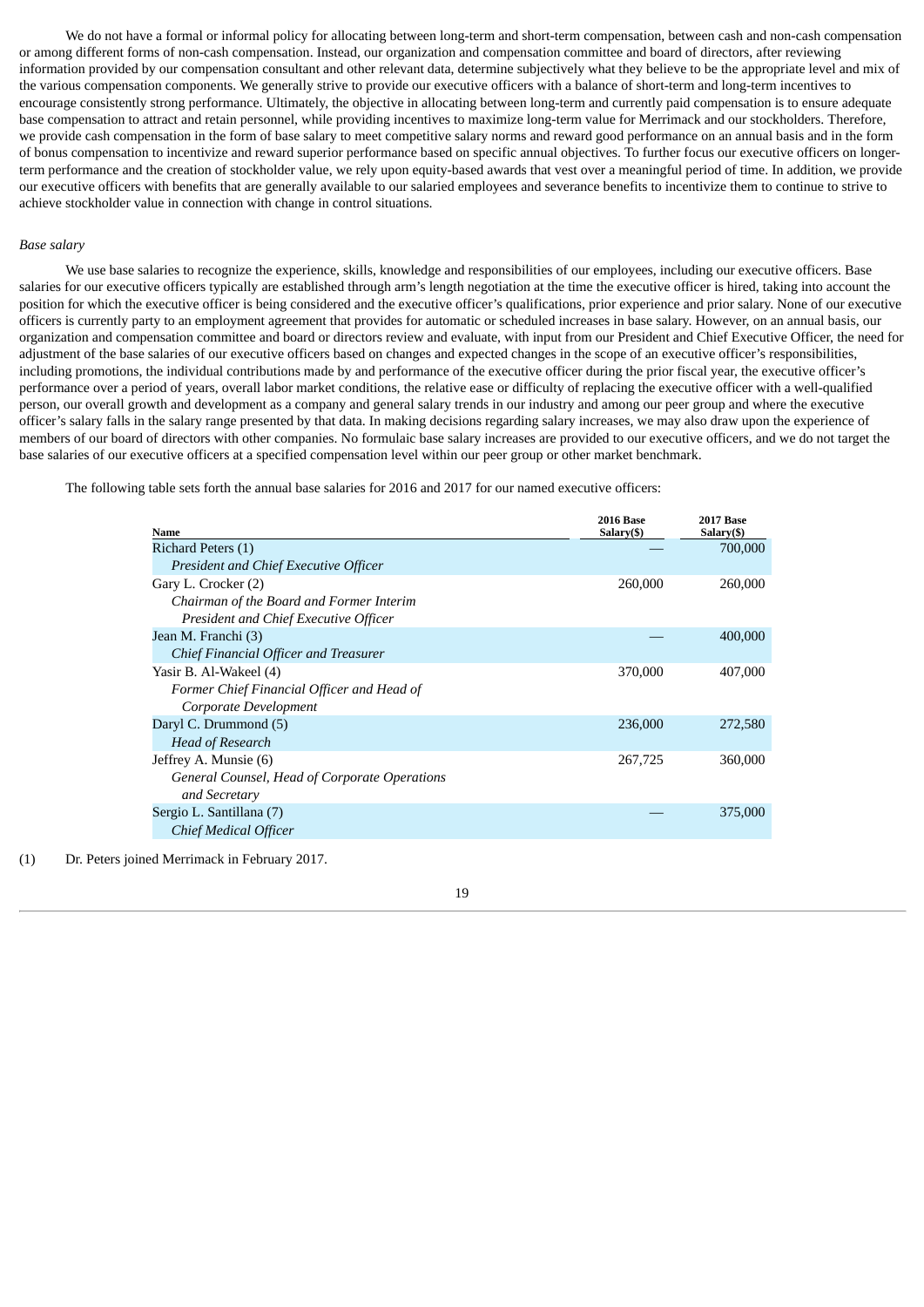- (2) Mr. Crocker served as Merrimack's Interim President and Chief Executive Officer from October 2016 to February 2017.
- (3) Ms. Franchi joined Merrimack in August 2017.
- (4) Dr. Al-Wakeel resigned from Merrimack in June 2017.
- (5) Dr. Drummond became an executive officer on March 31, 2017. The amount listed for 2017 reflects an adjustment made by our organization and compensation committee effective March 31, 2017. From January 1, 2017 to March 30, 2017, Dr. Drummond's base salary was \$247,800.
- (6) Mr. Munsie became an executive officer on March 31, 2017. The amount listed for 2016 reflects an adjustment made by our organization and compensation committee effective February 8, 2016.
- (7) Dr. Santillana joined Merrimack in June 2017.

For 2017, the organization and compensation committee generally determined to adjust the base salaries of Dr. Al-Wakeel, Dr. Drummond and Mr. Munsie based on their overall performance in 2016 and their increased level of experience and responsibility, and to ensure that their salaries remained competitive with those of similarly situated executives in our peer group. More specifically, our organization and compensation committee:

- increased Dr. Al-Wakeel's base salary by 10% for 2017 to bring his salary closer to the median of similarly situated executives in our peer group;
- increased Dr. Drummond's base salary by 16% for 2017 to reflect his promotion to being an executive officer; and
- increased Mr. Munsie's base salary by 34% for 2017 to reflect the added responsibility of being our Head of Corporate Operations and to bring his salary closer to the median of similarly situated executives in our peer group.

In addition, our board of directors approved an annual base salary of \$260,000 for Mr. Crocker while he served as our Interim President and Chief Executive Officer from October 2016 to February 2017.

Please refer to "—Employment Agreements" for a listing of the base salaries of each of our currently-serving named executive officers for 2018.

# *Annual performance-based cash bonuses*

Each executive officer is eligible to receive an annual performance-based cash bonus, which we refer to as an annual cash bonus, in an amount up to a fixed percentage of his or her base salary, or bonus percentage.

We designed our annual cash bonus program for 2017 to emphasize pay-for-performance and to reward our executive officers for (1) the achievement of specified annual individual performance objectives and (2) the embodiment of our values and expected behaviors. For each of these two elements, the organization and compensation committee (or the board of directors with respect to our President and Chief Executive Officer) assessed retroactively whether our executive officers did not meet expectations, met expectations or far exceeded expectations. The organization and compensation committee and board of directors then used the following table to determine the maximum percentage of each executive officer's target bonus for which he or she was eligible. The organization and compensation committee and board of directors then used their discretion to determine the amount of each executive officer's annual cash bonus up to the maximum percentage provided.

|                          |                            | Percentage of Target Bonus Payable          |                           |                          |  |  |
|--------------------------|----------------------------|---------------------------------------------|---------------------------|--------------------------|--|--|
| Achievement of Specified | Far Exceeds Expectations   | up to $75%$                                 | up to $125%$              | up to $150\%$            |  |  |
| Annual Individual        | <b>Meets Expectations</b>  | up to $50\%$                                | up to $110\%$             | up to $125%$             |  |  |
| Performance Objectives   | Does Not Meet Expectations | $0\%$                                       | up to $50\%$              | up to $75%$              |  |  |
|                          |                            | Does Not Meet Expectations                  | <b>Meets Expectations</b> | Far Exceeds Expectations |  |  |
|                          |                            | Embodiment of Values and Expected Behaviors |                           |                          |  |  |

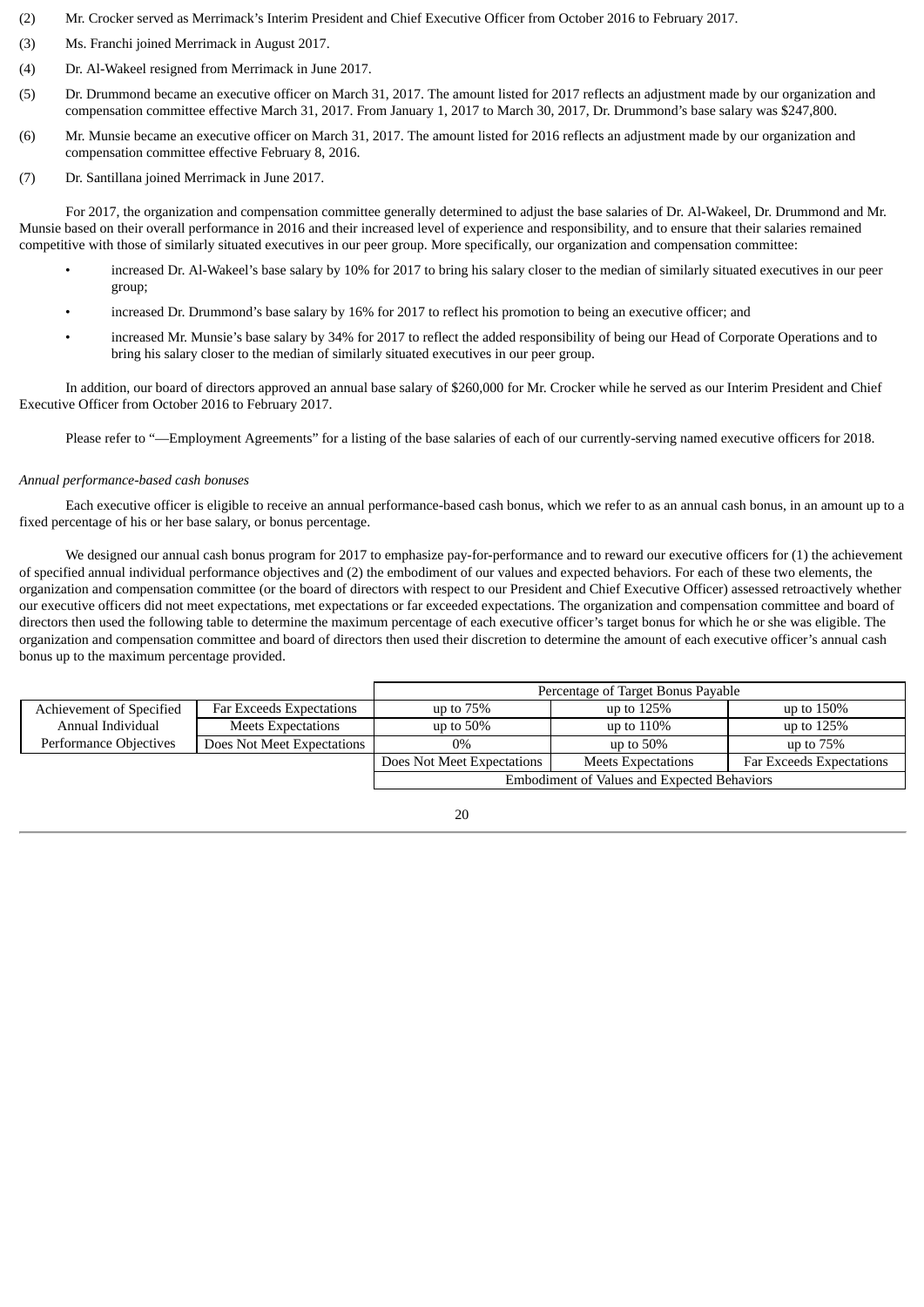The annual individual performance objectives component of the annual cash bonus focuses on contributions made by each individual executive officer within his or her respective area of responsibility. Each executive officer, including our President and Chief Executive Officer, proposes his or her own annual individual objectives at the start of each fiscal year or beginning of employment, which are then reviewed and approved by the organization and compensation committee or board of directors, with such modifications as the committee or board deems appropriate.

Our organization and compensation committee and board of directors have the authority to shift individual objectives to subsequent fiscal years and eliminate them from the current year's bonus assessment if it determines that circumstances that were beyond the control of the executive officer were the primary cause of an objective not being attained. The individual objectives established by the organization and compensation committee and board of directors are designed to require significant effort and operational success on the part of our executive officers, but also to be achievable with hard work and dedication.

Our values consist of being passionate, team focused, authentic and a continuous learner, and our expected behaviors include thinking strategically, innovating and building the organization. While this element of the annual cash bonus is inherently subjective in nature, we believe that it is important to recognize the contributions made by our executive officers that do not appear in annual individual performance objectives. These contributions may have an impact beyond the current fiscal year, and we believe that giving a weighting in the annual cash bonus calculation to these intangible contributions made by an executive officer is appropriate in light of our long-term objective of developing a motivated workforce and creating stockholder value.

The bonus percentages for each executive officer are set by the organization and compensation committee and board of directors. These bonus percentages are derived from peer group data that is adjusted to match the level of qualification and experience of the executive officer, but are guided by our overarching "team-based" philosophy. Our organization and compensation committee and board of directors believe that our executive officers should function as a team and that one way to foster a collaborative, team-based environment is to provide for each executive officer other than our President and Chief Executive Officer to have a similar bonus percentage.

Our organization and compensation committee and board of directors have the authority to, in their sole discretion, increase the amount of an executive officer's annual cash bonus above the maximum percentage provided in the table above for exceptional performance and to adjust the bonus percentage of an executive officer in connection with the review of the executive officer's performance.

#### **2017 bonuses**

Mr. Crocker was not eligible for an annual cash bonus for 2017 for his service as our Interim President and Chief Executive Officer from October 2016 to February 2017. In addition, Dr. Al-Wakeel was not eligible for an annual cash bonus for 2017 because he resigned from Merrimack in June 2017.

Dr. Peters' target cash bonus for 2017 was 65% of a prorated portion of his 2017 base salary based on his start date of February 6, 2017. Ms. Franchi's target cash bonus for 2017 was 35% of a prorated portion of her 2017 base salary based on her start date of August 21, 2017. Dr. Drummond's target cash bonus for 2017 was 35% of a prorated portion of his 2017 base salary based on his becoming an executive officer on March 31, 2017 (Dr. Drummond was also eligible to receive a prorated bonus of up to 27% of his base salary for the portion of 2017 prior to becoming an executive officer). Mr. Munsie's target cash bonus for 2017 was 35% of his 2017 base salary. Dr. Santillana's target cash bonus for 2017 was 35% of a prorated portion of his 2017 base salary based on his start date of June 12, 2017.

Dr. Peters' individual performance objectives for 2017 related to deploying a new vision, mission and strategy for Merrimack, implementing performance objectives across the company, staffing key positions, meeting enrollment goals for our clinical trials, prioritizing our portfolio, engaging with investors, implementing a corporate rebranding, pursuing various business development opportunities and managing our relationship with Ipsen following our asset sale to them in April 2017. Our board of directors determined that Dr. Peters generally far exceeded expectations with respect to both the achievement of his individual performance objectives and the embodiment of our values and expected behaviors, which made him eligible for a cash bonus of up to 150% of his target cash bonus. Our board of directors ultimately decided to give Dr. Peters a cash bonus equal to 130% of his target cash bonus based on having far exceeded expectations on some, but not all, of his individual performance objectives.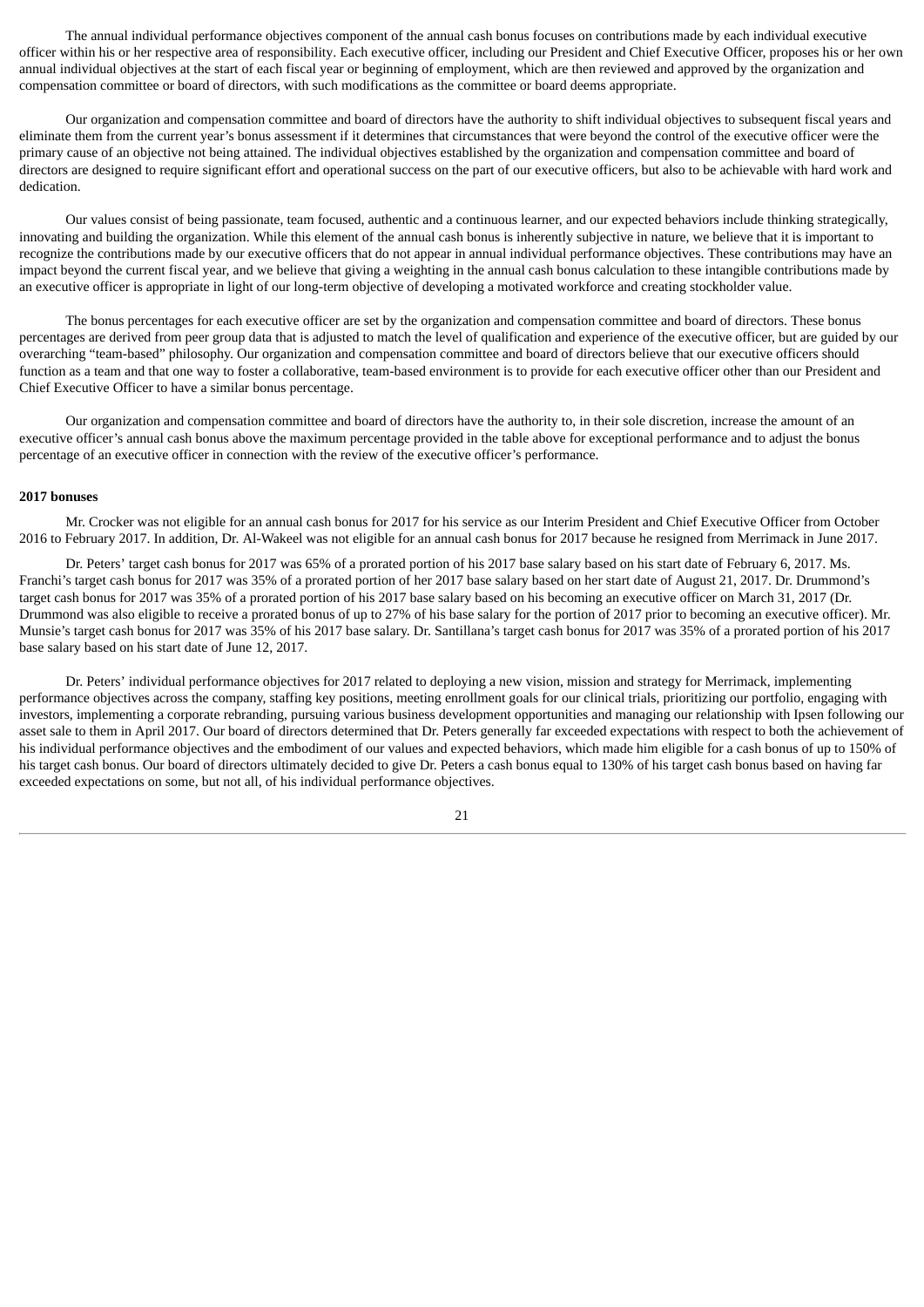Ms. Franchi's individual performance objectives for 2017 related to strengthening our finance team, managing our budget, engaging with investors, supporting our corporate rebranding, supporting our business development efforts and meeting our public company reporting requirements. Our organization and compensation committee determined that Ms. Franchi generally met expectations with respect to both the achievement of her individual performance objectives and the embodiment of our values and expected behaviors, which made her eligible for a cash bonus of up to 110% of her target cash bonus. Our organization and compensation committee ultimately decided to give Ms. Franchi a cash bonus equal to 105% of her target cash bonus because it determined that she had far exceeded expectations with respect to managing our budget.

Dr. Drummond's individual performance objectives for 2017 related to strengthening our research team, prioritizing our preclinical portfolio, advancing our preclinical product candidates and providing support to Ipsen following our asset sale to them. Our organization and compensation committee determined that Dr. Drummond generally met expectations with respect to the achievement of his individual performance objectives and far exceeded expectations with respect to the embodiment of our values and expected behaviors, which made him eligible for a cash bonus of up to 125% of his target cash bonus for the period after he became an executive officer. Our organization and compensation committee ultimately decided to give Dr. Drummond a cash bonus equal to 115% of his target cash bonus for the portion of 2017 after he became an executive officer based on having satisfied most of his objectives related to advancing our preclinical product candidates. Our organization and compensation committee also decided to give Dr. Drummond a cash bonus equal to 100% of his target cash bonus for the portion of 2017 before he became an executive officer.

Mr. Munsie's individual performance objectives for 2017 related to meeting our public company reporting requirements, assessing our intellectual property portfolio, managing our relationship with Ipsen following our asset sale to them, ensuring continuity of operations as a smaller company and assessing our long-term facilities needs. Our organization and compensation committee determined that Mr. Munsie generally met expectations with respect to both the achievement of his individual performance objectives and the embodiment of our values and expected behaviors, which made him eligible for a cash bonus of up to 110% of his target cash bonus. Our organization and compensation committee ultimately decided to give Mr. Munsie a cash bonus equal to 105% of his target cash bonus because it determined that he far exceeded expectations with respect to managing our relationship with Ipsen.

Dr. Santillana's individual performance objectives for 2017 related to strengthening our clinical team, preparing for the availability of clinical trial data and meeting enrollment goals for our clinical trials. Our organization and compensation committee determined that Dr. Santillana far exceeded expectations with respect to the achievement of his individual performance objectives and met expectations with respect to the embodiment of our values and expected behaviors, which made him eligible for a cash bonus of up to 125% of his target cash bonus. Our organization and compensation committee ultimately decided to give Dr. Santillana a cash bonus equal to 120% of his target cash bonus based on having far exceeded certain enrollment goals for our clinical trials.

The following table sets forth each of Dr. Peters', Ms. Franchi's, Dr. Drummond's, Mr. Munsie's and Dr. Santillana's target cash bonus (both as a percentage of 2017 base salary and in actual dollars), actual cash bonus paid and actual cash bonus paid as a percentage of target cash bonus:

| Name                  | <b>2017 Base</b><br>Salary<br>(S) | <b>Target</b><br>Cash<br><b>Bonus</b><br>Percentage | <b>Target</b><br>Cash<br><b>Bonus</b><br>(S) | Actual<br>Cash<br><b>Bonus</b><br>(S) | <b>Actual</b><br>Cash<br><b>Bonus</b> as<br>Percentage<br>of Target<br><b>Cash Bonus</b> |
|-----------------------|-----------------------------------|-----------------------------------------------------|----------------------------------------------|---------------------------------------|------------------------------------------------------------------------------------------|
| <b>Richard Peters</b> | 700,000                           | 65%                                                 | 410,123(1)                                   | 533,160                               | 130%                                                                                     |
| Jean M. Franchi       | 400,000                           | 35%                                                 | $51,014$ (2)                                 | 53,564                                | 105%                                                                                     |
| Daryl C. Drummond     | 272,580                           | 35%                                                 | 88,532 (3)                                   | 99,393                                | 112%                                                                                     |
| Jeffrey A. Munsie     | 360,000                           | 35%                                                 | 126,000                                      | 132,300                               | 105%                                                                                     |
| Sergio L. Santillana  | 375,000                           | 35%                                                 | 72,997<br>(4)                                | 87,596                                | 120%                                                                                     |

(1) Dr. Peters' target cash bonus for 2017 was prorated based on his start date of February 6, 2017.

(2) Ms. Franchi's target cash bonus for 2017 was prorated based on her start date of August 21, 2017.

<sup>22</sup>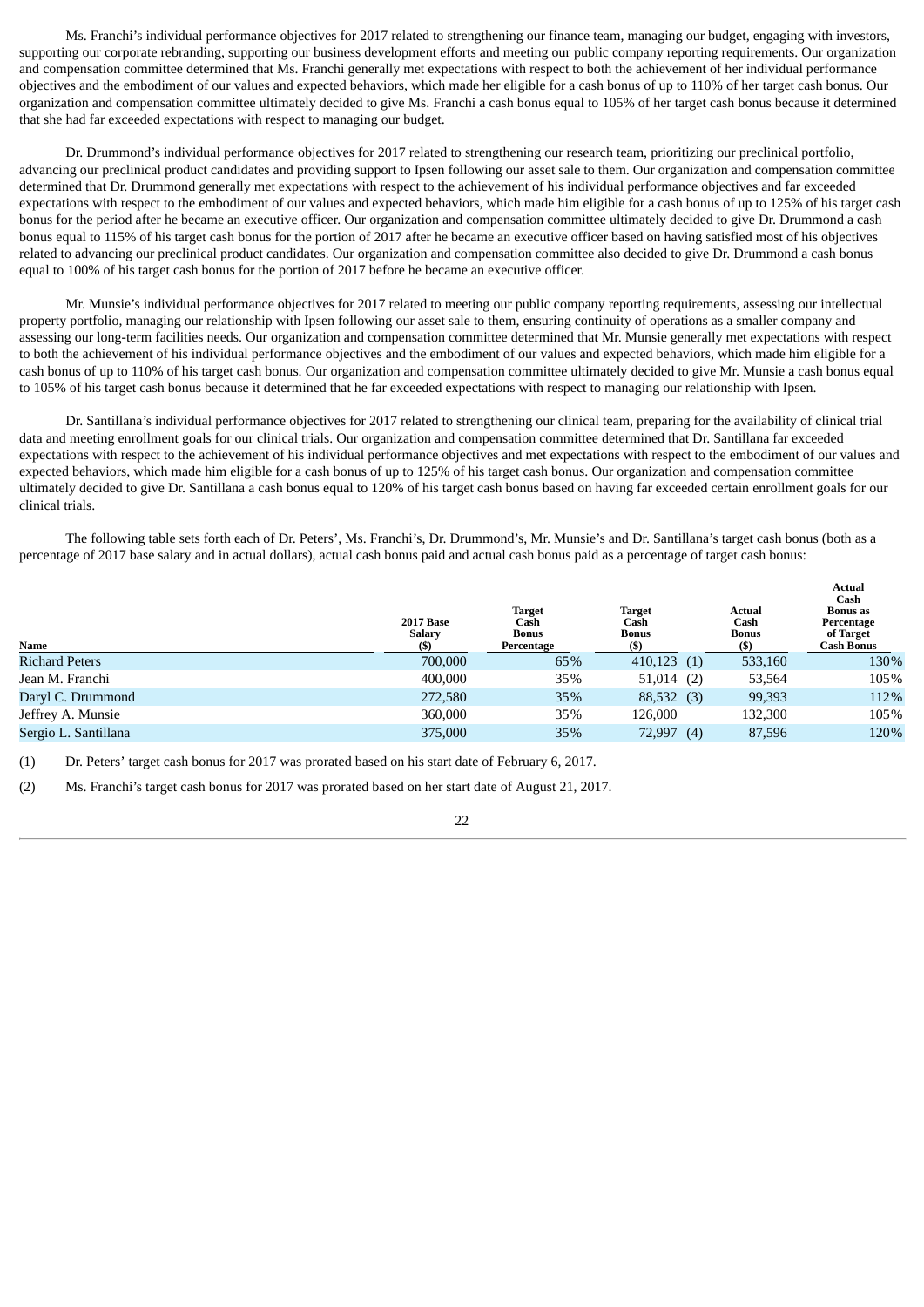- (3) Dr. Drummond's target cash bonus for 2017 reflects (i) a target cash bonus percentage of 35% based on a base salary of \$272,580 for the period beginning on March 31, 2017 when he became an executive officer and (ii) a target cash bonus percentage of 27% based on a base salary of \$247,800 for the period before he became an executive officer.
- (4) Dr. Santillana's target cash bonus for 2017 was prorated based on his start date of June 12, 2017.

In addition, on March 30, 2017, our organization and compensation committee approved payment of a retention bonus of \$350,000 to each of Dr. Al-Wakeel and Mr. Munsie in order to incentivize them to remain with us for a period of time following our asset sale to Ipsen. Under the terms of the retention bonuses, (i) if either of them terminates his employment with us on or before December 31, 2017 without Good Reason (as defined in each of their employment agreements) or we terminate either of their employment on or before December 31, 2017 for Cause (as defined in each of their employment agreements), Dr. Al-Wakeel or Mr. Munsie, as applicable, will be required to repay two-thirds of such amount, minus any applicable taxes and withholding that he was required to pay with respect to such amount, within 60 days after his termination, and (ii) if either of them terminates his employment with us on or after January 1, 2018 but on or before June 30, 2018 without Good Reason or we terminate either of their employment on or after January 1, 2018 but on or before June 30, 2018 for Cause, Dr. Al-Wakeel or Mr. Munsie, as applicable, will be required to repay one-third of such amount, minus any applicable taxes and withholding that he was required to pay with respect to such amount, within 60 days after his termination. Dr. Al-Wakeel resigned from Merrimack in June 2017 and repaid two-thirds of such amount, minus any applicable taxes and withholding that he was required to pay with respect to such amount, in accordance with the terms of the retention bonus. Mr. Munsie will not be required to repay any portion of the retention bonus if he terminates his employment with us at any time for Good Reason or if we terminate his employment at any time without Cause.

# *Equity incentive awards*

Our equity award program is the primary vehicle for offering long-term incentives to our executives. While we do not currently have any equity ownership guidelines for our executives, we believe that equity grants provide our executives with a strong link to our long-term performance, create an ownership culture and help to align the interests of our executives and our stockholders. Because our executives profit from stock options only if our stock price increases relative to the stock option's exercise price, we believe that stock options provide meaningful incentives to our executives to achieve increases in the value of our stock over time. In addition, the vesting feature of our equity grants contributes to executive retention by providing an incentive to our executives to remain employed by us during the vesting period. During 2017, all stock options were granted pursuant to our 2011 Stock Incentive Plan. Under our 2011 Stock Incentive Plan, our employees and executive officers are eligible to receive grants of stock options, restricted stock, restricted stock units, stock appreciation rights and other stock-based equity awards at the discretion of our organization and compensation committee.

We use stock options to compensate our executive officers both in the form of initial grants in connection with the commencement of employment and generally on an annual basis thereafter. Our organization and compensation committee may also make additional discretionary grants, typically in connection with the promotion of an employee, to reward an employee, for retention purposes or for other circumstances recommended by management. Typically, the stock options we grant to our executive officers vest quarterly over a three year period. Vesting and exercise rights cease shortly after termination of employment, except in the case of death or disability. Prior to the exercise of an option, the holder has no rights as a stockholder with respect to the shares subject to such option, including voting rights or the right to receive dividends or dividend equivalents.

The exercise price of all stock options granted since the closing of our initial public offering is equal to the fair market value of shares of our common stock on the date of grant, which generally is determined by reference to the closing market price of our common stock on the date of grant. It is our intention to grant equity awards annually.

In determining the size of the annual stock option grants to our executive officers, our organization and compensation committee considers recommendations developed by our compensation consultant, including information regarding comparative stock ownership of and equity grants received by the executives in our peer group and our industry. In addition, our organization and compensation committee considers our corporate performance, the potential for enhancing the creation of value for our stockholders, the amount of equity previously awarded to the executives and the vesting of such awards.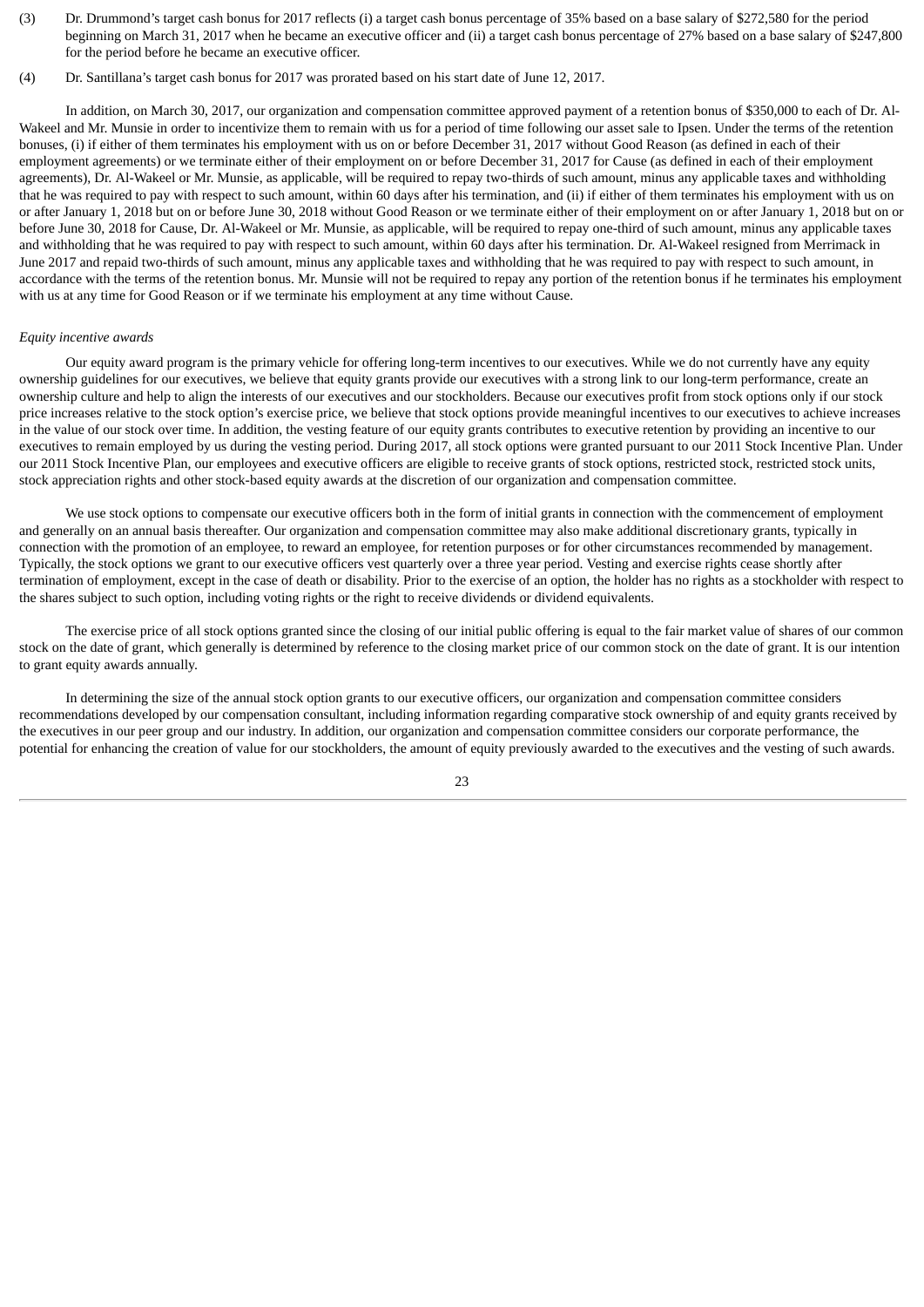On May 26, 2017, we paid a special cash dividend (the "special dividend") of approximately \$1.055 per outstanding share of common stock. As required by our 1999 Stock Option Plan, as amended, our 2008 Stock Incentive Plan, as amended, and our 2011 Stock Incentive Plan, equitable adjustments were made in June 2017 to all awards outstanding under such plans at the time of the special dividend. As a result, the exercise prices of outstanding stock options were reduced and the number of shares subject to such options was increased. All numbers of shares issuable and exercise prices for stock option awards in this proxy statement reflect the equitable adjustment described above.

On September 5, 2017, we filed an amendment to our certificate of incorporation to effect a one-for-ten reverse stock split of our issued and outstanding common stock (the "reverse split"), and on September 6, 2017, the reverse split was effective for trading purposes. As a result of the reverse split, every ten shares of common stock issued and outstanding was converted into one share of common stock. All outstanding stock options were also adjusted as a result of the reverse split. All numbers of shares issuable and exercise prices for stock option awards in this proxy statement reflect the reverse split.

# **2017 grants**

In June 2017, as part of our annual grant process, our organization and compensation committee granted an option to purchase 45,000 shares of our common stock to Dr. Drummond and an option to purchase 55,000 shares of our common stock to Mr. Munsie. Each of these options vests quarterly over a three year period and has an exercise price of \$14.50, the closing market price of our common stock on the date of grant.

In granting these annual options, our organization and compensation committee considered the significant restructuring that Merrimack had undergone in connection with our asset sale to Ipsen, which had been completed in April 2017, and that the exercise prices of most of Dr. Drummond's and all of Mr. Munsie's outstanding stock options were below the then-current market price of our common stock. As such, based on the recommendation of our President and Chief Executive Officer, our organization and compensation committee determined that it would be appropriate to provide Dr. Drummond and Mr. Munsie with a larger annual option grant that was more in line with an initial grant in connection with the commencement of employment. Our organization and compensation committee determined that the appropriate size of initial grant for executive officers (other than the Chief Executive Officer) was 45,000 shares of our common stock, except that it determined to grant Mr. Munsie an option to purchase 55,000 shares of our common stock because he was serving a dual role of both General Counsel and Head of Corporate Operations.

Also in June 2017, our organization and compensation committee granted an option to purchase 200,000 shares of our common stock to Dr. Peters in connection with him joining Merrimack. This option vested 25% on February 6, 2018 and the remainder vests quarterly over the three year period following such date, and has an exercise price of \$14.50, the closing market price of our common stock on the date of grant.

Also in June 2017, our organization and compensation committee granted an option to purchase 45,000 shares of our common stock to Dr. Santillana in connection with him joining Merrimack. This option vested 16.7% on December 12, 2017 and the remainder vests quarterly over the 2.5 year period following such date, and has an exercise price of \$13.50, the closing market price of our common stock on the date of grant.

In August 2017, our organization and compensation committee granted an option to purchase 45,000 shares of our common stock to Ms. Franchi in connection with her joining Merrimack. This option vested 16.7% on February 21, 2018 and the remainder vests quarterly over the 2.5 year period following such date, and has an exercise price of \$13.20, the closing market price of our common stock on the date of grant.

Mr. Crocker did not receive an option grant during 2017 for his service as Interim President and Chief Executive Officer. Please refer to "Director Compensation" below for information regarding the option grant that Mr. Crocker received as a member of our board of directors.

Dr. Al-Wakeel was not eligible for an option grant during 2017 because he resigned from Merrimack in June 2017.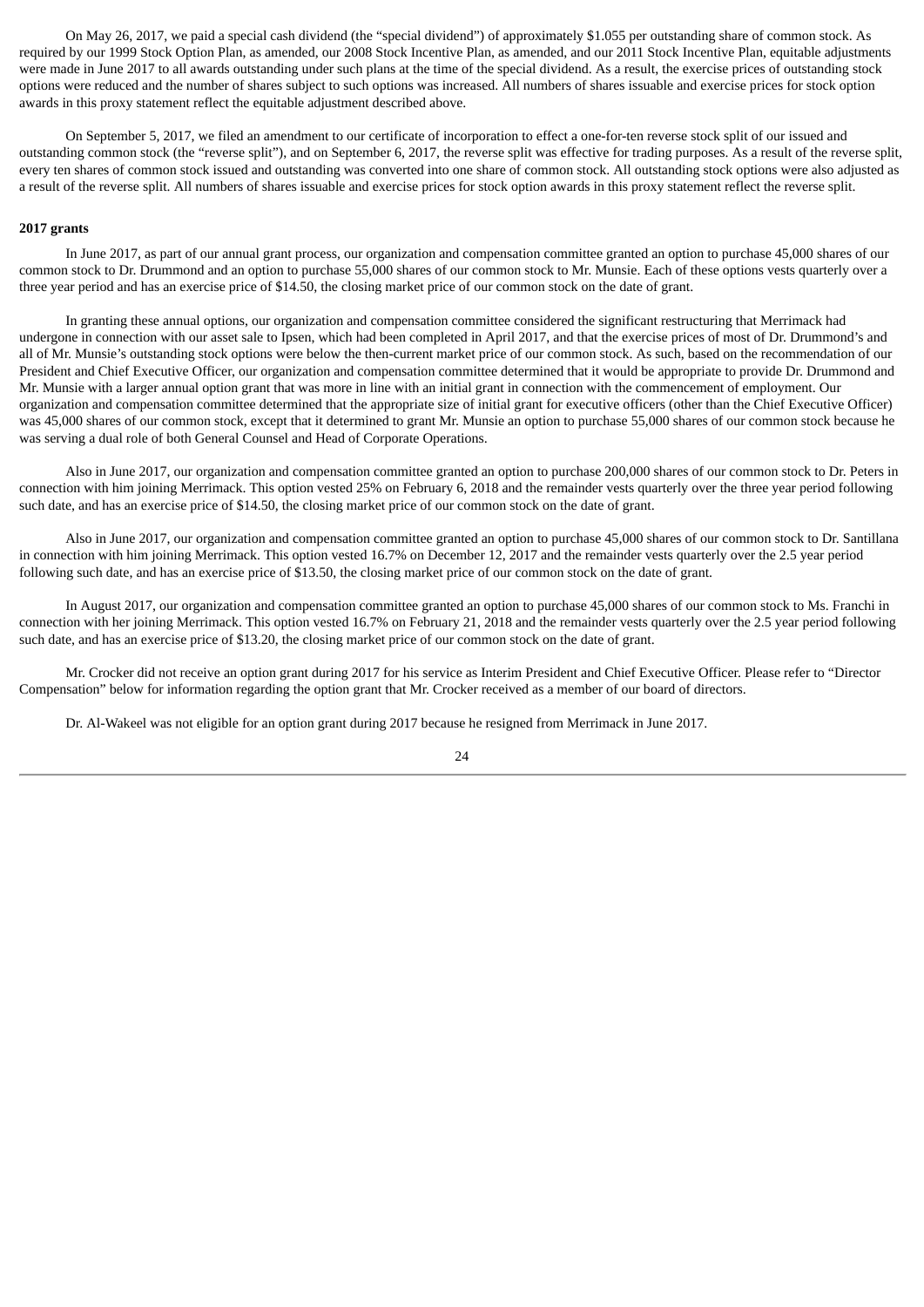# *Benefits and other compensation*

We believe that establishing competitive benefit packages for our employees is an important factor in attracting and retaining highly qualified personnel. We maintain broad-based benefits that are provided to all employees, including medical insurance, dental insurance, vision insurance, group life insurance, accidental death and dismemberment insurance, long and short term disability insurance, medical and dependent care flexible spending accounts, work welfare stipends and matching contributions in our 401(k) plan. All of our executive officers are eligible to participate in all of our employee benefit plans, in each case on the same basis as other employees. Under our 401(k) plan, we are permitted to make discretionary contributions and matching contributions, subject to established limits and a vesting schedule. Currently, we generally match 50% of employee contributions up to a maximum contribution by us of 3% of the employee's deferrable income, subject to employer match limitations by the Internal Revenue Service. The match and any earnings thereon generally vest at 25% per year over the first four years of an employee's employment, after which, any match that is contributed is 100% vested. We also provide each employee, including our executive officers, with an annual \$1,250 work welfare stipend that can be used to pay for services such as personal professional development, public transportation passes, gym memberships and medical insurance co-pays. In addition, we subsidize \$15 per month of the membership fee to the gym in our office complex for all employees, including our executive officers. Our executive officers are also entitled to supplemental long-term disability insurance coverage that is not available to our other employees. Consistent with our compensation philosophy, we intend to continue to maintain our current benefits for our executive officers. The organization and compensation committee in its discretion may revise, amend or add to the executive officer's benefits and perquisites if it deems it advisable.

In particular circumstances, we sometimes award cash signing bonuses when executive officers first join us. Such cash signing bonuses typically must be repaid in full, minus any applicable taxes and withholding that the executive was required to pay with respect to such amount, if the executive officer voluntarily terminates employment with us prior to the first anniversary of the date of hire. Whether a signing bonus is paid and the amount of the bonus is determined on a case-by-case basis under the specific hiring circumstances. For example, we will consider paying signing bonuses to compensate for amounts forfeited by an executive upon terminating prior employment, to assist with relocation expenses or to create additional incentive for an executive to join Merrimack in a position where there is high market demand. Please refer to "—Summary Compensation Table" below for information regarding signing bonuses paid to Dr. Peters and Ms. Franchi upon their joining Merrimack.

#### *Severance and change in control benefits*

Pursuant to employment agreements we have entered into with our executive officers, our executive officers are entitled to specified benefits in the event of the termination of their employment under specified circumstances, including termination following a change in control of Merrimack. Please refer to "—Employment Agreements" for a more detailed discussion of these benefits. We have provided estimates of the value of the severance payments and other benefits that would have been made or provided to executive officers under various termination circumstances under the caption "—Potential Payments Upon Termination or Change in Control" below.

We believe that providing these benefits helps us compete for executive talent. After reviewing the practices of companies represented in our peer group, we believe that our severance and change in control benefits are generally in line with severance packages offered to executives of the companies in our peer group.

We have structured our change in control benefits as "double trigger" benefits. In other words, the change in control does not itself trigger benefits. Rather, benefits are paid only if the employment of the executive officer is terminated during a specified period after the change in control. We believe that a "double trigger" benefit maximizes stockholder value because it prevents an unintended windfall to executive officers in the event of a friendly change in control, while still providing them appropriate incentives to cooperate in negotiating any change in control in which they believe they may lose their jobs.

#### <span id="page-28-0"></span>**Organization and Compensation Committee Report**

The organization and compensation committee of the board of directors of Merrimack Pharmaceuticals, Inc. has reviewed and discussed the Compensation Discussion and Analysis required by Item 402(b) of Regulation S-K with Merrimack's management. Based on such review and discussions, the organization and compensation committee recommended to the board of directors that the Compensation Discussion and Analysis be included in this proxy statement.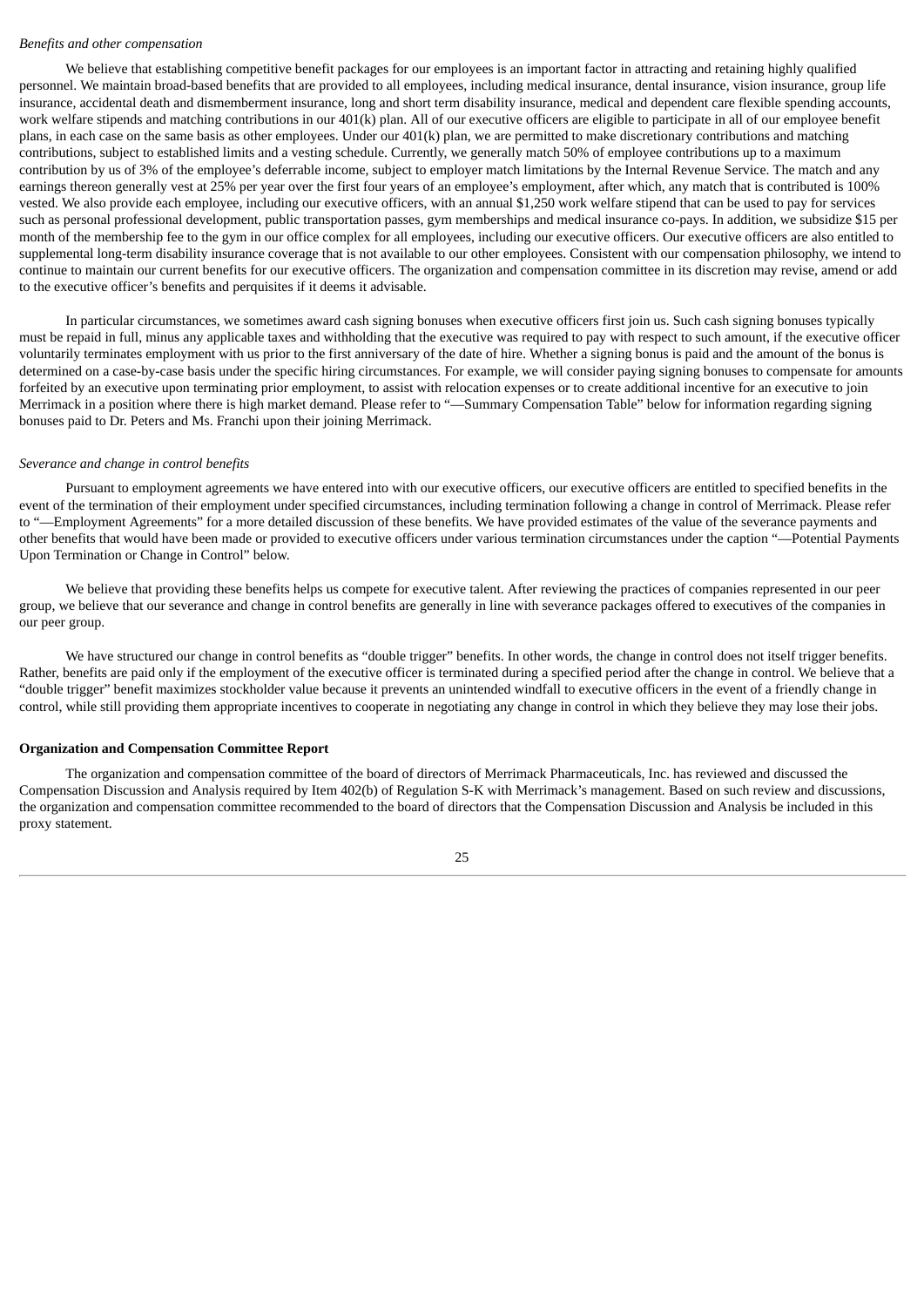By the organization and compensation committee of the board of directors of Merrimack Pharmaceuticals, Inc.

George D. Demetri John M. Dineen Vivian S. Lee

### <span id="page-29-0"></span>**Risk Considerations in Our Compensation Program**

Our organization and compensation committee has reviewed and evaluated the philosophy and standards on which our compensation plans have been developed and implemented across Merrimack. It is our belief that our compensation programs do not encourage inappropriate actions or risk taking by our executive officers. We do not believe that any risks arising from our employee compensation policies and practices are reasonably likely to have a material adverse effect on Merrimack. In addition, we do not believe that the mix and design of the components of our executive compensation program encourage management to assume excessive risks. We believe that our current business process and planning cycle fosters the behaviors and controls that would mitigate the potential for adverse risk caused by the action of our executives, including the following:

- annual establishment of corporate and individual objectives for our performance-based cash bonus programs for our executive officers that are consistent with our annual operating and strategic plans, that are designed to achieve the proper risk/reward balance, and that should not require excessive risk taking to achieve;
- the mix between fixed and variable, annual and long-term and cash and equity compensation are designed to encourage strategies and actions that balance our short-term and long-term best interests; and
- stock option awards vest over a period of time, which we believe encourages executives to take a long-term view of our business.

### <span id="page-29-1"></span>**Limits on Hedging and Pledging**

As part of our insider trading policy, all employees, including executive officers, and members of our board of directors are prohibited from engaging in certain types of hedging transactions involving our securities, specifically short sales, including short sales "against the box," and purchases or sales of puts, calls or other derivative securities. Our insider trading policy also prohibits certain types of pledges of our securities by all employees, including executive officers, and members of our board of directors, specifically purchases of our securities on margin, borrowing against our securities held in a margin account or pledging our securities as collateral for a loan, with an exception for pledges of our securities as collateral for a loan only after certain prerequisites are met and only with the pre-approval of our Chief Financial Officer or General Counsel.

# <span id="page-29-2"></span>**Tax and Accounting Considerations**

Section 162(m) of the Internal Revenue Code of 1986, as amended, or the Code, generally disallows a tax deduction to public companies for compensation in excess of \$1 million paid to each of the company's chief executive officer and the three most highly compensated executive officers (other than the chief executive officer and chief financial officer). Pursuant to tax legislation signed into law on December 22, 2017, or the Tax Act, for taxable years beginning after December 31, 2017, the Section 162(m) deduction limitation is expanded so that it also applies to compensation in excess of \$1 million paid to a public company's chief financial officer. Historically, compensation that qualified under Section 162(m) as performance-based compensation was exempt from the deduction limitation. However, subject to certain transition rules, the Tax Act eliminated the qualified performance-based compensation exception. As a result, for taxable years beginning after December 31, 2017, all compensation in excess of \$1 million paid to each of the executives described above (other than certain grandfathered compensation or compensation paid pursuant to certain equity awards granted during the transition period following our IPO) will not be deductible by us.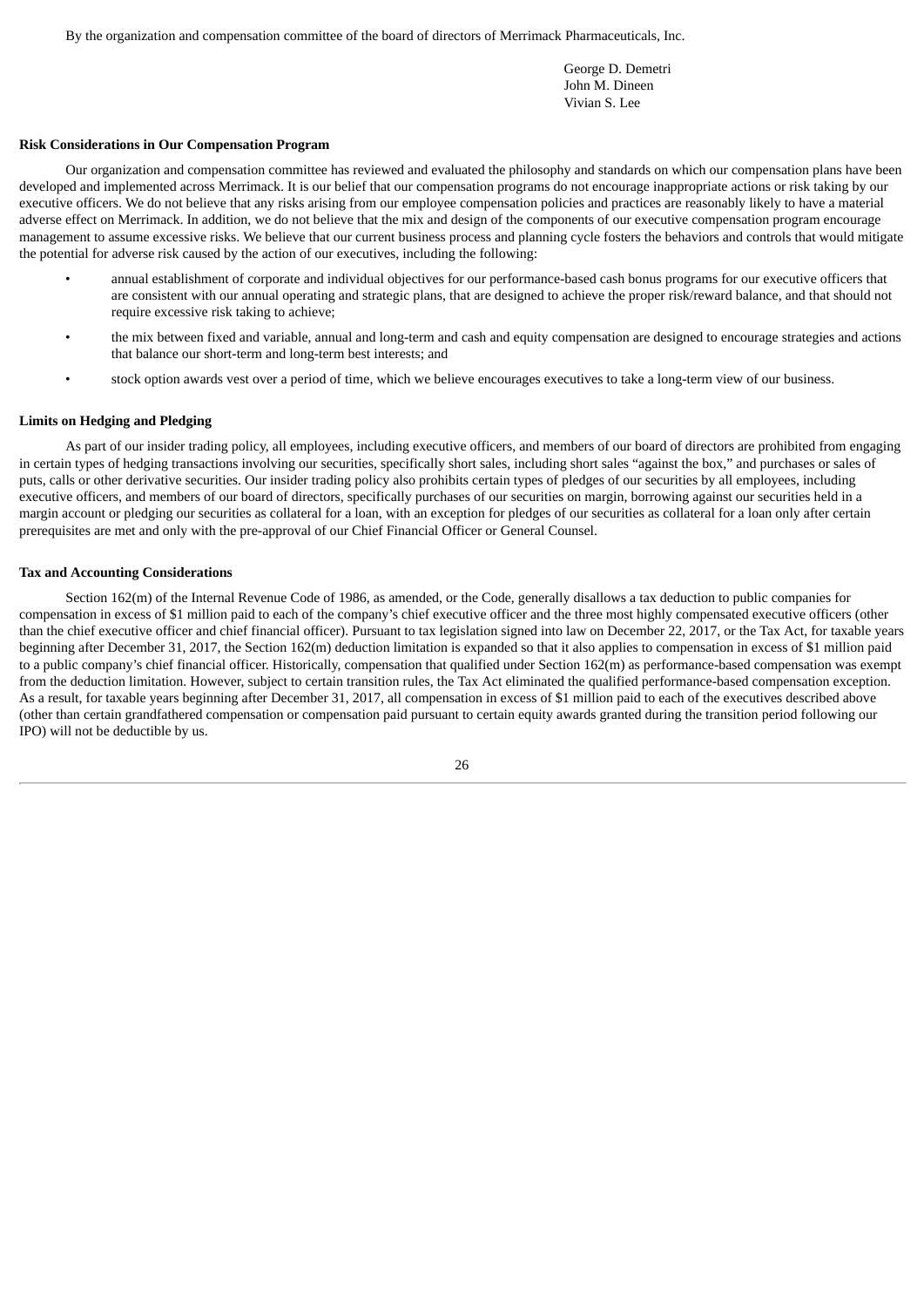We account for equity compensation paid to our employees in accordance with Financial Accounting Standards Board Accounting Standards Codification Topic 718, *Compensation—Stock Compensation*, or ASC 718, which requires us to measure and recognize compensation expense in our financial statements for all stock-based payments based on an estimate of their fair value over the service period of the award. We record cash compensation as an expense at the time the obligation is accrued.

# <span id="page-30-0"></span>**Summary Compensation Table**

The following table sets forth the total compensation awarded to, earned by or paid to our named executive officers during 2015, 2016 and 2017.

| <b>Name and Principal Position</b>                                                                 | Year | <b>Salary</b><br>(S) | <b>Bonus</b><br>(S) | Option<br><b>Awards</b><br>$($ \$ $)(1)$ | <b>Non-Equity</b><br><b>Incentive</b><br>Plan<br>Compensation<br>$($ \$) $(2)$ | <b>All Other</b><br>Compensation<br>$($ \$ $)(3)$ | <b>Total</b><br>(S) |
|----------------------------------------------------------------------------------------------------|------|----------------------|---------------------|------------------------------------------|--------------------------------------------------------------------------------|---------------------------------------------------|---------------------|
| <b>Richard Peters (4)</b><br><b>President and Chief Executive</b><br>Officer                       | 2017 | 619,231              | (5)<br>900,000      | 1,710,400                                | 533,160                                                                        | 15,433                                            | 3,778,224           |
| Gary L. Crocker (6)<br>Chairman of the Board and                                                   | 2017 | 31,000               |                     | 67,552                                   | (7)<br>(7)                                                                     | 76,722                                            | 175,274<br>(8)      |
| former Interim<br><b>President and Chief</b><br><b>Executive Officer</b>                           | 2016 | 63,368               |                     | 175,928                                  |                                                                                | 70,633                                            | 309,929<br>(8)      |
| Jean M. Franchi (9)<br>Chief Financial Officer and<br><b>Treasurer</b>                             | 2017 | 138,462              | 100,000<br>(10)     | 346,784                                  | 53,564                                                                         | 1,781                                             | 640,591             |
| Yasir B. Al-Wakeel (11)<br>Former Chief Financial                                                  | 2017 | 179,308              | 116,667 (12)        |                                          |                                                                                | 5,891                                             | 301,866             |
| Officer and Head                                                                                   | 2016 | 369,096              |                     | 340,977                                  | 129,500                                                                        | 8,636                                             | 848,209             |
| of Corporate Development                                                                           | 2015 | 145,002              | 100,000<br>(13)     | 1,820,880                                | 129,500                                                                        | 90,017                                            | 2,285,399           |
| Daryl C. Drummond (14)<br>Head of Research                                                         | 2017 | 263,376              |                     | 390,240                                  | 99,393                                                                         | 11,612                                            | 764,621             |
| Jeffrey A. Munsie (15)<br>General Counsel, Head of<br>Corporate<br><b>Operations and Secretary</b> | 2017 | 338,706              | 350,000<br>(16)     | 476,960                                  | 132,300                                                                        | 13,368                                            | 1,311,334           |
| Sergio L. Santillana (17)<br><b>Chief Medical Officer</b>                                          | 2017 | 201,923              |                     | 355,815                                  | 87,596                                                                         | 6,927                                             | 652,261             |

(1) The amounts in the "Option Awards" column reflect the aggregate grant date fair value of stock options granted during the year computed in accordance with the provisions of ASC 718, excluding the impact of estimated forfeitures related to service-based vesting conditions (which in our case were none). The assumptions that we used to calculate these amounts are discussed in Note 14 to our consolidated financial statements appearing in our Annual Report on Form 10-K for the year ended December 31, 2017.

(2) The amounts in the "Non-Equity Incentive Plan Compensation" column represent awards to our named executive officers under our annual cash bonus program.

(3) The amounts in the "All Other Compensation" column represent the value of perquisites and other personal benefits, which are further detailed below for 2017.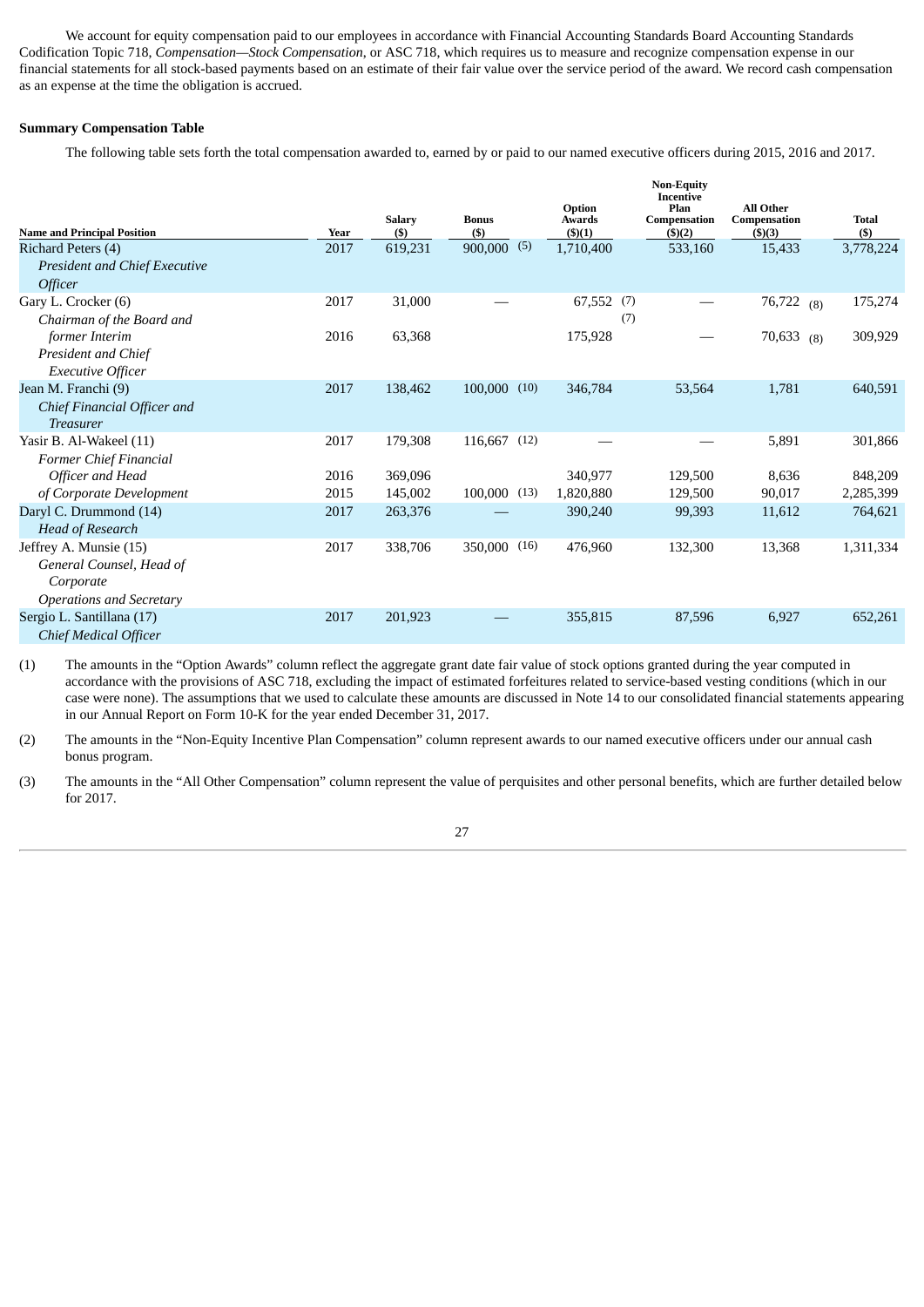| Name                  | 401(k)<br>Match<br>(S) | and<br><b>Disability</b><br>Insurance<br>Premium<br>(S) | <b>Stipend</b><br>$($ \$ $)(a)$ | <b>Total</b><br>$($ \$ |
|-----------------------|------------------------|---------------------------------------------------------|---------------------------------|------------------------|
| <b>Richard Peters</b> | 4,846                  | 9,337                                                   | 1,250                           | 15,433                 |
| Gary L. Crocker       |                        | 62                                                      |                                 | 62                     |
| Jean M. Franchi       | 923                    | 208                                                     | 650                             | 1,781                  |
| Yasir B. Al-Wakeel    | 5,614                  | 277                                                     |                                 | 5,891                  |
| Daryl C. Drummond     | 9,000                  | 1,362                                                   | 1,250                           | 11,612                 |
| Jeffrey A. Munsie     | 7,633                  | 4,485                                                   | 1,250                           | 13,368                 |
| Sergio L. Santillana  | 5,654                  | 323                                                     | 950                             | 6,927                  |

**Group Life**

(a) Represents the value of the work welfare stipend provided to the named executive officer, as described in "—Compensation Discussion and Analysis—Components of Our Executive Compensation Program—Benefits and other compensation."

- (4) Dr. Peters' start date was February 6, 2017.
- (5) Reflects a signing bonus paid to Dr. Peters upon joining Merrimack to partially compensate him for benefits that he forfeited as a result of leaving his previous employment.
- (6) Mr. Crocker, our Chairman of the Board, also served as our Interim President and Chief Executive Officer from October 3, 2016 to February 6, 2017.
- (7) Reflects the grant date fair value of an option award granted to Mr. Crocker for his service on our board of directors.
- (8) Includes the \$76,660 and \$70,633 of fees earned or paid to Mr. Crocker in 2017 and 2016, respectively, for his service on our board of directors before and after serving as our Interim President and Chief Executive Officer from October 2016 to February 2017.
- (9) Ms. Franchi's start date was August 21, 2017.
- (10) Reflects a signing bonus paid to Ms. Franchi upon joining Merrimack.
- (11) Dr. Al-Wakeel resigned from Merrimack in June 2017.
- (12) Reflects a retention bonus paid to Dr. Al-Wakeel in April 2017 in connection with our asset sale to Ipsen.
- (13) Reflects a signing bonus paid to Dr. Al-Wakeel upon joining Merrimack.
- (14) Dr. Drummond became an executive officer in March 2017.
- (15) Mr. Munsie became an executive officer in March 2017.
- (16) Reflects a retention bonus paid to Mr. Munsie in April 2017 in connection with our asset sale to Ipsen.
- (17) Dr. Santillana's start date was June 12, 2017.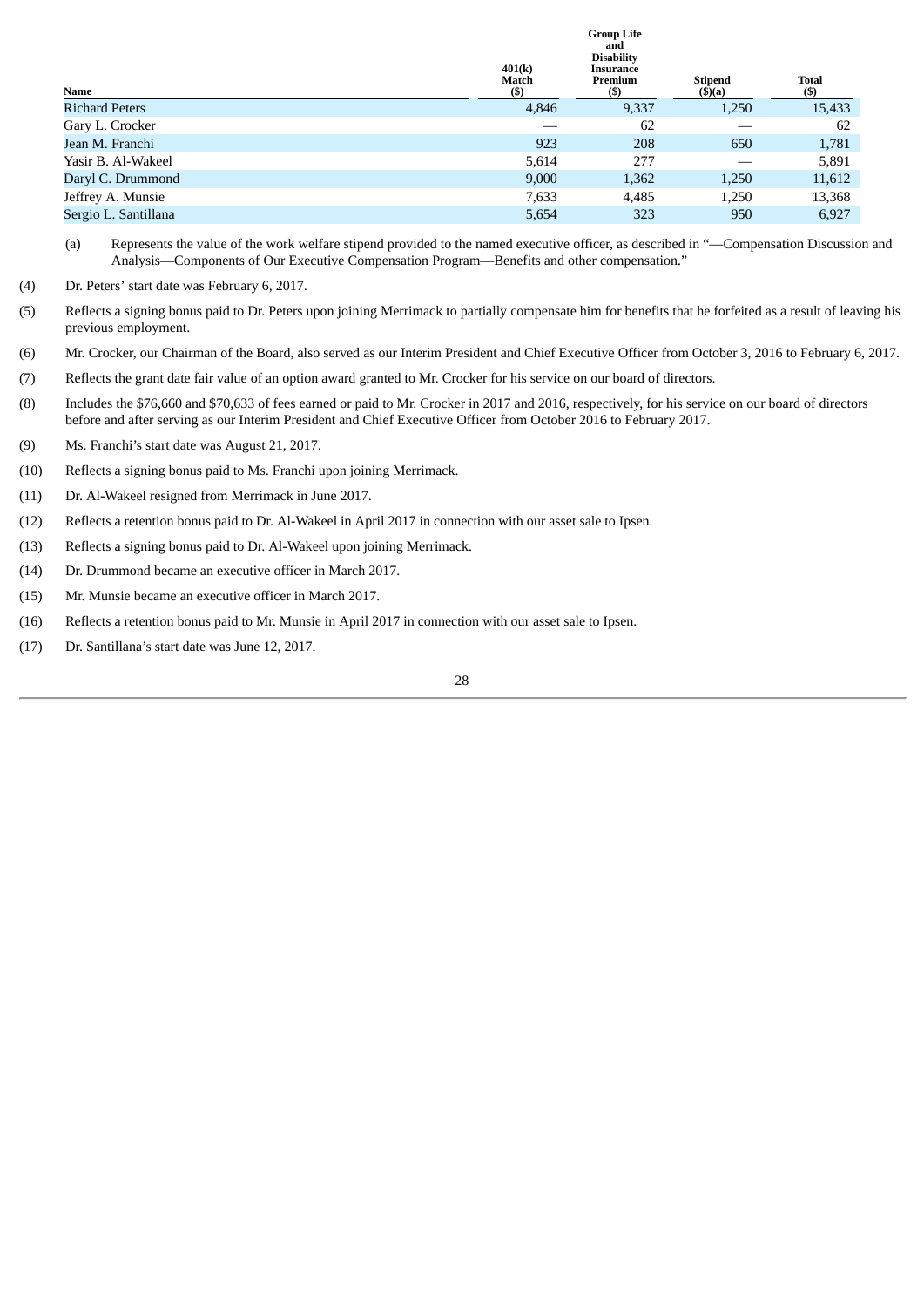# <span id="page-32-0"></span>**2017 Grants of Plan-Based Awards Table**

The following table sets forth information regarding grants of plan-based awards to our named executive officers during 2017. All equity awards were issued under our 2011 Stock Incentive Plan.

| Name                   | <b>Grant Date</b> | <b>Threshold</b><br>(5) | <b>Estimated Possible Payouts</b><br><b>Under Non-Equity Incentive</b><br><b>Plan Awards</b><br><b>Target</b><br>(5)(1) | <b>Maximum</b><br>$($ \$) | <b>All Other</b><br>Option<br>Awards:<br><b>Number of</b><br><b>Securities</b><br>Underlying<br><b>Options</b><br>(#) | <b>Exercise</b> or<br><b>Base Price</b><br>of Option<br>Awards<br>(\$/share)(2) | <b>Grant</b><br>Date Fair<br><b>Value of</b><br>Option<br>Awards<br>$($ \$ $)(3)$ |
|------------------------|-------------------|-------------------------|-------------------------------------------------------------------------------------------------------------------------|---------------------------|-----------------------------------------------------------------------------------------------------------------------|---------------------------------------------------------------------------------|-----------------------------------------------------------------------------------|
| <b>Richard Peters</b>  | 6/6/2017          |                         |                                                                                                                         |                           | 200,000                                                                                                               | 14.50                                                                           | 1,710,400                                                                         |
|                        | 9/13/2017         |                         | $410,123$ (4)                                                                                                           |                           |                                                                                                                       |                                                                                 |                                                                                   |
| Gary L. Crocker (5)    | 9/13/2017         |                         |                                                                                                                         |                           | 8,625(6)                                                                                                              | 13.99                                                                           | 67,552                                                                            |
| Jean M. Franchi        | 8/24/2017         |                         |                                                                                                                         |                           | 45,000                                                                                                                | 13.20                                                                           | 346,784                                                                           |
|                        | 9/13/2017         |                         | $51,014$ (7)                                                                                                            |                           |                                                                                                                       |                                                                                 |                                                                                   |
| Yasir B. Al-Wakeel (8) |                   |                         |                                                                                                                         |                           |                                                                                                                       |                                                                                 |                                                                                   |
| Daryl C. Drummond      | 6/6/2017          |                         |                                                                                                                         |                           | 44,999                                                                                                                | 14.50                                                                           | 390,240                                                                           |
|                        | 9/13/2017         |                         | 88,532 (9)                                                                                                              |                           |                                                                                                                       |                                                                                 |                                                                                   |
| Jeffrey A. Munsie      | 6/6/2017          |                         |                                                                                                                         |                           | 54,999                                                                                                                | 14.50                                                                           | 476,960                                                                           |
|                        | 9/13/2017         |                         | 126,000                                                                                                                 |                           |                                                                                                                       |                                                                                 |                                                                                   |
| Sergio L. Santillana   | 6/13/2017         |                         |                                                                                                                         |                           | 45,000                                                                                                                | 13.50                                                                           | 355,815                                                                           |
|                        | 9/13/2017         |                         | 72,997 (10)                                                                                                             |                           |                                                                                                                       |                                                                                 |                                                                                   |

(1) The target amounts in the "Estimated Possible Payouts Under Non-Equity Incentive Plan Awards" column represent the amount determined by our board of directors as the target annual cash bonus payable to each named executive officer for 2017.

(2) The exercise price per share of each option award is equal to the closing market price of our common stock on the date of grant.

(3) The amounts in the "Grant Date Fair Value of Option Awards" column reflect the grant date fair value of option awards granted in 2017 calculated in accordance with ASC 718.

- (4) Dr. Peters' target cash bonus for 2017 was prorated based on his start date of February 6, 2017.
- (5) Mr. Crocker was not eligible for an annual cash bonus for 2017 for his service as our Interim President and Chief Executive Officer.
- (6) Represents the option award granted to Mr. Crocker for his service on our board of directors.
- (7) Ms. Franchi's target cash bonus for 2017 was prorated based on her start date of August 21, 2017.
- (8) Dr. Al-Wakeel was not eligible for an equity award or annual cash bonus for 2017 because he resigned from Merrimack in June 2017.
- (9) Dr. Drummond's target cash bonus for 2017 reflects (i) a target cash bonus percentage of 35% based on a base salary of \$272,580 for the period beginning on March 31, 2017 when he became an executive officer and (ii) a target cash bonus percentage of 27% based on a base salary of \$247,800 for the period before he became an executive officer.
- (10) Dr. Santillana's target cash bonus for 2017 was prorated based on his start date of June 12, 2017.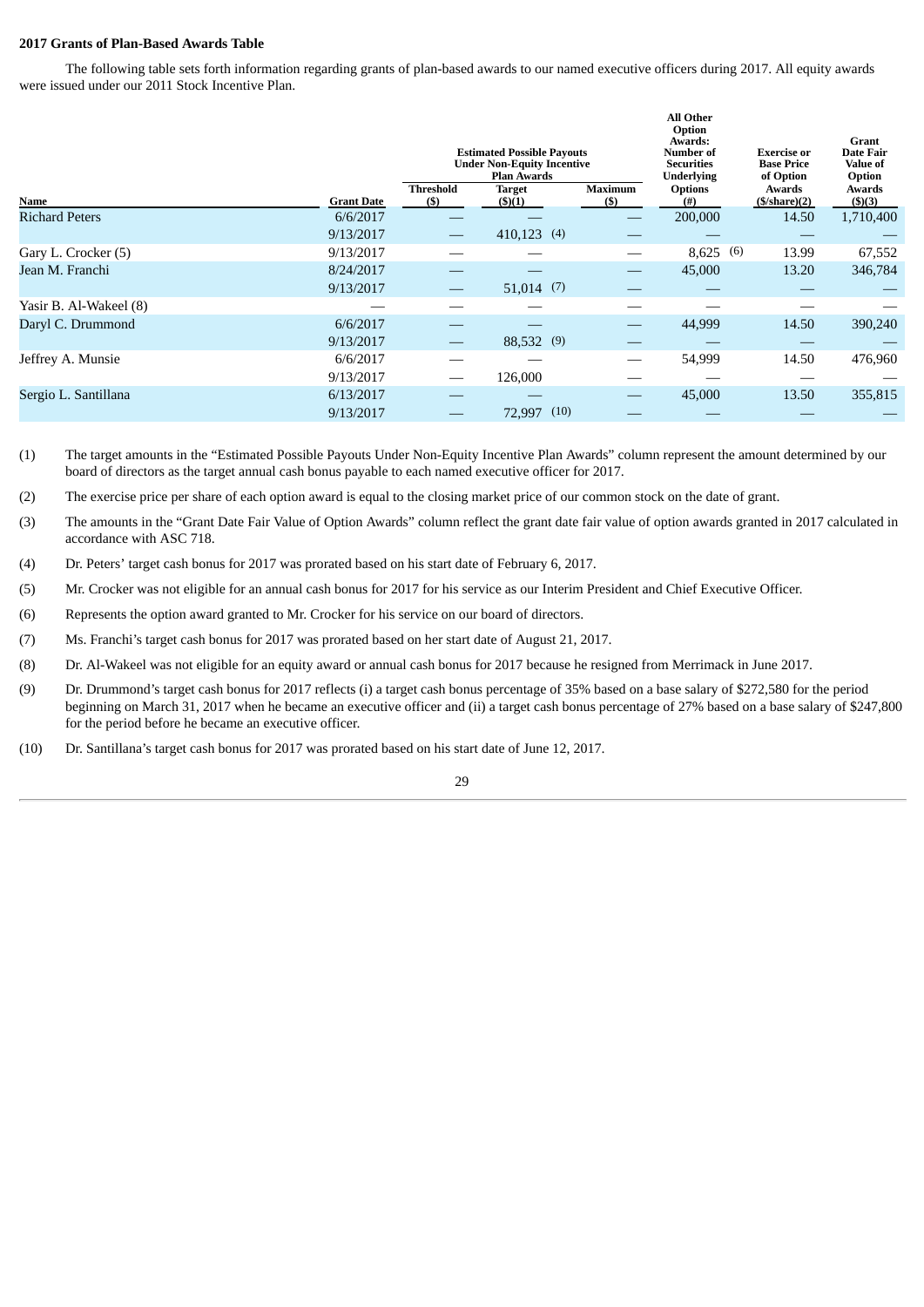# <span id="page-33-0"></span>**Outstanding Equity Awards at 2017 Year End**

The following table sets forth information regarding outstanding stock options held by our named executive officers as of December 31, 2017.

|                       |                                                                                                                     | <b>Option Awards</b>                                                                                               |                                           |                                            |  |  |  |
|-----------------------|---------------------------------------------------------------------------------------------------------------------|--------------------------------------------------------------------------------------------------------------------|-------------------------------------------|--------------------------------------------|--|--|--|
| Name                  | Number of<br><b>Securities</b><br>Underlying<br>Unexercised<br><b>Options</b><br>$\bar{(\#)}$<br><b>Exercisable</b> | Number of<br><b>Securities</b><br><b>Underlying</b><br>Unexercised<br><b>Options</b><br>$\bar{t}$<br>Unexercisable | Option<br>Exercise<br>Price<br>(\$/share) | Option<br><b>Expiration</b><br><b>Date</b> |  |  |  |
| <b>Richard Peters</b> |                                                                                                                     | $200,000$ (1)                                                                                                      | 14.50                                     | 6/5/2027                                   |  |  |  |
| Gary L. Crocker       | 6,872                                                                                                               |                                                                                                                    | 9.30                                      | 9/22/2018                                  |  |  |  |
|                       | 9,817                                                                                                               |                                                                                                                    | 10.80                                     | 11/5/2019                                  |  |  |  |
|                       | 13,008                                                                                                              |                                                                                                                    | 28.30                                     | 5/3/2021                                   |  |  |  |
|                       | 6,204                                                                                                               |                                                                                                                    | 38.40                                     | 8/22/2022                                  |  |  |  |
|                       | 7,428                                                                                                               |                                                                                                                    | 27.60                                     | 6/10/2023                                  |  |  |  |
|                       | 7,428                                                                                                               |                                                                                                                    | 33.80                                     | 5/13/2024                                  |  |  |  |
|                       | 3,436                                                                                                               |                                                                                                                    | 60.60                                     | 5/13/2025                                  |  |  |  |
|                       | 9,719                                                                                                               |                                                                                                                    | 31.70                                     | 6/14/2026                                  |  |  |  |
|                       | 8,625                                                                                                               |                                                                                                                    | 13.99                                     | 9/12/2027                                  |  |  |  |
| Jean M. Franchi       |                                                                                                                     | 45,000 (2)                                                                                                         | 13.20                                     | 8/23/2027                                  |  |  |  |
| Yasir B. Al-Wakeel    |                                                                                                                     |                                                                                                                    | $\overline{\phantom{0}}$                  |                                            |  |  |  |
| Daryl C. Drummond     | 15,708                                                                                                              |                                                                                                                    | 10.80                                     | 2/1/2020                                   |  |  |  |
|                       | 5,399                                                                                                               |                                                                                                                    | 13.70                                     | 10/15/2020                                 |  |  |  |
|                       | 3,927                                                                                                               |                                                                                                                    | 28.30                                     | 5/3/2021                                   |  |  |  |
|                       | 2,768                                                                                                               |                                                                                                                    | 38.40                                     | 8/22/2022                                  |  |  |  |
|                       | 9,816                                                                                                               |                                                                                                                    | 32.40                                     | 3/11/2023                                  |  |  |  |
|                       | 5,889                                                                                                               |                                                                                                                    | 25.60                                     | 2/10/2024                                  |  |  |  |
|                       | 5,849                                                                                                               | 532 (3)                                                                                                            | 46.30                                     | 2/8/2025                                   |  |  |  |
|                       | 4,809                                                                                                               | $3,418$ (4)                                                                                                        | 27.70                                     | 2/7/2026                                   |  |  |  |
|                       | 7,498                                                                                                               | 37,501 (5)                                                                                                         | 14.50                                     | 6/5/2027                                   |  |  |  |
| Jeffrey A. Munsie     | 17,576                                                                                                              |                                                                                                                    | 28.30                                     | 5/3/2021                                   |  |  |  |
|                       | 1,963                                                                                                               |                                                                                                                    | 34.70                                     | 6/12/2022                                  |  |  |  |
|                       | 2,768                                                                                                               |                                                                                                                    | 38.40                                     | 8/22/2022                                  |  |  |  |
|                       | 6,381                                                                                                               |                                                                                                                    | 32.40                                     | 3/11/2023                                  |  |  |  |
|                       | 6,871                                                                                                               |                                                                                                                    | 25.60                                     | 2/10/2024                                  |  |  |  |
|                       | 5,398                                                                                                               | 491 (3)                                                                                                            | 46.30                                     | 2/8/2025                                   |  |  |  |
|                       | 6,871                                                                                                               | 4,909 (4)                                                                                                          | 27.70                                     | 2/7/2026                                   |  |  |  |
|                       | 9,166                                                                                                               | 45,833 (5)                                                                                                         | 14.50                                     | 6/5/2027                                   |  |  |  |
| Sergio L. Santillana  | 7,499                                                                                                               | 37,501 (6)                                                                                                         | 13.50                                     | 6/12/2027                                  |  |  |  |

(1) The unvested shares under this option are scheduled to vest as to 1/4th of the total number of shares granted on February 6, 2018 and an additional 1/16th of the total number of shares granted at the end of each successive three month period thereafter until February 6, 2021.

(2) The unvested shares under this option are scheduled to vest as to 1/6th of the total number of shares granted on February 21, 2018 and an additional 1/12th of the total number of shares granted at the end of each successive three month period thereafter until August 21, 2020.

(3) The unvested shares under this option are scheduled to vest in approximately equal quarterly installments through February 9, 2018.

(4) The unvested shares under this option are scheduled to vest in approximately equal quarterly installments through February 8, 2019.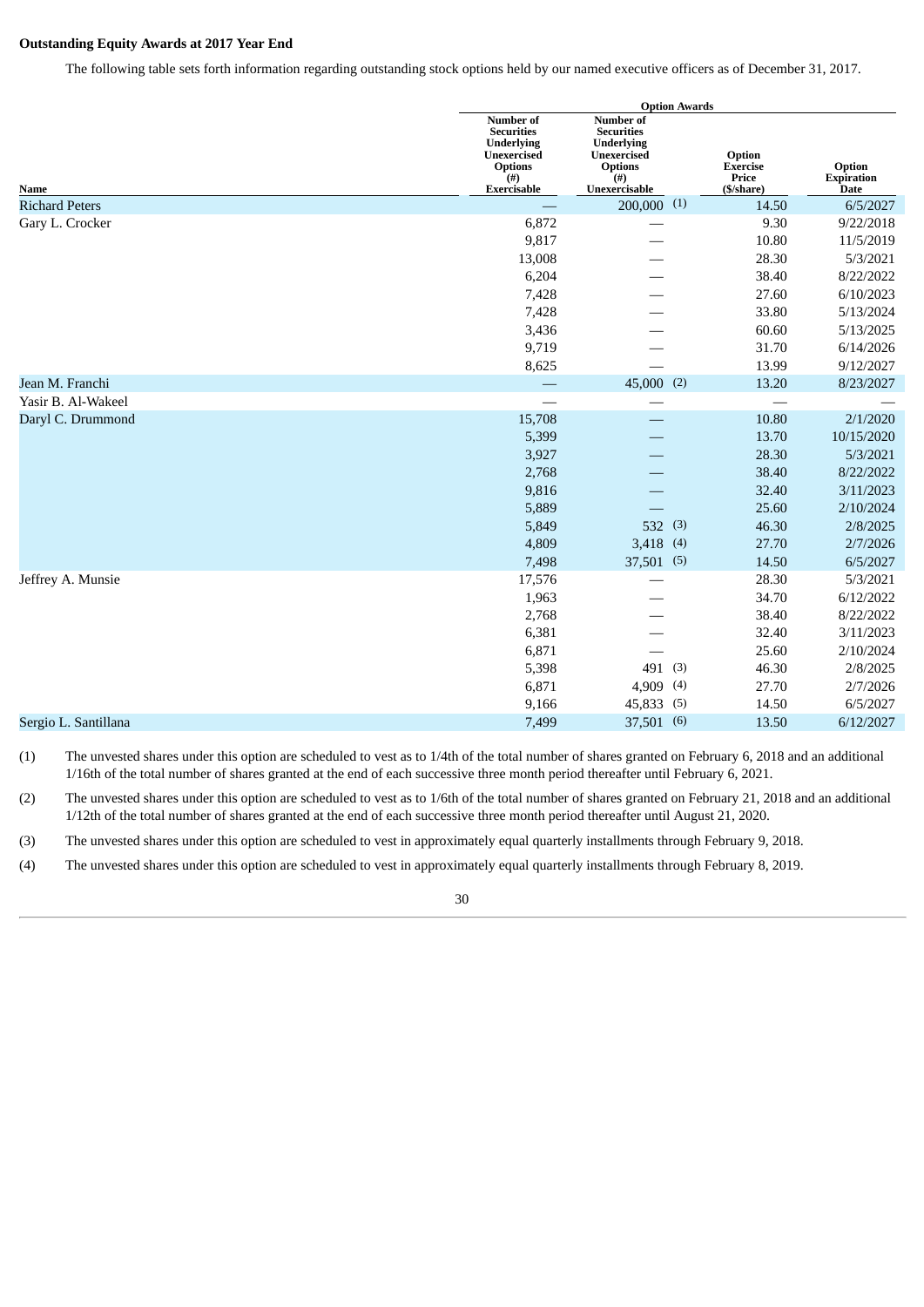- (5) The unvested shares under this option are scheduled to vest in approximately equal quarterly installments through June 6, 2020.
- (6) The unvested shares under this option are scheduled to vest in approximately equal quarterly installments through June 12, 2020.

# <span id="page-34-0"></span>**2017 Option Exercises and Stock Vested Table**

The following table sets forth information regarding stock options exercised by our named executive officers during 2017.

|                   |                                                                            | <b>Option Awards</b>                 |
|-------------------|----------------------------------------------------------------------------|--------------------------------------|
| Name              | Number of<br><b>Shares</b><br><b>Acquired on</b><br><b>Exercise</b><br>(#) | <b>Value Realized</b><br>on Exercise |
| Daryl C. Drummond |                                                                            | 3,929<br>409                         |

In 2017, none of our named executive officers held any restricted stock that was subject to vesting.

# <span id="page-34-1"></span>**Securities Authorized for Issuance under Equity Compensation Plans**

The following table contains information about our equity compensation plans as of December 31, 2017. As of December 31, 2017, we had three equity compensation plans, all of which were approved by our stockholders: our 1999 Stock Option Plan, as amended, our 2008 Stock Incentive Plan, as amended, and our 2011 Stock Incentive Plan.

#### **Equity Compensation Plan Information**

| Plan category                                                 | Number of securities<br>to be issued upon<br>exercise of<br>outstanding<br>options, warrants<br>and rights |   | Weighted- average<br>exercise price of<br>outstanding<br>options, warrants<br>and rights | <b>Number of securities</b><br>remaining available<br>for future issuance<br>under equity<br>compensation<br>plans (excluding<br>securities<br>reflected in<br>column (a)) |  |
|---------------------------------------------------------------|------------------------------------------------------------------------------------------------------------|---|------------------------------------------------------------------------------------------|----------------------------------------------------------------------------------------------------------------------------------------------------------------------------|--|
|                                                               | (a)                                                                                                        |   | (b)                                                                                      | (c)                                                                                                                                                                        |  |
| Equity compensation plans approved by<br>security holders     | 1,616,250                                                                                                  | S | 22.07                                                                                    | 437,524(1)                                                                                                                                                                 |  |
| Equity compensation plans not approved by<br>security holders |                                                                                                            |   |                                                                                          |                                                                                                                                                                            |  |
| Total                                                         | 1,616,250                                                                                                  |   | 22.07                                                                                    | 437,524(1)                                                                                                                                                                 |  |

(1) Reflects the total number of shares of our common stock available for future issuance under our 2011 Stock Incentive Plan as of December 31, 2017. Our 2011 Stock Incentive Plan contains an "evergreen" provision, which allows for an annual increase in the number of shares of our common stock available for issuance under the plan on the first day of each fiscal year. The annual increase in the number of shares is equal to the lowest of: (i) 450,000 shares of our common stock; (ii) 3.5% of the number of shares of our common stock outstanding on the first day of the fiscal year; and (iii) an amount determined by our board of directors. On January 1, 2018, 450,000 shares of our common stock were added to our 2011 Stock Incentive Plan pursuant to this provision.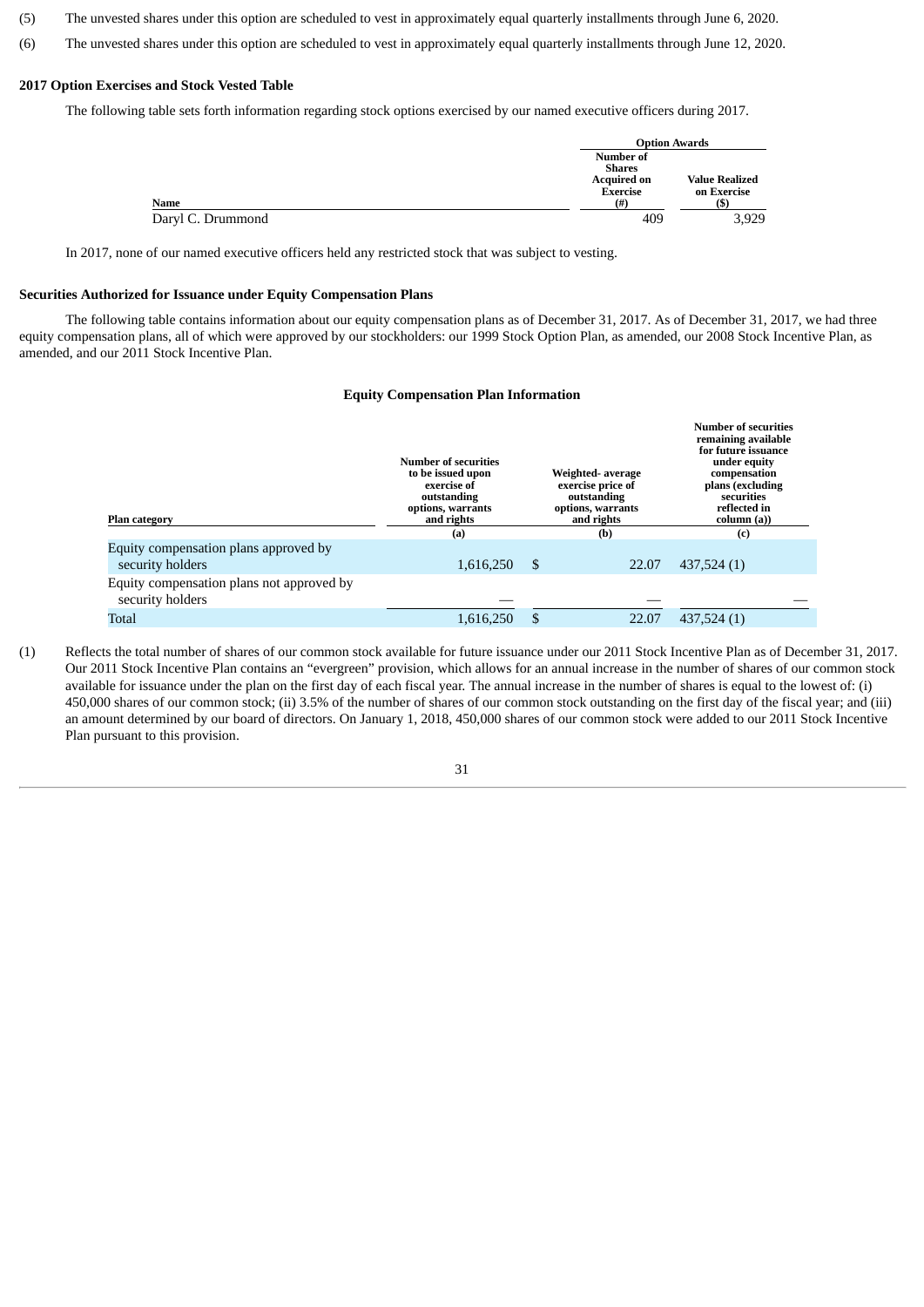### <span id="page-35-0"></span>**Employment Agreements**

We were previously a party to an employment agreement with Dr. Al-Wakeel prior to his resignation. We did not enter into an employment agreement with Mr. Crocker for his service as Interim President and Chief Executive Officer.

We have entered into employment agreements with each of our other named executive officers. Each of these agreements renews automatically on December 31 of each year for successive one year terms, unless either we or the named executive officer gives notice of non-renewal.

These employment agreements, and the non-disclosure, developments, non-competition and non-solicitation agreements that are incorporated therein, prohibit our named executive officers, during the term of employment and for a period of one year thereafter (or during the term of employment, any severance period and for a period of one year thereafter for Mr. Munsie), from competing with us and soliciting or hiring our employees.

Pursuant to the terms of these employment agreements, our named executive officers currently receive the following base salaries, which have been adjusted by our organization and compensation committee and board of directors since our named executive officers originally entered into the employment agreements, and are eligible for the following bonus percentages.

| Name                  | 2018 Base Salary<br>(5)(1) | 2018 Bonus<br>Percentage |
|-----------------------|----------------------------|--------------------------|
| <b>Richard Peters</b> | 722,084                    | 65%                      |
| Jean M. Franchi       | 402.915                    | 35%                      |
| Daryl C. Drummond     | 276,717                    | 35%                      |
| Jeffrey A. Munsie     | 367,200                    | 35%                      |
| Sergio L. Santillana  | 379,171                    | 35%                      |

(1) Amount reflects adjustment made by our organization and compensation committee and board of directors effective as of January 1, 2018.

Upon execution and effectiveness of a severance agreement and release of claims, each named executive officer is entitled to severance payments if we terminate the named executive officer's employment without cause, as defined in the employment agreement, including our decision not to renew the named executive officer's term of employment, or the named executive officer terminates employment with us for good reason, as defined in the employment agreement.

If a named executive officer's employment terminates under these circumstances, in each case prior to a change in control, as defined in the employment agreement, we are obligated for a period of 12 months to pay such named executive officer his or her base salary and pay for coverage for such named executive officer under any company sponsored insurance and benefit programs available to our senior management employees. In addition, we would be obligated to pay to each of our named executive officers a pro-rata bonus for the portion of the year in which such named executive officer was employed by us based on his or her average annual bonus payments over each of the three years prior to the year of termination, or such lesser period during which such named executive officer served as one of our executive officers.

If a named executive officer's employment terminates under these circumstances, in each case within 18 months following a change in control, we are obligated to pay such named executive officer a lump sum amount equal to 36 months of his or her base salary plus a bonus equal to three times the average of his or her annual bonus payments over each of the three years prior to the year of termination, or such lesser period during which such named executive officer served as one of our executive officers, accelerate the vesting of all outstanding stock options, restricted stock or other equity awards granted to the named executive officer and pay for coverage for such named executive officer under any company sponsored insurance and benefit programs available to our senior management employees for a period of 18 months.

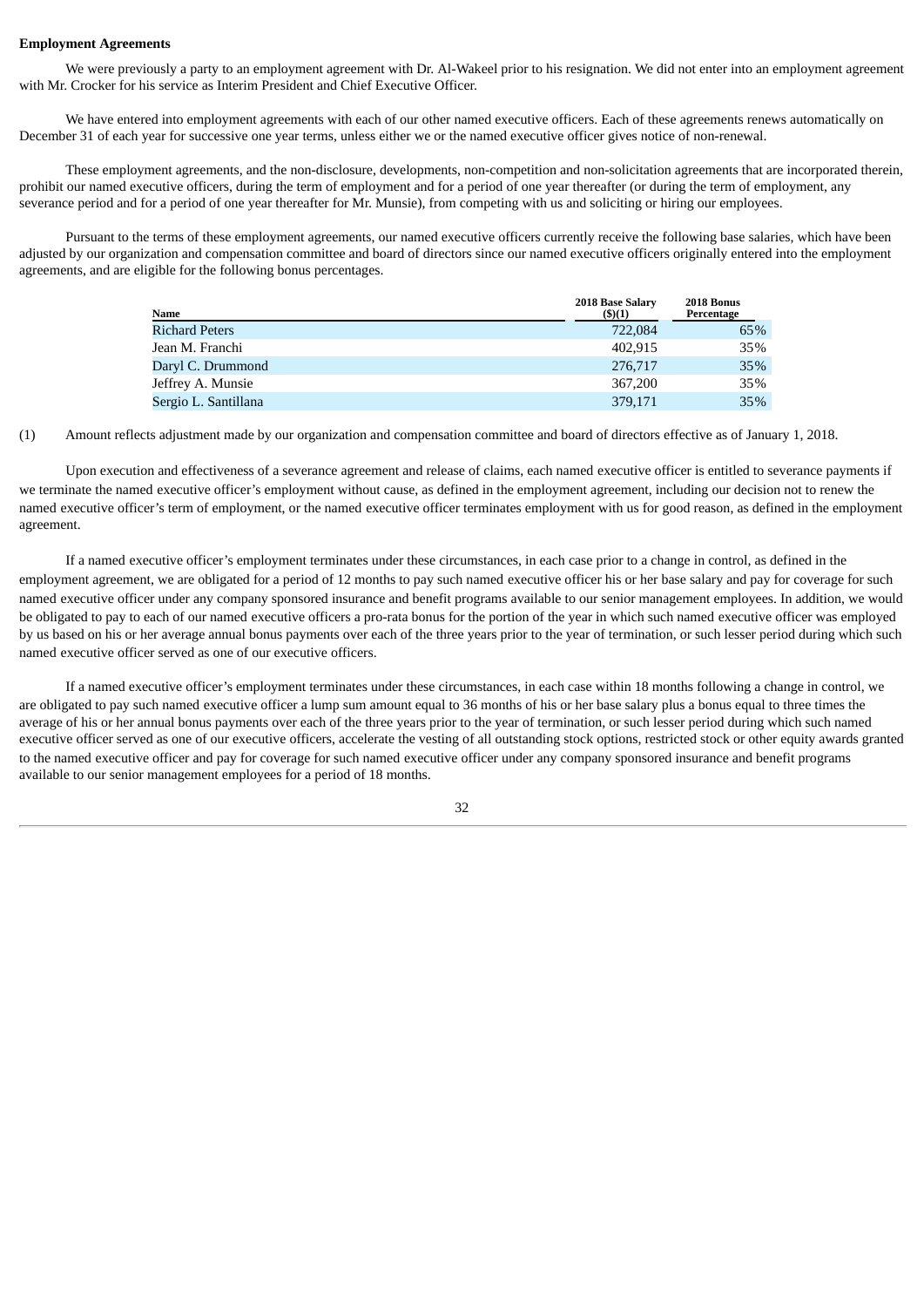In the event of termination of the named executive officer's employment due to death (other than for Mr. Munsie) or disability, the named executive officer (or his or her estate in the event of death) will be eligible to receive a pro-rata bonus for the portion of the year in which such named executive officer was employed by us based on his or her average annual bonus payments over each of the three years prior to the year of termination, or such lesser period during which such named executive officer served as one of our executive officers.

# <span id="page-36-0"></span>**Potential Payments Upon Termination or Change in Control**

The following tables set forth information regarding potential payments that each named executive officer who was serving as an executive officer as of December 31, 2017 would have received if the named executive officer's employment had terminated as of December 31, 2017 under the circumstances set forth below. Mr. Crocker was not eligible to receive any such payments for his service as Interim President and Chief Executive Officer. Dr. Al-Wakeel, who resigned from Merrimack in June 2017, is not eligible to receive the payments described below.

| Name<br><b>Richard Peters</b><br>Jean M. Franchi<br>Daryl C. Drummond |                        | <b>Termination Without Cause</b><br>or For Good Reason Prior to<br>a Change in Control |  |  |  |  |
|-----------------------------------------------------------------------|------------------------|----------------------------------------------------------------------------------------|--|--|--|--|
|                                                                       | Cash<br>Payment<br>(S) | Value of<br><b>Benefits</b><br>(\$)                                                    |  |  |  |  |
|                                                                       | 1,069,673              | 15,555                                                                                 |  |  |  |  |
|                                                                       | 418,589                | 31,879                                                                                 |  |  |  |  |
|                                                                       | 361,112                | 21,016                                                                                 |  |  |  |  |
| Jeffrey A. Munsie                                                     | 486,000                | 20,794                                                                                 |  |  |  |  |
| Sergio L. Santillana                                                  | 415,598                | 2.922                                                                                  |  |  |  |  |

|                       |                     | <b>Termination Without Cause or for Good</b><br><b>Reason Within 18 Months Following a</b><br><b>Change in Control</b> |                          |
|-----------------------|---------------------|------------------------------------------------------------------------------------------------------------------------|--------------------------|
|                       | <b>Cash Payment</b> | <b>Value of</b><br>Stock<br><b>Options</b><br>with<br><b>Accelerated</b><br><b>Vesting</b>                             | <b>Value of Benefits</b> |
| Name                  | (S)                 | $($ \$ $)(1)$                                                                                                          | (S)                      |
| <b>Richard Peters</b> | 3,209,018           |                                                                                                                        | 23,332                   |
| Jean M. Franchi       | 1,255,766           |                                                                                                                        | 47,818                   |
| Daryl C. Drummond     | 1,083,336           |                                                                                                                        | 31,524                   |
| Jeffrey A. Munsie     | 1,458,000           |                                                                                                                        | 31,190                   |
| Sergio L. Santillana  | 1.246.795           |                                                                                                                        | 4,384                    |

(1) The amounts in the "Value of Stock Options with Accelerated Vesting" column represent the value of unvested stock options, calculated by multiplying the number of shares subject to the accelerated portion of the option by the amount (if any) by which \$10.25, the closing market price of our common stock on December 29, 2017, exceeds the exercise price of such option.

| Name                  | <b>Termination for</b><br>Death/Disability<br><b>Cash Payment</b> |
|-----------------------|-------------------------------------------------------------------|
| <b>Richard Peters</b> | 369,673                                                           |
| Jean M. Franchi       | 18,589                                                            |
| Daryl C. Drummond     | 88,532                                                            |
| Jeffrey A. Munsie (1) | 126,000                                                           |
| Sergio L. Santillana  | 40.598                                                            |

(1) Mr. Munsie is not eligible for a cash payment upon termination of his employment due to death.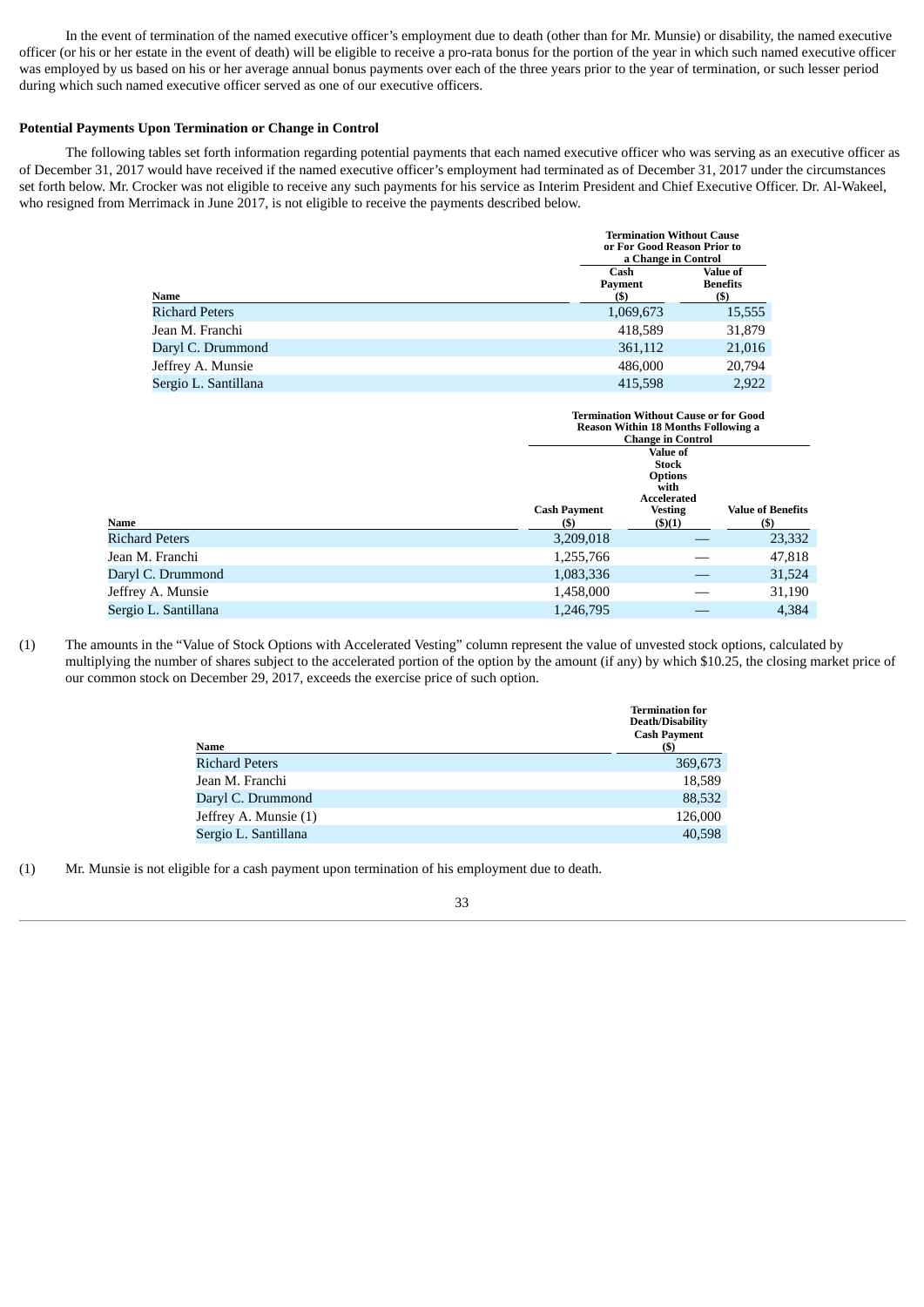# <span id="page-37-0"></span>**Pension Benefits**

We do not maintain any defined benefit pension plans.

## <span id="page-37-1"></span>**Nonqualified Deferred Compensation**

We do not maintain any nonqualified deferred compensation plans.

### <span id="page-37-2"></span>**401(k) Plan**

We maintain a defined contribution employee retirement plan for our employees. Our 401(k) plan is intended to qualify as a tax-qualified plan under Section 401 of the Code so that contributions to our 401(k) plan, and income earned on such contributions, are not taxable to participants until withdrawn or distributed from the 401(k) plan. Our 401(k) plan provides that each participant may contribute up to 100% of his or her pre-tax compensation, up to a statutory limit, which was \$18,000 for 2017. Participants who are at least 50 years old can also make "catch-up" contributions, which in 2017 was up to an additional \$6,000 above the statutory limit. Under our 401(k) plan, each employee is fully vested in his or her deferred salary contributions. Employee contributions are held and invested by the plan's trustee. Our 401(k) plan also permits us to make discretionary contributions and matching contributions, subject to established limits and a vesting schedule. For 2017, we generally matched 50% of employee contributions up to a maximum contribution by us of 3% of the employee's deferrable income, subject to employer match limitations by the Internal Revenue Service. The match and any earnings thereon generally vest at 25% per year over the first four years of an employee's employment, after which, any match that is contributed is 100% vested.

# <span id="page-37-3"></span>**CEO Pay Ratio**

Following is a reasonable estimate, prepared under applicable SEC rules, of the ratio of the annual total compensation of Dr. Peters, our President and Chief Executive Officer, to the median of the annual total compensation of our other employees. We determined our median employee based on the salary and target cash bonus for 2017 of each of our employees (excluding Dr. Peters) as of December 31, 2017 (annualized in the case of full- and part-time employees who joined the company during 2017). The annual total compensation of our median employee for 2017 was \$244,655. As disclosed in the Summary Compensation Table, the total compensation for 2017 for Dr. Peters was \$3,778,224. Because Dr. Peters was not serving as our President and Chief Executive Officer for all of 2017, we have annualized his base salary, annual bonus compensation, and perquisites and other personal benefits (other than stipend), but not his one-time signing bonus or his options award, resulting in an annualized 2017 compensation of \$3,909,819. Based on the foregoing, our estimate of the ratio of the annualized total compensation of Dr. Peters to the median of the annual total compensation of all other employees was 16.0 to 1. Given the different methodologies that various public companies will use to determine an estimate of their pay ratio, we do not believe the estimated ratio reported above should be used as a basis for comparison between companies.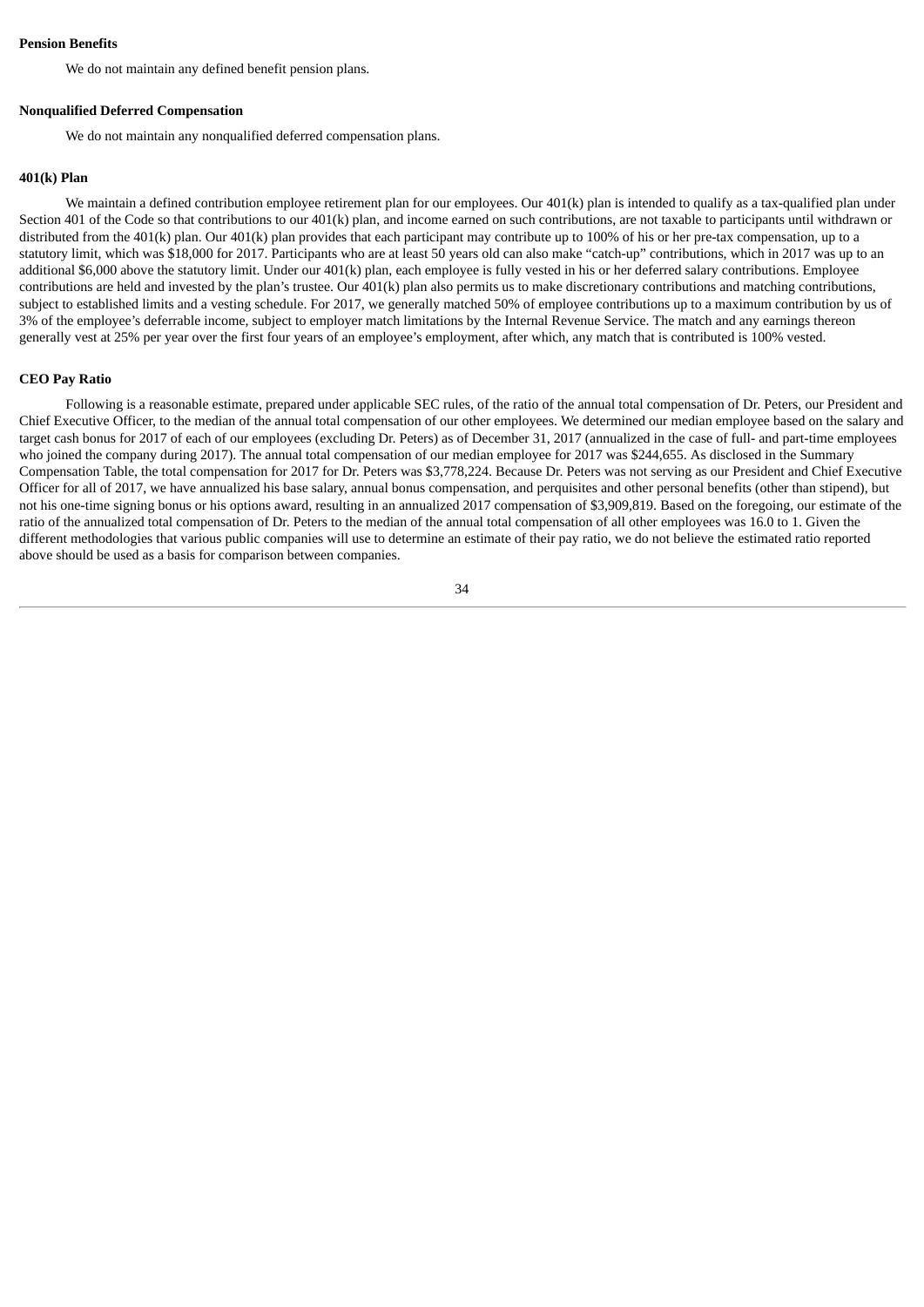# **DIRECTOR COMPENSATION**

# <span id="page-38-1"></span><span id="page-38-0"></span>**Compensation for 2017**

The following table sets forth information regarding the total compensation awarded to, earned by or paid to each of our non-employee directors during the year ended December 31, 2017 for their service on our board of directors. The compensation amounts presented in the table below are historical and are not indicative of the amounts we may pay our directors in the future. Richard Peters, our President and Chief Executive Officer, did not receive any compensation for his service as a director. The compensation that we pay to Dr. Peters is discussed under "Executive Compensation" above. Gary L. Crocker, our Chairman of the Board, also served as our Interim President and Chief Executive Officer from October 2016 to February 2017. Mr. Crocker did not receive any compensation for his service as a director during such time. The compensation that we paid to Mr. Crocker during such time is discussed under "Executive Compensation" above.

| Name<br>Gary L. Crocker<br>George D. Demetri (3)<br>John M. Dineen<br>Vivian S. Lee<br>John Mendelsohn (4)<br>Ulrik B. Nielsen | <b>Fees Earned</b><br>or Paid in<br>Cash<br>(5)(1) | <b>Option Awards</b><br>(5)(2) | <b>Total</b><br>$($)$ |  |
|--------------------------------------------------------------------------------------------------------------------------------|----------------------------------------------------|--------------------------------|-----------------------|--|
|                                                                                                                                | 76,660                                             | 67,552                         | 144,212               |  |
|                                                                                                                                | 4,708                                              | 28,613                         | 33,321                |  |
|                                                                                                                                | 60,000                                             | 58,741                         | 118,741               |  |
|                                                                                                                                | 60,571                                             | 58,741                         | 119,312               |  |
|                                                                                                                                | 47,935                                             | 58,741                         | 106,676               |  |
|                                                                                                                                | 45,000                                             | 58,741                         | 103,741               |  |
| Michael E. Porter                                                                                                              | 61,000                                             | 58,741                         | 119,741               |  |
| James H. Quigley                                                                                                               | 67.250                                             | 58,741                         | 125,991               |  |
| Russell T. Ray                                                                                                                 | 57,000                                             | 58,741                         | 115,741               |  |

#### (1) Fees earned or paid in cash consist of:

- for Mr. Crocker, \$62,805 as a retainer for serving as Chairman of the Board and \$13,855 as a retainer for committee membership;
- for Dr. Demetri, \$4,035 as a retainer for board service and \$673 as a retainer for committee membership;
- for Mr. Dineen, \$45,000 as a retainer for board service and \$15,000 as a retainer for committee membership;
- for Dr. Lee, \$45,000 as a retainer for board service and \$15,571 as a retainer for committee membership;
- for Dr. Mendelsohn, \$41,087 as a retainer for board service and \$6,848 as a retainer for committee membership;
- for Dr. Nielsen, \$45,000 as a retainer for board service;
- for Dr. Porter, \$45,000 as a retainer for board service and \$16,000 as a retainer for committee membership;
- for Mr. Quigley, \$45,000 as a retainer for board service and \$22,250 as a retainer for committee membership; and
- for Mr. Ray, \$45,000 as a retainer for board service and \$12,000 as a retainer for committee membership.
- (2) Amount reflects the aggregate grant date fair value of a stock option granted for service as a director. The grant date fair value was computed in accordance with the provisions of ASC 718 and treated for accounting purposes as employee awards. The assumptions that we used to calculate this amount are discussed in Note 14 to our consolidated financial statements appearing in our Annual Report on Form 10-K for the year ended December 31, 2017.

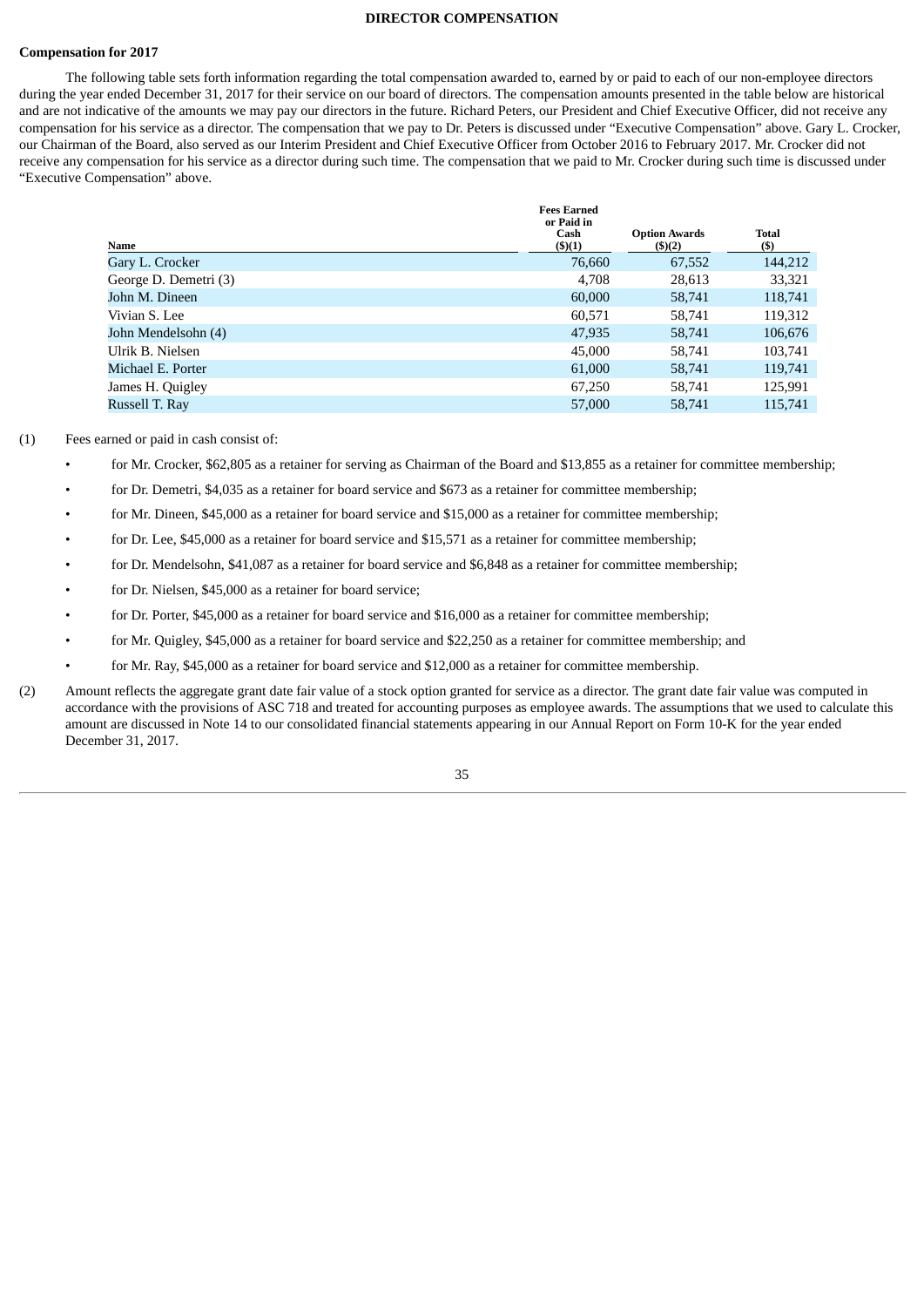As of December 31, 2017, the aggregate number of shares of our common stock subject to each non-employee director's outstanding option awards was as follows: Mr. Crocker, 72,537; Dr. Demetri, 4,890; Mr. Dineen, 18,555; Dr. Lee, 20,061; Dr. Mendelsohn, 34,759; Dr. Nielsen, 333,651; Dr. Porter, 39,667; Mr. Quigley, 34,759; and Mr. Ray, 19,685.

- (3) Dr. Demetri joined our board on November 29, 2017.
- (4) Dr. Mendelsohn resigned from our board on November 29, 2017.

# <span id="page-39-0"></span>**Director Compensation Arrangements**

For 2017, our non-employee directors were compensated for their services to our board as follows:

- an annual retainer for board service of \$45,000 (\$70,000 for the Chairman of the Board);
- for members of the audit committee, an additional annual retainer of \$12,000 (\$22,250 for the committee chair);
- for members of the corporate governance and nominating committee, an additional annual retainer of \$5,500 (\$12,000 for the committee chair);
- for members of the organization and compensation committee, an additional annual retainer of \$7,500 (\$15,000 for the committee chair);
- for members of the executive committee, an additional annual retainer of \$4,000 (\$6,000 for the committee chair); and
- an annual stock option grant, granted in connection with each annual meeting of stockholders, to purchase 7,500 shares of our common stock (8,625 shares of our common stock for the Chairman of the Board), provided that if a non-employee director was elected to our board in between annual meetings of stockholders, such director received a stock option grant in connection with such election for a pro-rated portion of the annual amount. Because Dr. Demetri joined our board on November 29, 2017, his stock option grant was based on a pro-rated portion of the annual amount for 2018 (as discussed below).

For 2018, our non-employee directors will be compensated for their services to our board as follows:

- an annual retainer for board service of \$45,000 (\$70,000 for the Chairman of the Board);
- for members of the audit committee, an additional annual retainer of \$12,000 (\$22,250 for the committee chair);
- for members of the corporate governance and nominating committee, an additional annual retainer of \$5,500 (\$12,000 for the committee chair);
- for members of the organization and compensation committee, an additional annual retainer of \$7,500 (\$15,000 for the committee chair);
- for members of the executive committee, no additional annual retainer; and
- an annual stock option grant, granted in connection with each annual meeting of stockholders, to purchase 7,000 shares of our common stock (8,000 shares of our common stock for the Chairman of the Board), provided that if a non-employee director is elected to our board in between annual meetings of stockholders, such director will receive a stock option grant in connection with such election for a pro-rated portion of the annual amount.

In addition, we have reimbursed, and will continue to reimburse, our non-employee directors for their travel, lodging and other reasonable expenses incurred in attending meetings of our board and committees of our board.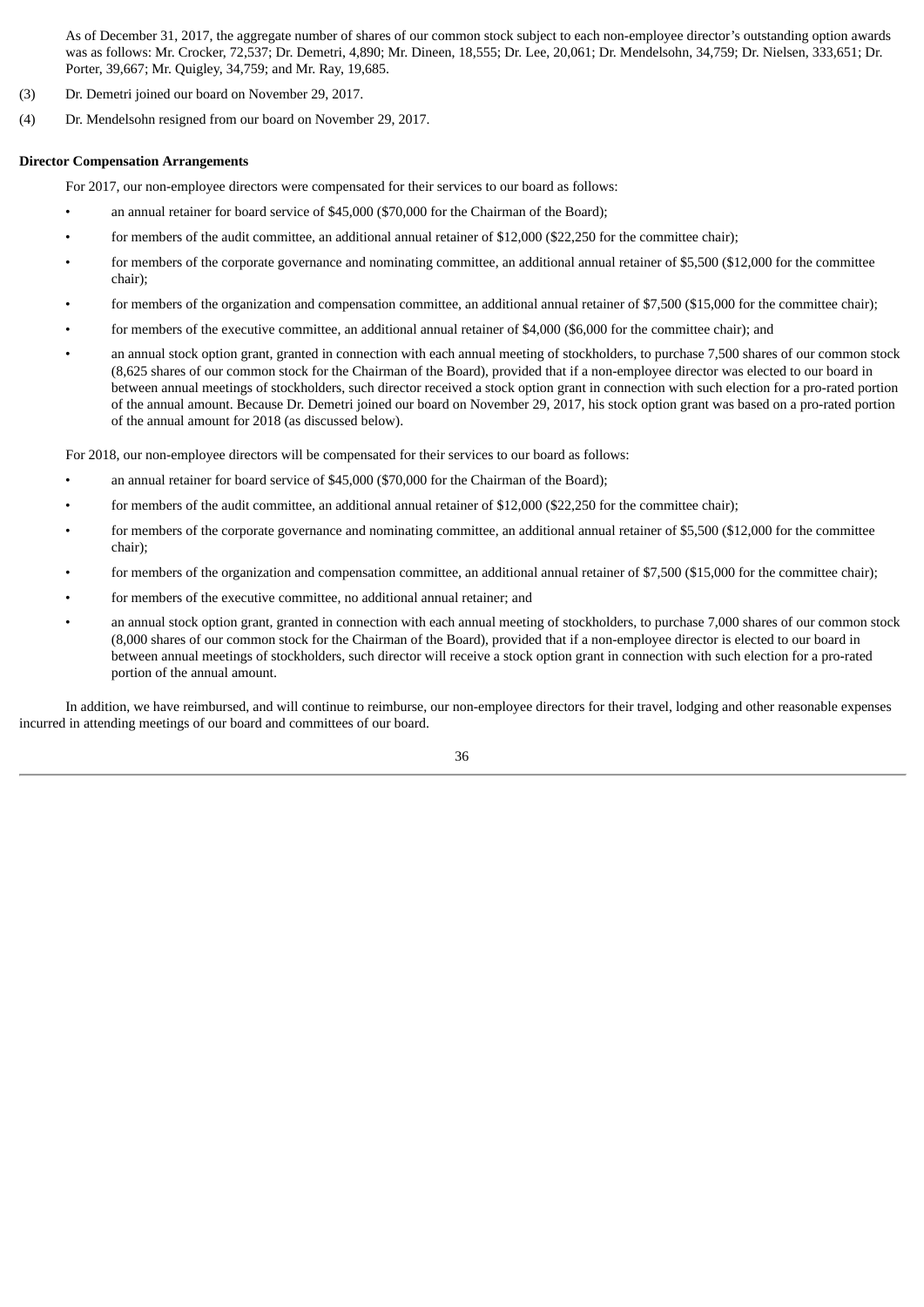### **AUDIT-RELATED MATTERS**

# <span id="page-40-1"></span><span id="page-40-0"></span>**Audit Committee Report**

The audit committee of the board of directors of Merrimack Pharmaceuticals, Inc. has reviewed Merrimack's audited financial statements for the fiscal year ended December 31, 2017 and discussed them with Merrimack's management and PricewaterhouseCoopers LLP, Merrimack's independent registered public accounting firm.

The audit committee has received from, and discussed with, PricewaterhouseCoopers LLP various communications that PricewaterhouseCoopers LLP is required to provide to the audit committee, including the matters required to be discussed by AS 1301, *Communications with Audit Committees*, as adopted by the Public Company Accounting Oversight Board.

The audit committee has received the written disclosures and the letter from PricewaterhouseCoopers LLP required by applicable requirements of the Public Company Accounting Oversight Board regarding the independent registered public accounting firm's communications with the audit committee concerning independence, and has discussed with Merrimack's independent registered public accounting firm its independence.

Based on the review and discussions referred to above, the audit committee recommended to Merrimack's board of directors that the audited financial statements referred to above be included in Merrimack's Annual Report on Form 10-K for the year ended December 31, 2017.

By the audit committee of the board of directors of Merrimack Pharmaceuticals, Inc.

James H. Quigley Russell T. Ray Vivian S. Lee, M.D., Ph.D.

# <span id="page-40-2"></span>**Audit Fees and Services**

The following table summarizes the fees of PricewaterhouseCoopers LLP, our independent registered public accounting firm, billed to us for each of the last two fiscal years.

| 2016      | 2017      |
|-----------|-----------|
| (\$)      | (S)       |
| 632,500   | 1,067,000 |
| 615,000   | 229,000   |
|           |           |
| 1.814     | 900       |
| 1,249,314 | 1,296,900 |
|           |           |

- (1) Audit Fees are fees for the audit of our 2016 and 2017 consolidated financial statements including audits of the effectiveness of our internal control over financial reporting, reviews of our interim condensed consolidated financial statements and reviews of consolidated financial statements incorporated by reference into our outstanding registration statements. The increase from 2016 to 2017 primarily relates to procedures performed due to the asset sale to Ipsen.
- (2) Audit-Related Fees are fees that principally relate to assurance services that are also provided by our independent registered public accounting firm. In 2016, these fees include accounting consultations related to the asset sale to Ipsen. In 2017, these fees primarily include work related to filing our Current Report on Form 8-K filed with the SEC on December 15, 2017.
- (3) All Other Fees for 2016 and 2017 consist of subscriptions to online accounting research tools.

All such accountant services and fees were pre-approved by our audit committee in accordance with the "Pre-Approval Policies and Procedures" described below.

# <span id="page-40-3"></span>**Pre-Approval Policies and Procedures**

Our audit committee has adopted policies and procedures relating to the approval of all audit and non-audit services that are to be performed by our independent registered public accounting firm. This policy generally provides that we will not engage our independent registered public accounting firm to render audit or non-audit

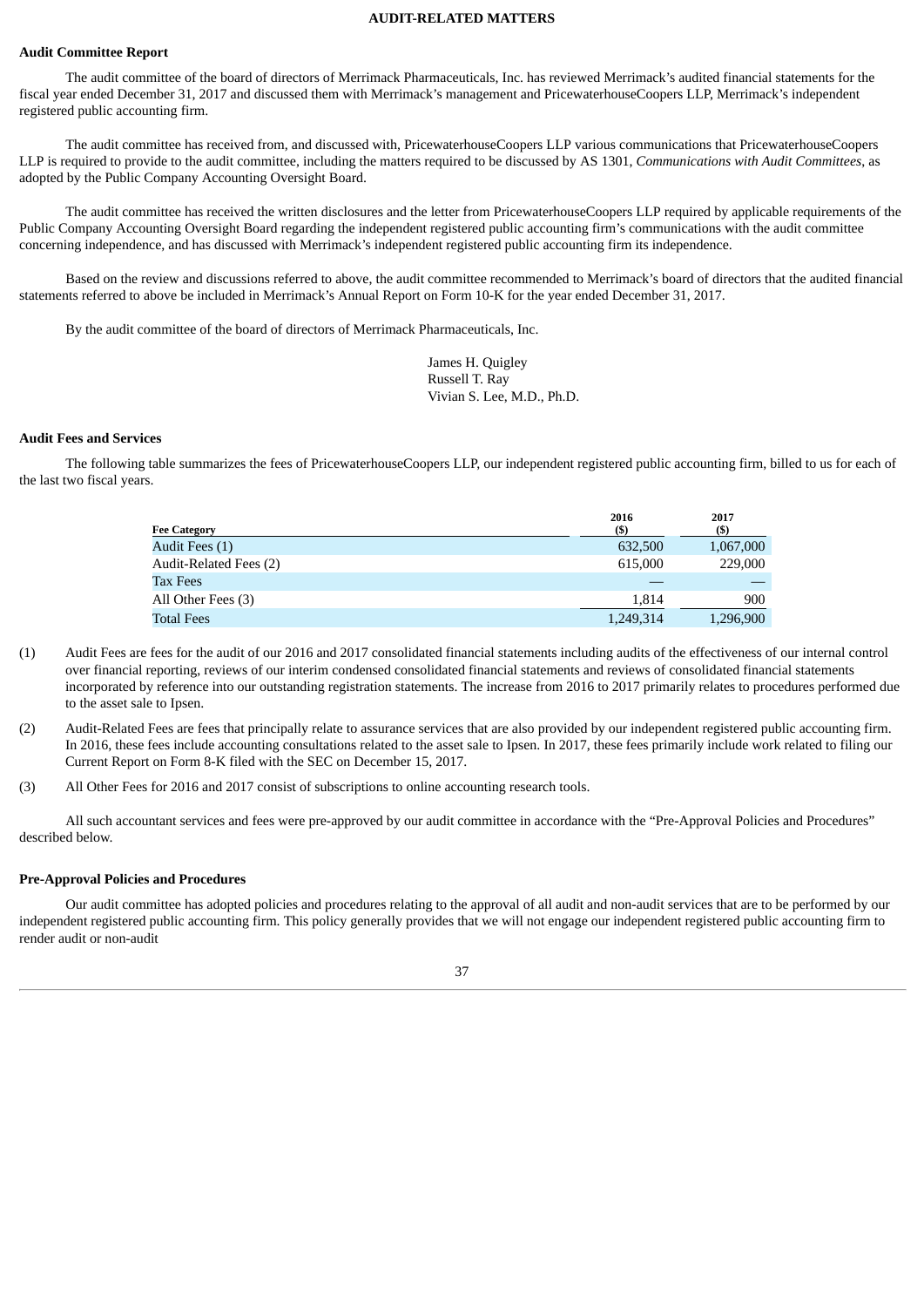services unless the service is specifically approved in advance by our audit committee or the engagement is entered into pursuant to a *de minimis* exception in accordance with applicable SEC rules.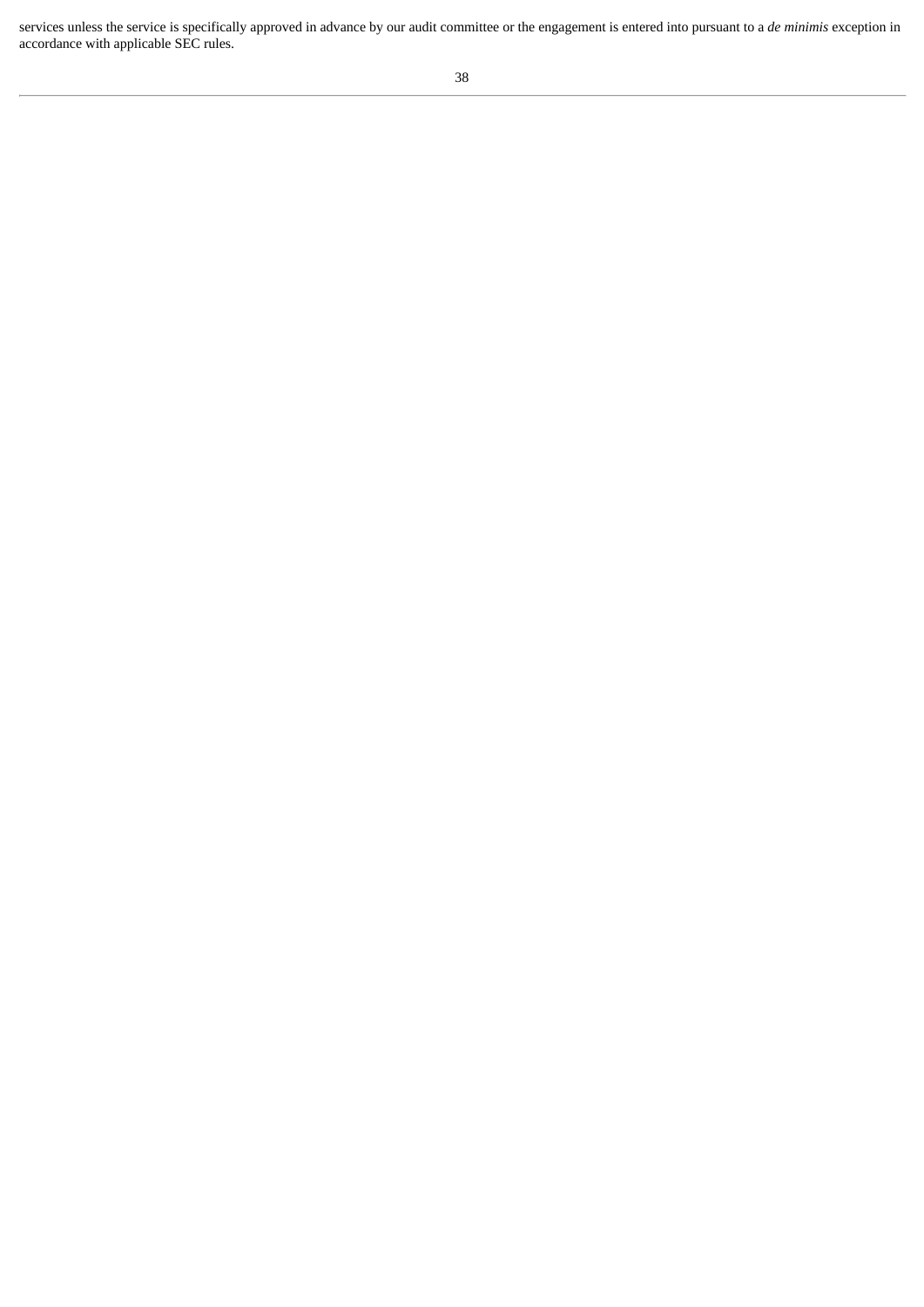#### **MATTERS TO BE VOTED ON**

#### <span id="page-42-1"></span><span id="page-42-0"></span>**Proposal 1: Election of Directors**

At the Annual Meeting, stockholders will vote to elect seven directors for a one year term beginning at the Annual Meeting and ending at our 2019 Annual Meeting of Stockholders.

Our board of directors is currently comprised of nine members. However, our board has approved a decrease in its size to seven members effective as of the Annual Meeting. Our board has nominated Mr. Crocker, Dr. Demetri, Mr. Dineen, Dr. Nielsen, Dr. Peters, Mr. Quigley and Mr. Ray for re-election as directors, each to hold office until the 2019 Annual Meeting of Stockholders and until their respective successors have been duly elected and qualified or until their earlier death, resignation or removal. Each of the nominees is currently a member of our board. The persons named in the enclosed proxy card will vote to elect each of the nominees as directors, unless and to the extent authority to vote for the election of one or more of the nominees is withheld by marking the proxy to that effect. In the event that any nominee should be unable to serve, discretionary authority is reserved for the named proxy holders to vote for a substitute, or to reduce the number of directors to be elected, or both. We believe that each of our nominees will be willing and able to serve if elected.

# **OUR BOARD OF DIRECTORS RECOMMENDS THAT YOU VOTE** *FOR* **THE ELECTION OF EACH OF THE NOMINEES AS DIRECTORS.**

#### <span id="page-42-2"></span>**Proposal 2: Advisory Vote on Executive Compensation**

We are providing our stockholders the opportunity to vote to approve, on an advisory, non-binding basis, the compensation of our named executive officers as disclosed in this proxy statement in accordance with the SEC's rules. This proposal, which is commonly referred to as "say-on-pay," is required by the Dodd-Frank Wall Street Reform and Consumer Protection Act of 2010, which added Section 14A to the Exchange Act. Consistent with the preference expressed by our stockholders at our 2015 Annual Meeting of Stockholders, we have determined to hold an advisory vote on executive compensation annually.

Our executive compensation programs are designed to attract, motivate and retain our executive officers, who are critical to our success. Under these programs, our named executive officers are rewarded for the achievement of our short-term and longer-term financial and strategic objectives and for driving corporate financial performance and stability. The programs contain elements of cash and equity-based compensation and are designed to align the interests of our executives with those of our stockholders.

The "Executive Compensation" section of this proxy statement, including "Compensation Discussion and Analysis," describes in detail our executive compensation programs and the decisions made by the organization and compensation committee and our board with respect to the year ended December 31, 2017. As we describe in the Compensation Discussion and Analysis, our executive compensation program embodies a pay-for-performance philosophy that supports our business strategy and aligns the interests of our executives with our stockholders. Our board believes this link between compensation and the achievement of our short- and long-term business objectives has helped drive our performance over time. At the same time, we believe our program does not encourage excessive risk-taking by management.

Our board is asking stockholders to approve a non-binding advisory vote on the following resolution:

RESOLVED, that the compensation paid to Merrimack's named executive officers, as disclosed pursuant to the compensation disclosure rules of the Securities and Exchange Commission, including the compensation discussion and analysis, the compensation tables and any related material *disclosed in this proxy statement, is hereby approved.*

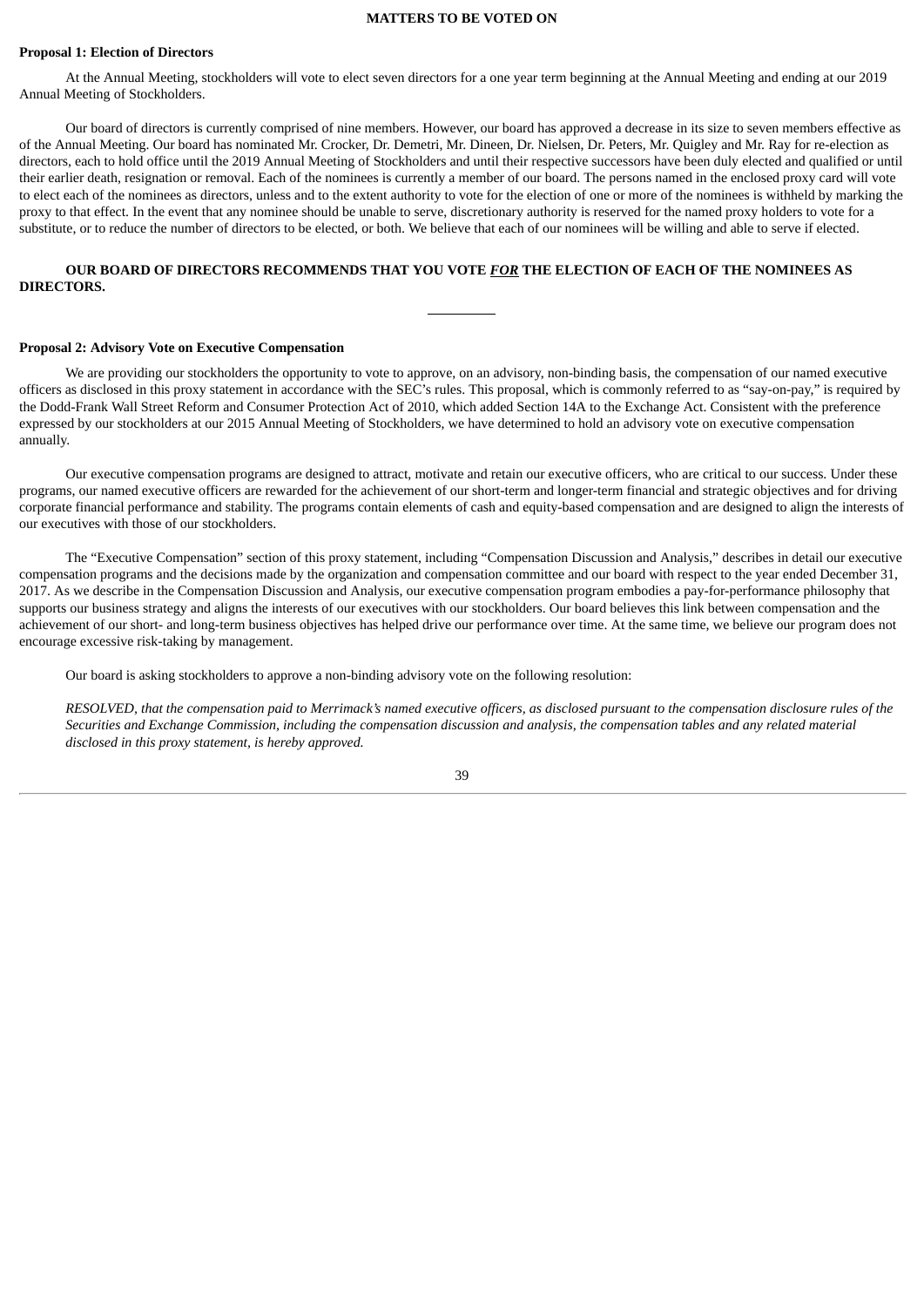As an advisory vote, this proposal is not binding. The outcome of this advisory vote does not overrule any decision by us or our board (or any committee thereof), create or imply any change to the fiduciary duties of us or our board (or any committee thereof), or create or imply any additional fiduciary duties for us or our board (or any committee thereof). However, our organization and compensation committee and our board value the opinions expressed by our stockholders in their vote on this proposal and will consider the outcome of the vote when making future compensation decisions for our named executive officers.

# **OUR BOARD OF DIRECTORS RECOMMENDS THAT YOU VOTE** *FOR* **APPROVAL OF THE COMPENSATION OF OUR NAMED EXECUTIVE OFFICERS.**

#### <span id="page-43-0"></span>**Proposal 3: Ratification of Independent Auditors**

The audit committee of our board of directors has selected the firm of PricewaterhouseCoopers LLP as our independent registered public accounting firm for the fiscal year ending December 31, 2018. PricewaterhouseCoopers LLP has served as our independent registered public accounting firm since the fiscal year ended December 31, 2001. Although stockholder approval of the selection of PricewaterhouseCoopers LLP is not required by law or Nasdaq Listing Rules, our audit committee believes that it is advisable and has decided to give our stockholders the opportunity to ratify this selection. If this proposal is not approved at the Annual Meeting, our audit committee may reconsider this selection.

Representatives of PricewaterhouseCoopers LLP are expected to be present at the Annual Meeting and will have the opportunity to make a statement if they desire to do so. It is also expected that they will be available to respond to appropriate questions from stockholders.

# **OUR BOARD OF DIRECTORS RECOMMENDS THAT YOU VOTE** *FOR* **THE RATIFICATION OF THE SELECTION OF PRICEWATERHOUSECOOPERS LLP AS OUR INDEPENDENT REGISTERED PUBLIC ACCOUNTING FIRM FOR THE FISCAL YEAR ENDING DECEMBER 31, 2018.**

# <span id="page-43-1"></span>Proposal 4: Approval of an Amendment to our Certificate of Incorporation to Increase the Number of Authorized Shares of Common Stock

# **Background**

Our authorized capital stock presently consists of 20,000,000 shares of common stock, \$0.01 par value per share ("common stock"), and 10,000,000 shares of preferred stock, \$0.01 par value per share. Our board of directors has adopted and is recommending that our stockholders approve a proposed amendment to our certificate of incorporation to increase the number of authorized shares of common stock from 20,000,000 to 30,000,000. The number of shares of preferred stock authorized for issuance would not be affected by the proposed amendment.

As of April 17, 2018, a total of [1] shares of common stock were issued and outstanding, no shares were held in treasury, and there were no shares of preferred stock issued or outstanding. As of April 17, 2018, there were an aggregate of [\_\_\_\_\_\_\_] options outstanding to purchase common stock under our equity incentive plans and an aggregate of [\_\_\_\_\_\_\_\_] shares of common stock reserved for future issuance under our 2011 Stock Incentive Plan. Additionally, an aggregate of [\_\_\_\_\_\_\_\_] shares of common stock are reserved for issuance upon conversion of our outstanding 4.50% convertible notes due 2020. Accordingly, out of the 20,000,000 shares of common stock presently authorized, [\_\_\_\_\_\_\_\_] shares are issued or reserved for issuance and [\_\_\_\_\_\_\_\_] authorized shares of common stock remain available for future issuance.

If stockholders approve the proposed amendment, the first three paragraphs of Article Fourth of our certificate of incorporation will be deleted in their entirety and replaced by the following: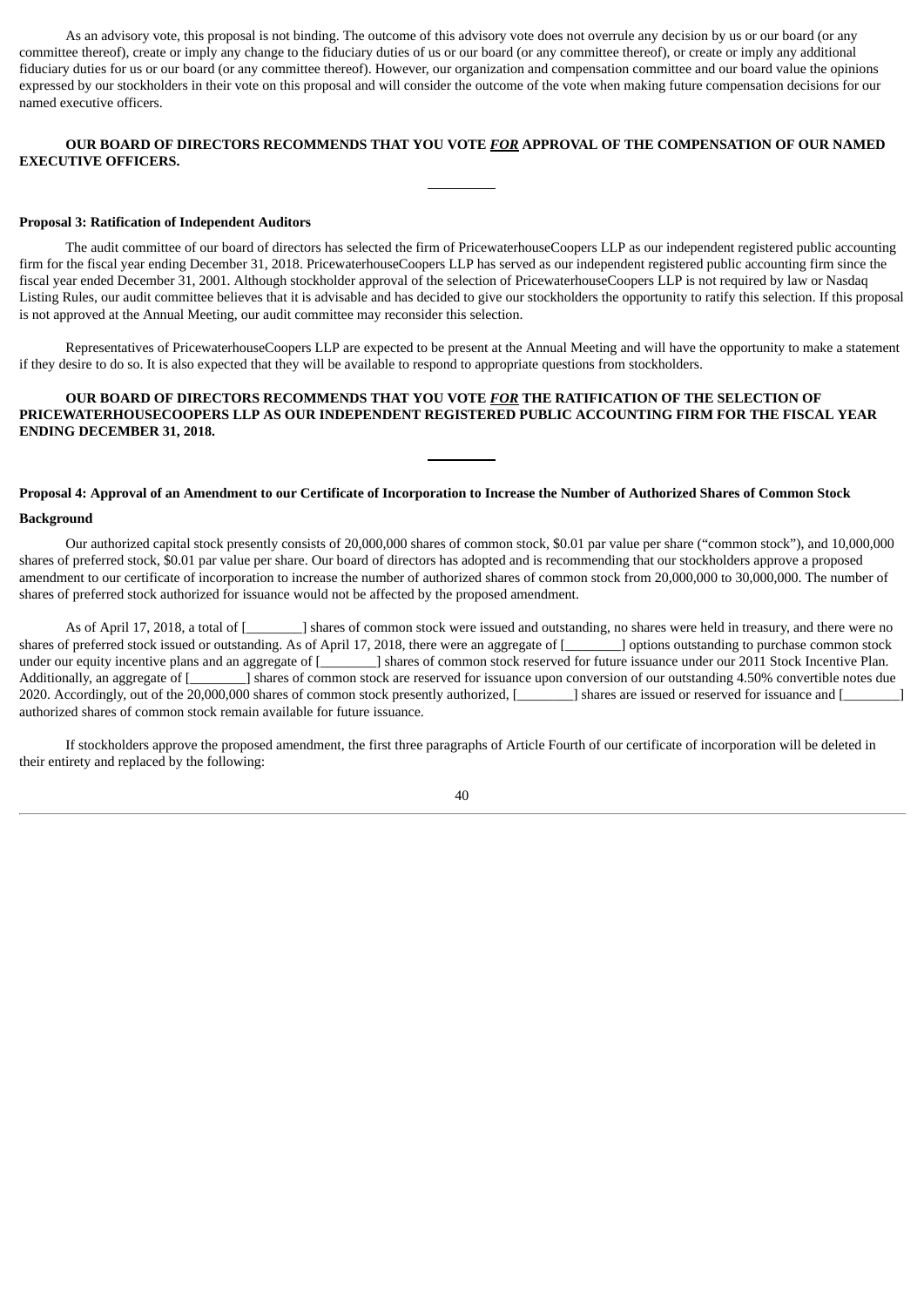"FOURTH: The total number of shares of all classes of stock which the Corporation shall have the authority to issue is 40,000,000 shares, consisting of (i) 30,000,000 shares of Common Stock, \$0.01 par value per share ("Common Stock"), and (ii) 10,000,000 shares of Preferred Stock, \$0.01 par value per share ("Preferred Stock")."

The proposed amendment, if approved by our stockholders, would become effective upon the filing of an amendment to our certificate of incorporation with the Secretary of State of the State of Delaware, in the form of Appendix A hereto, or at the later time set forth in such amendment. The board reserves the right, notwithstanding stockholder approval and without further action by stockholders, to elect not to proceed with the proposed amendment if the board determines that the proposed amendment is no longer in our best interests and the best interests of our stockholders.

If our stockholders approve the proposed amendment, subject to the discretion of the board, we intend to file the amendment to our certificate of incorporation with the Secretary of State of the State of Delaware as soon as practicable after the Annual Meeting.

# **Reasons for the Proposed Increase**

Over the past several years, we have used shares of our common stock to, among other things, engage in financings, compensate employees and for other general corporate purposes. The additional authorized shares of common stock permitted by the proposed amendment to our certificate of incorporation would allow us to continue to use common stock for purposes such as financings, compensation plans, business development activities and other general corporate purposes. The board believes that having a sufficient number of authorized shares of our common stock allows engagement in strategic activities without using the company's cash and provides flexibility to raise cash to carry out our overall strategy. The proposed amendment to our certificate of incorporation is intended to facilitate future financings, compensation plans, business development activities and other general corporate purposes from time to time as the board may approve. Unless required by applicable law or stock exchange rules, no further vote of the holders of common stock will be required.

#### **Potential Effects of the Proposed Increase**

The additional shares of common stock for which authorization is sought would be identical in powers, privileges and rights to the shares of common stock that are now authorized. Holders of common stock do not have preemptive rights to subscribe to additional securities which may be issued by the company.

The issuance of additional shares of common stock may, among other things, have a dilutive effect on earnings per share and on stockholders' equity and voting rights. Furthermore, future sales of substantial amounts of our common stock, or the perception that these sales might occur, could adversely affect the prevailing market price of our common stock or limit our ability to raise additional capital. Stockholders should recognize that, as a result of this proposal, they will own a smaller percentage of shares relative to the total authorized shares of the company than they presently own.

The board has not proposed the increase in the amount of authorized shares with the intention of discouraging tender offers or takeover attempts. However, the availability of additional authorized shares for issuance may have the effect of discouraging a merger, tender offer, proxy contest or other attempt to obtain control.

#### **Effectiveness of Amendment**

If the proposed amendment is adopted, it will become effective upon the filing of a certificate of amendment to our certificate of incorporation with the Secretary of State of the State of Delaware.

# **OUR BOARD OF DIRECTORS RECOMMENDS THAT YOU VOTE** *FOR* **THE APPROVAL OF AN AMENDMENT TO OUR CERTIFICATE OF INCORPORATION TO INCREASE THE NUMBER OF AUTHORIZED SHARES OF COMMON STOCK.**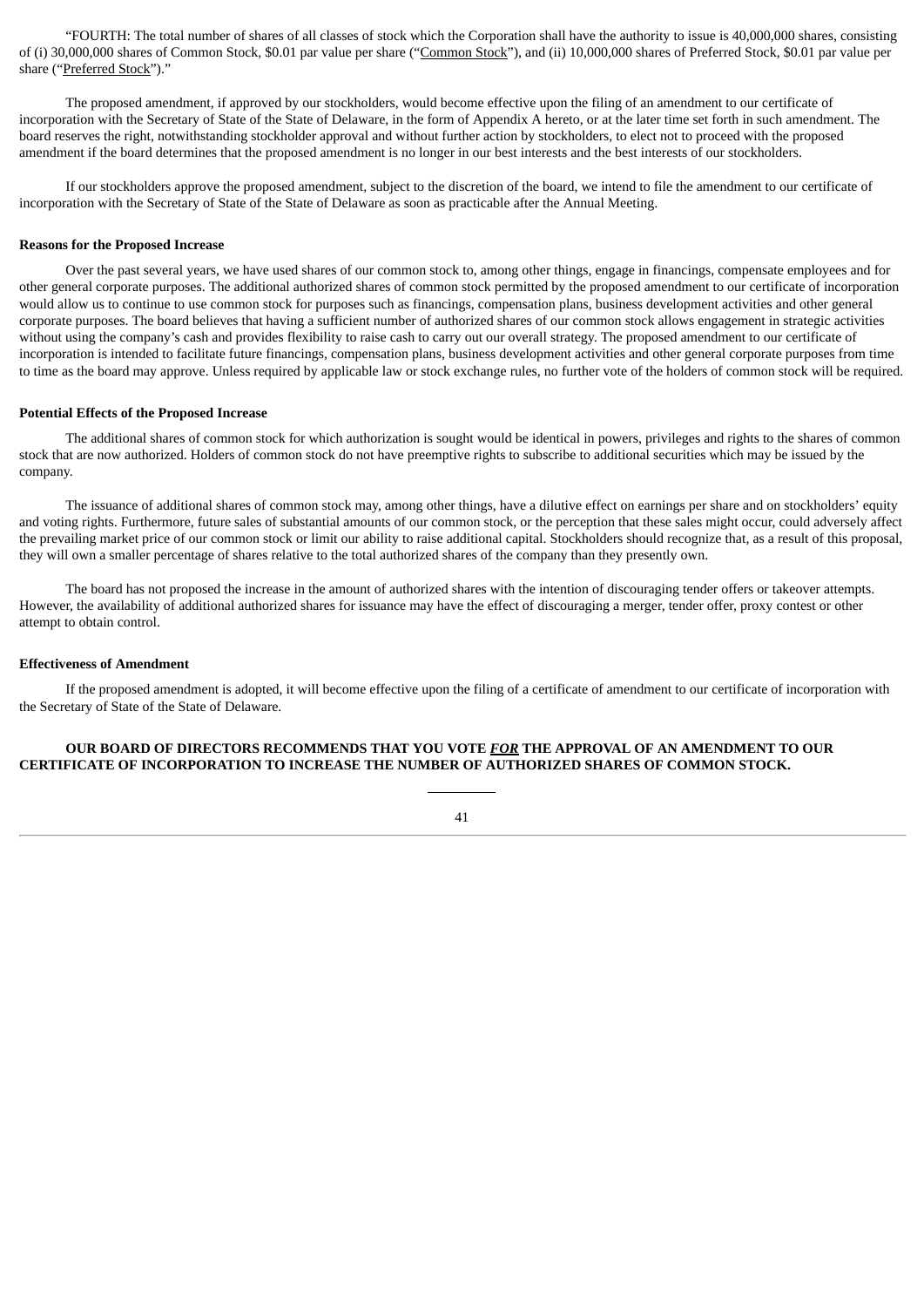# **STOCK OWNERSHIP AND REPORTING**

# <span id="page-45-1"></span><span id="page-45-0"></span>**Security Ownership of Certain Beneficial Owners and Management**

The following table sets forth information with respect to the beneficial ownership of our common stock as of April 12, 2018 by:

- each person, or group of affiliated persons, who is known by us to beneficially own more than 5% of our common stock;
- each of our named executive officers;
- each of our current directors and director nominees; and
- all of our executive officers and directors as a group.

Beneficial ownership is determined in accordance with the rules and regulations of the SEC and includes voting or investment power with respect to our common stock. Shares of our common stock subject to options that are currently exercisable or exercisable within 60 days after April 12, 2018 are considered outstanding and beneficially owned by the person holding the options for the purpose of calculating the percentage ownership of that person, but not for the purpose of calculating the percentage ownership of any other person. Except as otherwise noted, to our knowledge, the persons and entities in this table have sole voting and investing power with respect to all of the shares of our common stock beneficially owned by them, subject to community property laws, where applicable. The inclusion herein of any shares as beneficially owned does not constitute an admission of beneficial ownership.

The column entitled "Percentage of Shares Beneficially Owned" is based on a total of 13,342,784 shares of our common stock outstanding as of April 12, 2018. Except as otherwise set forth below, the address of the beneficial owner is c/o Merrimack Pharmaceuticals, Inc., One Kendall Square, Suite B7201, Cambridge, Massachusetts 02139. Beneficial ownership representing less than one percent of our outstanding common stock as of April 12, 2018 is denoted with an "\*."

| <b>Name and Address of Beneficial Owner</b>     | <b>Number of</b><br><b>Shares</b><br><b>Beneficially</b><br>Owned | Percentage<br>of Shares<br><b>Beneficially</b><br>Owned |
|-------------------------------------------------|-------------------------------------------------------------------|---------------------------------------------------------|
| 5% Stockholders                                 |                                                                   |                                                         |
| FMR LLC $(1)$                                   | 1,603,053                                                         | 12.01%                                                  |
| BlackRock, Inc. (2)                             | 813,041                                                           | 6.09%                                                   |
| <b>Named Executive Officers and Directors</b>   |                                                                   |                                                         |
| Richard Peters (3)                              | 81,248                                                            | $*$                                                     |
| Jean M. Franchi (4)                             | 15,000                                                            | $\ast$                                                  |
| Yasir B. Al-Wakeel (5)                          |                                                                   | $\ast$                                                  |
| Daryl C. Drummond (6)                           | 84,572                                                            | $\ast$                                                  |
| Jeffrey A. Munsie (7)                           | 72,362                                                            | $\ast$                                                  |
| Sergio L. Santillana (8)                        | 14,998                                                            | $\ast$                                                  |
| Gary L. Crocker (9)                             | 473,320                                                           | 3.53%                                                   |
| George D. Demetri (10)                          | 1,222                                                             | $\ast$                                                  |
| John M. Dineen (11)                             | 28,555                                                            | $\ast$                                                  |
| Vivian S. Lee (12)                              | 26,561                                                            | $\ast$                                                  |
| Ulrik B. Nielsen (13)                           | 356,332                                                           | 2.61%                                                   |
| Michael E. Porter (14)                          | 123,611                                                           | $\ast$                                                  |
| James H. Quigley (15)                           | 40,409                                                            | $*$                                                     |
| Russell T. Ray (16)                             | 20,685                                                            | $\ast$                                                  |
| All executive officers and directors as a group |                                                                   |                                                         |
| $(13$ persons) $(17)$                           | 1,338,875                                                         | 9.47%                                                   |

(1) Based on information provided in a Schedule 13G/A filed by FMR LLC on February 13, 2018. Members of the Johnson family, including Abigail P. Johnson, are the predominant owners, directly or through trusts, of Series B voting common shares of FMR LLC, representing 49% of the voting power of FMR LLC. The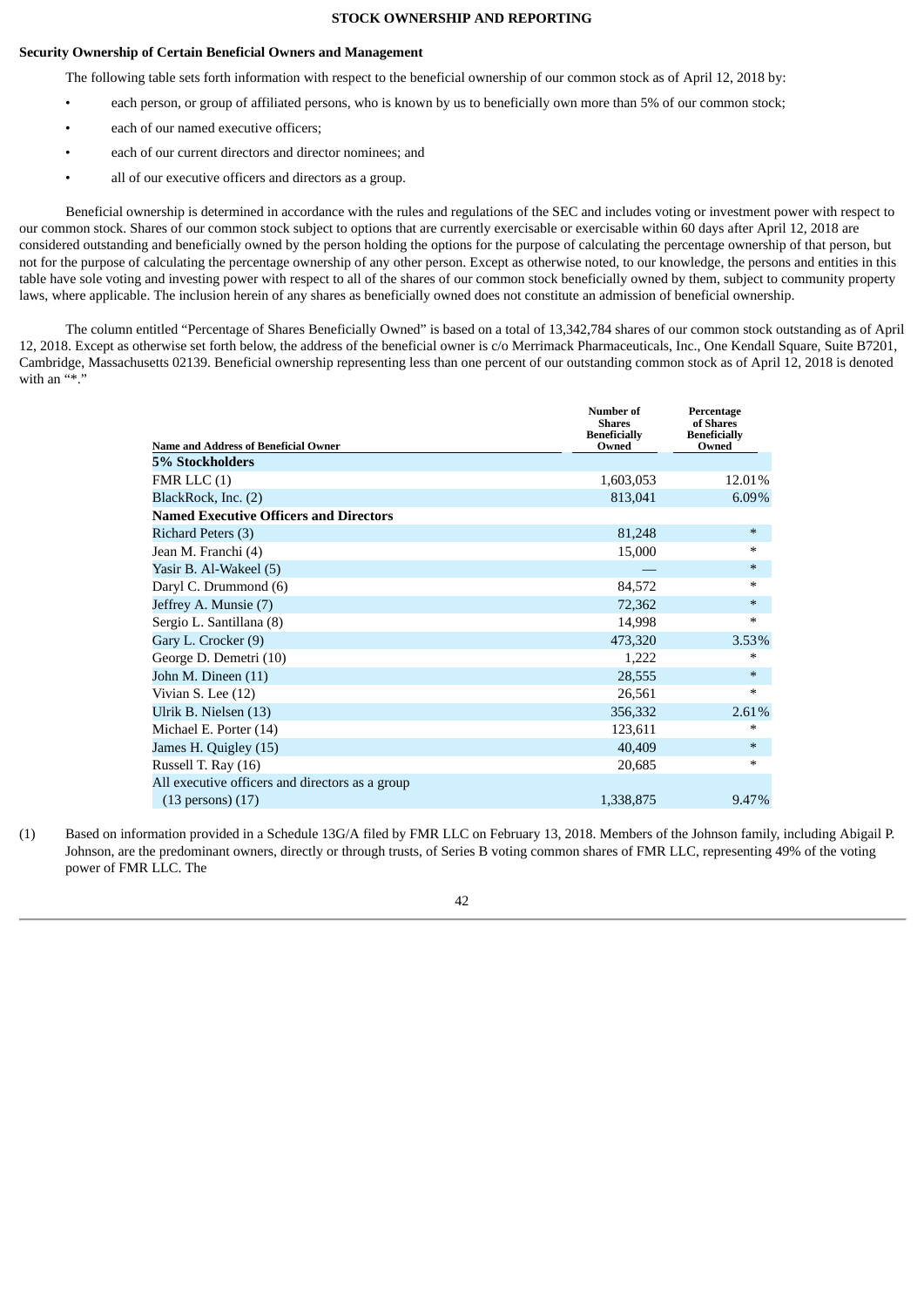Johnson family group and all other Series B shareholders have entered into a shareholders' voting agreement under which all Series B voting common shares will be voted in accordance with the majority vote of Series B voting common shares. Accordingly, through their ownership of voting common shares and the execution of the shareholders' voting agreement, members of the Johnson family may be deemed, under the Investment Company Act of 1940, to form a controlling group with respect to FMR LLC. Neither FMR LLC nor Abigail P. Johnson has the sole power to vote or direct the voting of the shares owned directly by the various investment companies registered under the Investment Company Act ("Fidelity Funds") advised by Fidelity Management & Research Company, a wholly owned subsidiary of FMR LLC, which power resides with the Fidelity Funds' Boards of Trustees. Fidelity Management & Research Company carries out the voting of the shares under written guidelines established by the Fidelity Funds' Boards of Trustees. The address of FMR LLC is 245 Summer Street, Boston, Massachusetts 02210. FMR LLC reports that it holds sole voting power with respect to 387,970 shares and sole dispositive power with respect to 1,603,053 shares.

- (2) Based on information provided in a Schedule 13G/A filed by BlackRock, Inc. on January 25, 2018. The address of BlackRock, Inc. is 55 East 52nd Street, New York, NY 10055. BlackRock, Inc. reports that it holds sole voting power with respect to 796,865 shares and sole dispositive power with respect to 813,041 shares.
- (3) Consists of 81,248 shares of common stock underlying options that are exercisable as of April 12, 2018 or will become exercisable within 60 days after such date.
- (4) Consists of 15,000 shares of common stock underlying options that are exercisable as of April 12, 2018 or will become exercisable within 60 days after such date.
- (5) The share amount reported is as of June 9, 2017, which was Dr. Al-Wakeel's last day of employment with us.
- (6) Consists of (i) 10,173 shares of common stock and (ii) 74,399 shares of common stock underlying options that are exercisable as of April 12, 2018 or will become exercisable within 60 days after such date.
- (7) Consists of 72,362 shares of common stock underlying options that are exercisable as of April 12, 2018 or will become exercisable within 60 days after such date.
- (8) Consists of 14,998 shares of common stock underlying options that are exercisable as of April 12, 2018 or will become exercisable within 60 days after such date.
- (9) Consists of (i) 22,986 shares of common stock, (ii) 164,296 shares of common stock held by or jointly with Ann Crocker, Mr. Crocker's wife, (iii) 213,501 shares of common stock held by certain members of Mr. Crocker's family, certain trusts established for members of Mr. Crocker's family and certain entities controlled by Mr. Crocker or members of his family and (iv) 72,537 shares of common stock underlying options that are exercisable as of April 12, 2018 or will become exercisable within 60 days after such date. Mr. and Mrs. Crocker, certain members of Mr. Crocker's family, certain trusts established for members of Mr. Crocker's family and certain entities controlled by Mr. Crocker or members of his family are parties to a Shareholder Voting Agreement, dated December 20, 2010, or the Crocker voting agreement, pursuant to which the parties to the agreement have agreed to vote his, her or its shares as directed by Crocker Ventures, LLC. Mr. Crocker is the President, Manager and Chairman of Crocker Ventures, LLC and in connection therewith shares voting control over all of the shares subject to the Crocker voting agreement.
- (10) Consists of 1,222 shares of common stock underlying options that are exercisable as of April 12, 2018 or will become exercisable within 60 days after such date.
- (11) Consists of (i) 10,000 shares of common stock and (ii) 18,555 shares of common stock underlying options that are exercisable as of April 12, 2018 or will become exercisable within 60 days after such date.
- (12) Consists of (i) 6,500 shares of common stock and (ii) 20,061 shares of common stock underlying options that are exercisable as of April 12, 2018 or will become exercisable within 60 days after such date.
- (13) Consists of (i) 22,681 shares of common stock and (ii) 333,651 shares of common stock underlying options that are exercisable as of April 12, 2018 or will become exercisable within 60 days after such date.
- (14) Consists of (i) 83,944 shares of common stock and (ii) 39,667 shares of common stock underlying options that are exercisable as of April 12, 2018 or will become exercisable within 60 days after such date.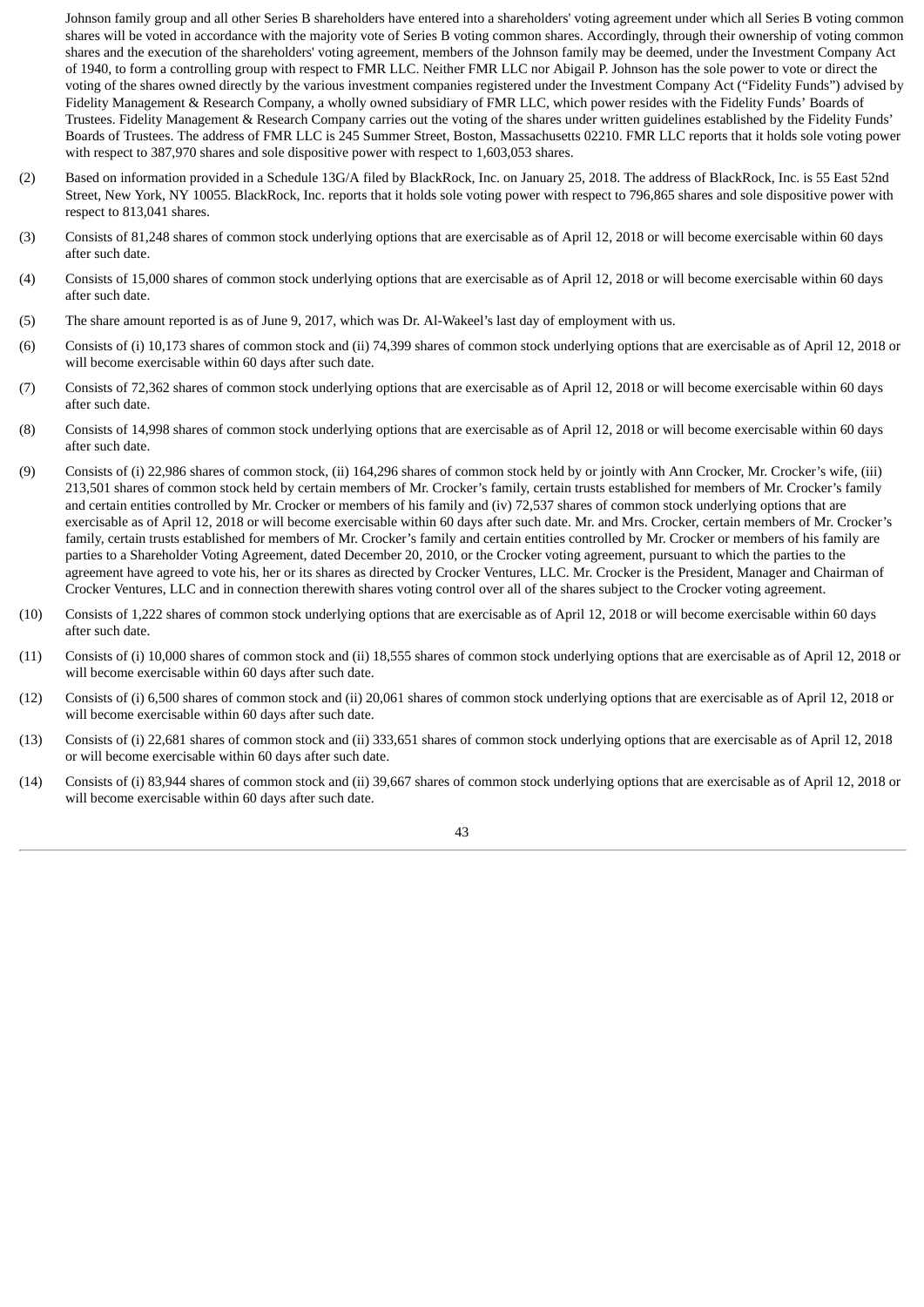- (15) Consists of (i) 5,650 shares of common stock and (ii) 34,759 shares of common stock underlying options that are exercisable as of April 12, 2018 or will become exercisable within 60 days after such date.
- (16) Consists of (i) 1,000 shares of common stock and (ii) 19,685 shares of common stock underlying options that are exercisable as of April 12, 2018 or will become exercisable within 60 days after such date.
- (17) Includes 798,144 shares of common stock underlying options that are exercisable as of April 12, 2018 or will become exercisable within 60 days after such date.

# <span id="page-47-0"></span>**Section 16(a) Beneficial Ownership Reporting Compliance**

Section 16(a) of the Exchange Act requires our directors, executive officers and holders of more than 10% of our common stock to file with the SEC initial reports of ownership of our common stock and other equity securities on a Form 3 and reports of changes in such ownership on a Form 4 or Form 5. Directors, executive officers and holders of more than 10% of our common stock are required by SEC regulations to furnish us with copies of all Section 16(a) forms they file. Based solely on a review of our records and representations made by the persons required to file these reports, we believe that, during the year ended December 31, 2017, our directors, executive officers and holders of more than 10% of our common stock complied with all Section 16(a) filing requirements applicable to them.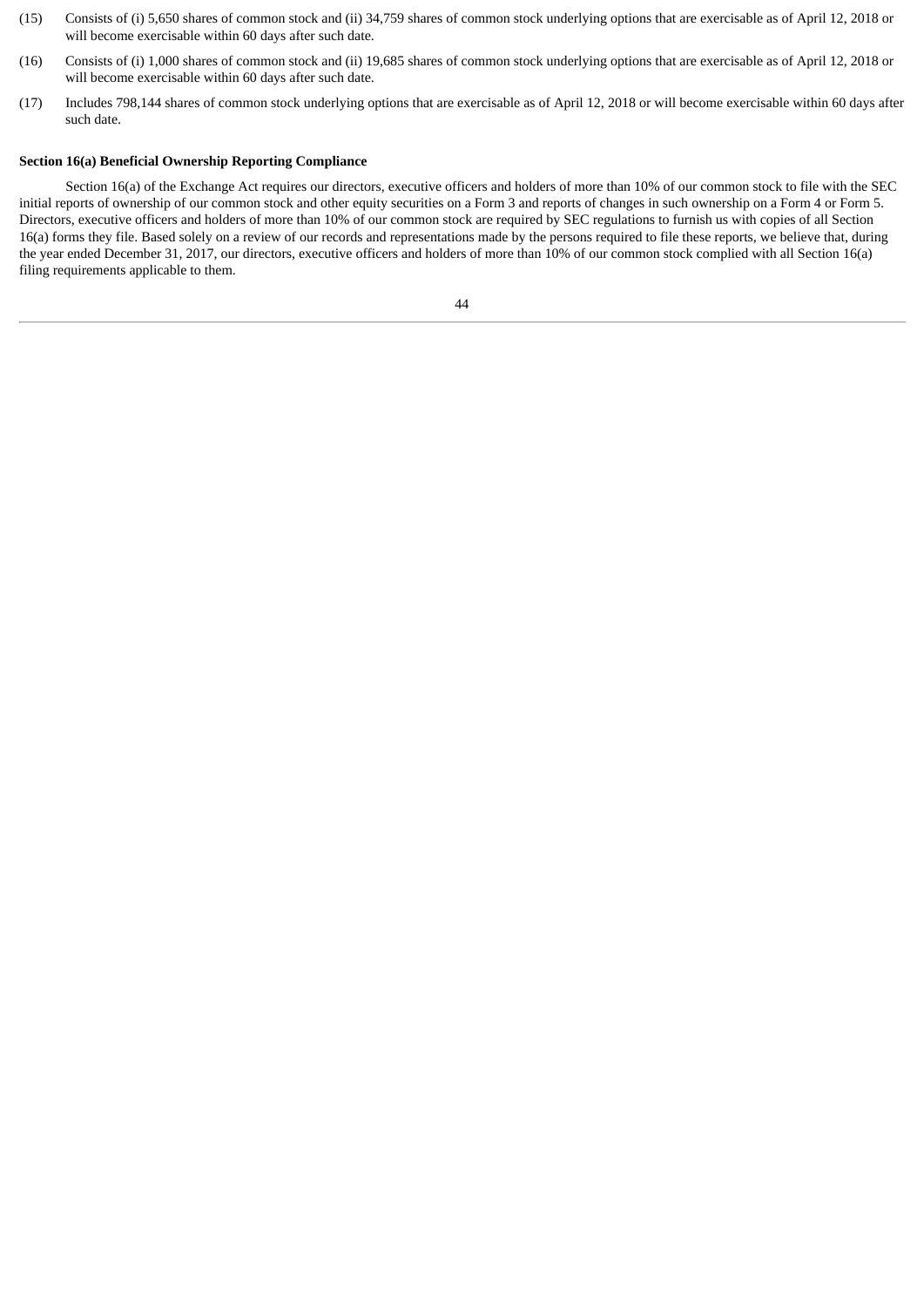# **OTHER MATTERS**

<span id="page-48-0"></span>Our board of directors does not know of any other matters that may come before the Annual Meeting. However, if any other matters are properly presented to the Annual Meeting, it is the intention of the persons named in the accompanying proxy to vote, or otherwise act, in accordance with their judgment on such matters.

# <span id="page-48-1"></span>**Solicitation of Proxies**

**This proxy is solicited on behalf of our board of directors.** We will bear the expenses connected with this proxy solicitation. We have retained Morrow Sodali LLC to assist us in our proxy solicitation for an aggregate fee of approximately \$7,000, plus out-of-pocket expenses. We expect to pay banks, brokers and other nominees their reasonable expenses for forwarding proxy materials and annual reports to principals and obtaining their voting instructions. In addition to the use of the mails, our directors, officers and employees may, without additional remuneration, solicit proxies in person or by use of other communications media.

# <span id="page-48-2"></span>**Householding of Annual Meeting Materials**

Some banks, brokers and other nominee record holders may be participating in the practice of "householding" proxy statements and annual reports. This means that only one copy of our proxy statement or annual report may have been sent to multiple stockholders in the same household. We will promptly deliver a separate copy of either document to any stockholder upon request submitted in writing to us at Merrimack Pharmaceuticals, Inc., One Kendall Square, Suite B7201, Cambridge, Massachusetts 02139, Attention: Corporate Secretary, or by calling (617) 441-1000. Any stockholder who wants to receive separate copies of the annual report and proxy statement in the future, or who is currently receiving multiple copies and would like to receive only one copy for his or her household, should contact his or her bank, broker or other nominee record holder, or contact us at the above address or phone number.

#### <span id="page-48-3"></span>**Deadline for Submission of Stockholder Proposals for 2019 Annual Meeting of Stockholders**

Proposals of stockholders intended to be presented at our 2019 Annual Meeting of Stockholders pursuant to Rule 14a-8 promulgated under the Exchange Act must be received by us at our principal executive offices, One Kendall Square, Suite B7201, Cambridge, Massachusetts 02139, no later than [ ] in order to be included in the proxy statement and proxy card relating to that meeting.

If a stockholder wishes to present a proposal at our 2019 Annual Meeting of Stockholders, but does not wish to have the proposal considered for inclusion in our proxy statement and proxy card, pursuant to the advance notice provision in our bylaws, such stockholder must give written notice to our Corporate Secretary at our principal executive offices at the address noted above. Our Corporate Secretary must receive such notice no earlier than February 12, 2019 and no later than March 14, 2019, provided that if the date of the 2019 Annual Meeting of Stockholders is advanced by more than 20 days, or delayed by more than 60 days, from the first anniversary of the Annual Meeting, such notice must instead be received by our Corporate Secretary no earlier than the 120th day prior to the 2019 Annual Meeting of Stockholders and not later than the close of business on the later of (i) the 90th day prior to the 2019 Annual Meeting of Stockholders and (ii) the tenth day following the day on which notice of the date of the 2019 Annual Meeting of Stockholders was mailed or public disclosure of the date of the 2019 Annual Meeting of Stockholders was made, whichever occurs first.

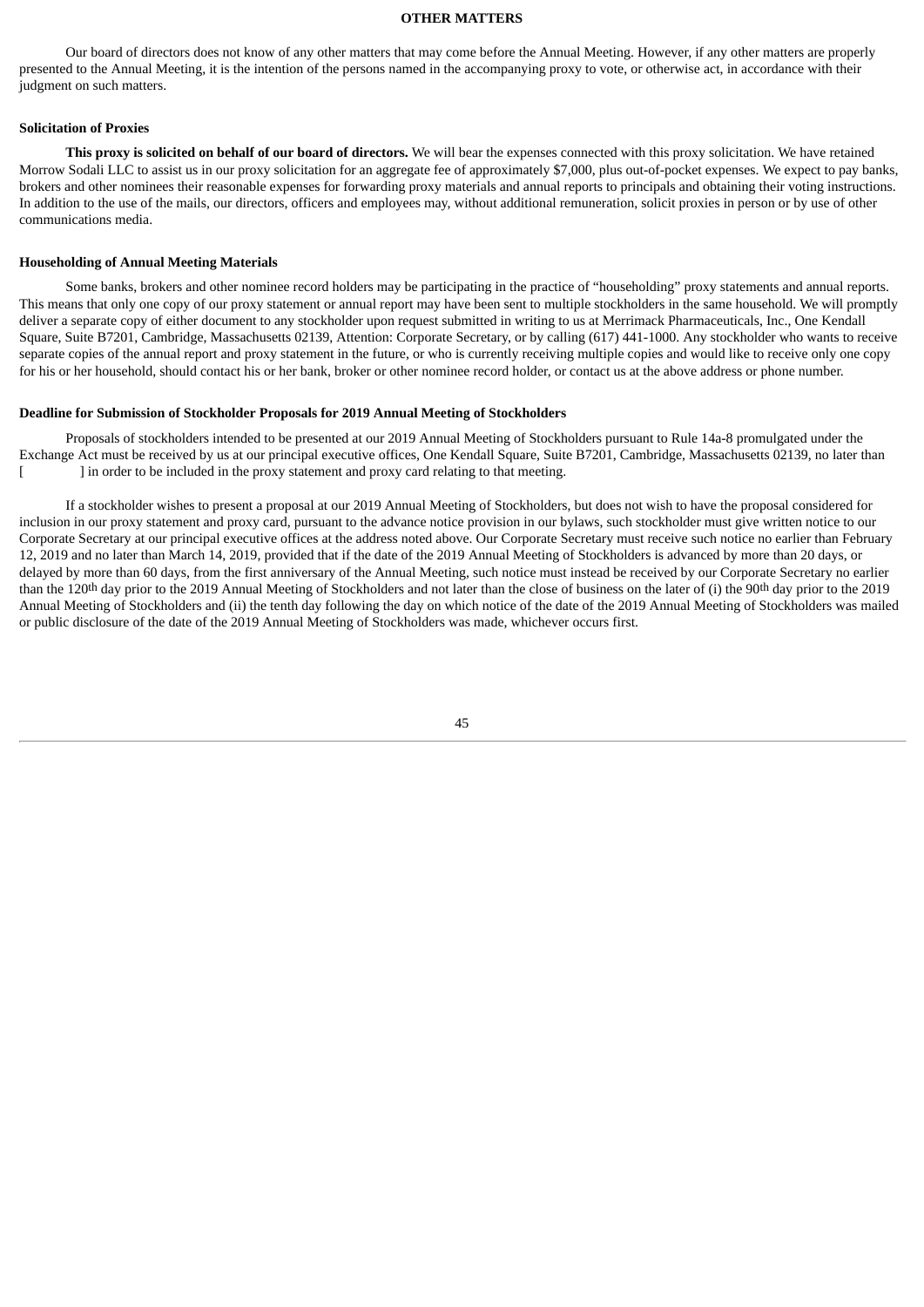# **CERTIFICATE OF AMENDMENT TO**

# **RESTATED CERTIFICATE OF INCORPORATION**

**OF**

# **MERRIMACK PHARMACEUTICALS, INC.**

(Pursuant to Section 242 of the General Corporation Law of the State of Delaware)

Merrimack Pharmaceuticals, Inc. (the "Corporation"), a corporation organized and existing under and by virtue of the provisions of the General Corporation Law of the State of Delaware, does hereby certify as follows:

A resolution was duly adopted by the Board of Directors of the Corporation pursuant to Section 242 of the General Corporation Law of the State of Delaware setting forth a proposed amendment to the Restated Certificate of Incorporation of the Corporation and declaring said amendment to be advisable. The stockholders of the Corporation duly approved said proposed amendment in accordance with Section 242 of the General Corporation Law of the State of Delaware. The resolution setting forth the amendment is as follows:

RESOLVED: That the first three paragraphs of Article FOURTH of the Restated Certificate of Incorporation of the Corporation be and hereby are deleted in their entirety and the following is inserted in lieu thereof:

> "**FOURTH:** The total number of shares of all classes of stock which the Corporation shall have the authority to issue is 40,000,000 shares, consisting of (i) 30,000,000 shares of Common Stock, \$0.01 par value per share ("Common Stock"), and (ii) 10,000,000 shares of Preferred Stock, \$0.01 par value per share ("Preferred Stock")."

> > **\*\*\***

A-1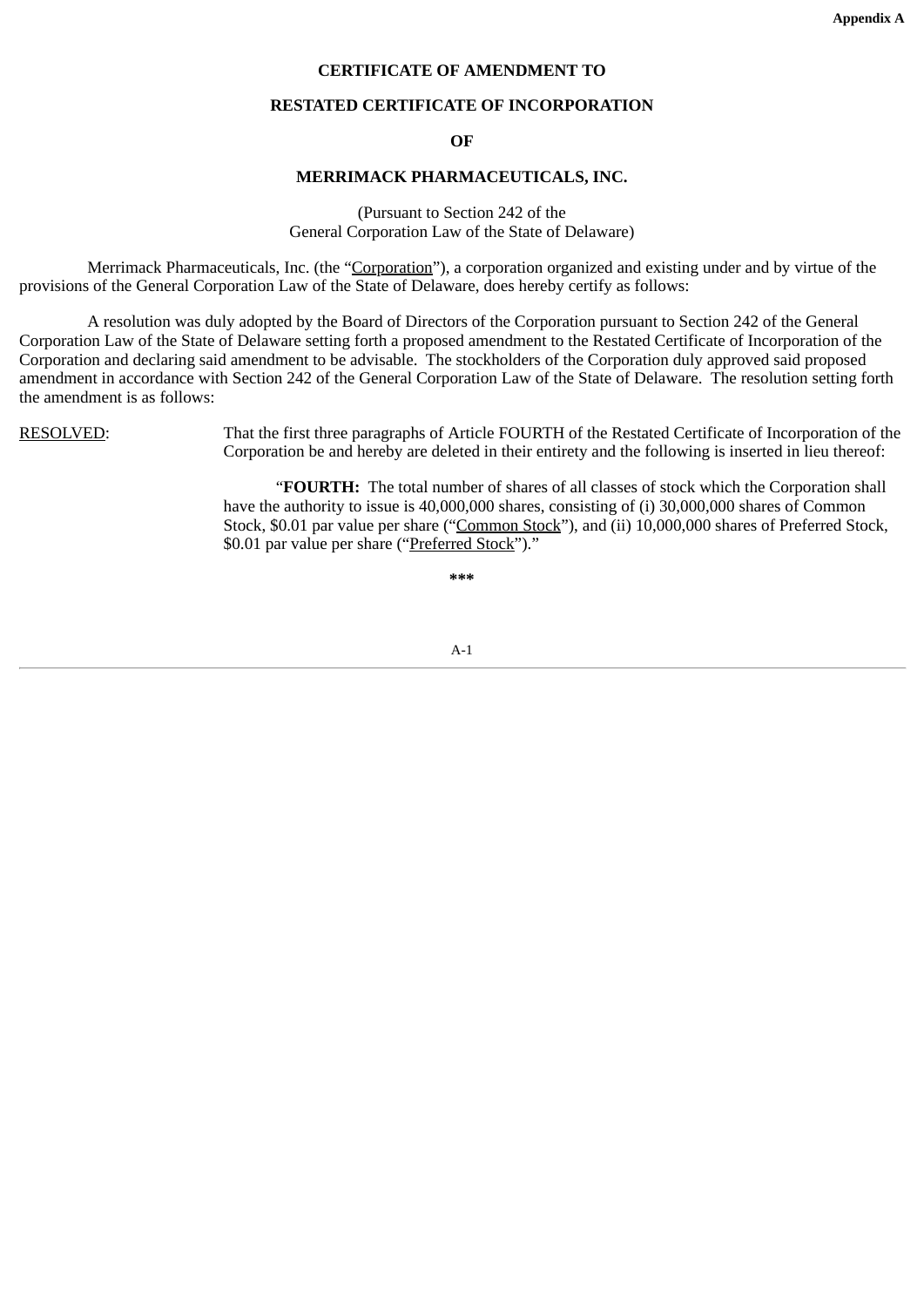IN WITNESS WHEREOF, this Certificate of Amendment has been executed by a duly authorized officer of the Corporation on this \_\_\_\_ day of \_\_\_\_\_\_\_\_, 2018.

# **MERRIMACK PHARMACEUTICALS, INC.**

By:

Richard Peters President and Chief Executive Officer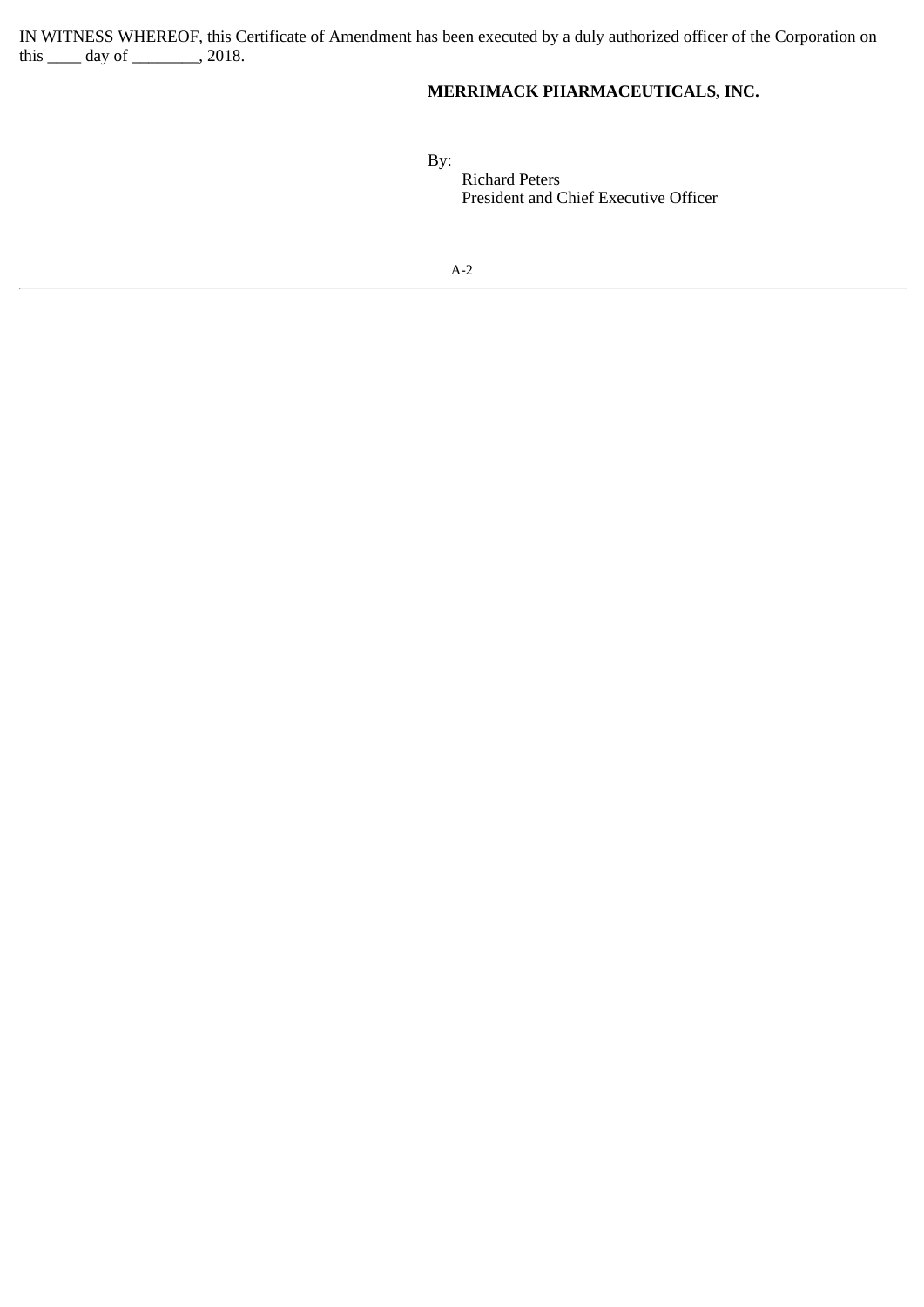$\sim$ merrimack MERRIMACK PHARMACEUTICALS, INC.<br>ONE KENDALL SQUARE **SUITE 87201** CAMBRIDGE, MA 02139

**VOTE BY INTERNET - MONOLOGOSYVORE.COM**<br>Use the Internet to transmit your voting instructions and for electronic delivery<br>of information up until 11.59 p.m., Eastern time, the day before the meeting<br>date. Here your proxy

# ELECTRONIC DELIVERY OF FUTURE PROXY MATERIALS

**ELECTRONIC DELIVERY OF FUTURE PROXY MATERIALS**<br>If you would like to reduce the costs incurred by our company in mailing proxy<br>materials, you can consent to receiving all future proxy statements, proxy cards<br>and annual rep

VOTE BY PHONE - 1-800-690-6903<br>Use any touch-tone telephone to transmit your voting instructions up until<br>11:59 p.m., Eastern time, the day below the investing date. Have your proxy card<br>in hand when you call and then foll

VOTE BY MAIL<br>Mark, sign and date your proxy card and return it in the postage-paid<br>envelope we have provided or return it to Vote Processing, c/o Broadridge,<br>51 Mercedes Way, Edgewood, NY 11717.

TO VOTE, MARK BLOCKS BELOW IN BLUE OR BLACK INK AS FOLLOWS:

|    |                                                                                                                                                                                                                                                                                                                                                  |                                            |     |                             |        | E46392-P08670                                                                                                                                            |   |                     | KEEP THIS PORTION FOR YOUR RECORDS |
|----|--------------------------------------------------------------------------------------------------------------------------------------------------------------------------------------------------------------------------------------------------------------------------------------------------------------------------------------------------|--------------------------------------------|-----|-----------------------------|--------|----------------------------------------------------------------------------------------------------------------------------------------------------------|---|---------------------|------------------------------------|
|    |                                                                                                                                                                                                                                                                                                                                                  |                                            |     |                             |        | DETACH AND RETURN THIS PORTION ONLY<br>THIS PROXY CARD IS VALID ONLY WHEN SIGNED AND DATED.                                                              |   |                     |                                    |
|    | MERRIMACK PHARMACEUTICALS, INC.<br>The Board of Directors recommends you vote FOR each<br>director nominee:                                                                                                                                                                                                                                      |                                            | All | For Withhold For All<br>All | Except | To withhold authority to vote for any individual<br>nomineels), mark "For All Except" and write the<br>number(s) of the nominee(s) on the line below.    |   |                     |                                    |
|    | Election of Directors<br>Nominees:<br>01) Richard Peters, M.D., Ph.D.                                                                                                                                                                                                                                                                            | 05) Ulrik B. Nielsen, Ph.D.                | Π   | n                           | n      |                                                                                                                                                          |   |                     |                                    |
|    | 02) Gary L. Crocker<br>03) George D. Demetri, M.D.<br>04) John M. Dineen                                                                                                                                                                                                                                                                         | 06) James H. Quigley<br>O7) Russell T. Ray |     |                             |        |                                                                                                                                                          |   |                     |                                    |
|    | The Board of Directors recommends you vote FOR the following proposals:                                                                                                                                                                                                                                                                          |                                            |     |                             |        |                                                                                                                                                          |   | For Against Abstain |                                    |
| ž. | To approve, on an advisory basis, our executive compensation.                                                                                                                                                                                                                                                                                    |                                            |     |                             |        |                                                                                                                                                          | П | Ω                   | O                                  |
| 3. |                                                                                                                                                                                                                                                                                                                                                  |                                            |     |                             |        | To ratify the selection of PricewaterhouseCoopers LLP as our independent registered public accounting firm for the fiscal year ending December 31, 2018. | Ω | σ                   | O                                  |
| 4. | 20.000.000 to 30.000.000                                                                                                                                                                                                                                                                                                                         |                                            |     |                             |        | To approve an amendment to our certificate of incorporation to increase the number of authorized shares of common stock from                             | Ω | Ω                   | O                                  |
|    | postponement thereof.                                                                                                                                                                                                                                                                                                                            |                                            |     |                             |        | NOTE: The proxies are authorized to vote, in their discretion, upon such other business as may properly come before the meeting or any adjournment or    |   |                     |                                    |
|    |                                                                                                                                                                                                                                                                                                                                                  |                                            |     |                             |        |                                                                                                                                                          |   |                     |                                    |
|    |                                                                                                                                                                                                                                                                                                                                                  |                                            |     |                             |        |                                                                                                                                                          |   |                     |                                    |
|    |                                                                                                                                                                                                                                                                                                                                                  |                                            |     |                             |        |                                                                                                                                                          |   |                     |                                    |
|    |                                                                                                                                                                                                                                                                                                                                                  |                                            |     |                             |        |                                                                                                                                                          |   |                     |                                    |
|    | Please sign exactly as your name(s) appear(s) hereon. When signing as attorney, executor,<br>administrator, or other fiduciary, please give full title as such. Joint owners should each sign<br>personally. All holders must sign. If a corporation or partnership, please sign in full corporate<br>or partnership name by authorized officer. |                                            |     |                             |        |                                                                                                                                                          |   |                     |                                    |
|    |                                                                                                                                                                                                                                                                                                                                                  |                                            |     |                             |        |                                                                                                                                                          |   |                     |                                    |
|    | Signature IPLEASE SIGN WITHIN BOX3                                                                                                                                                                                                                                                                                                               | Date                                       |     |                             |        | Signature (Joint Owners)<br>Date                                                                                                                         |   |                     |                                    |